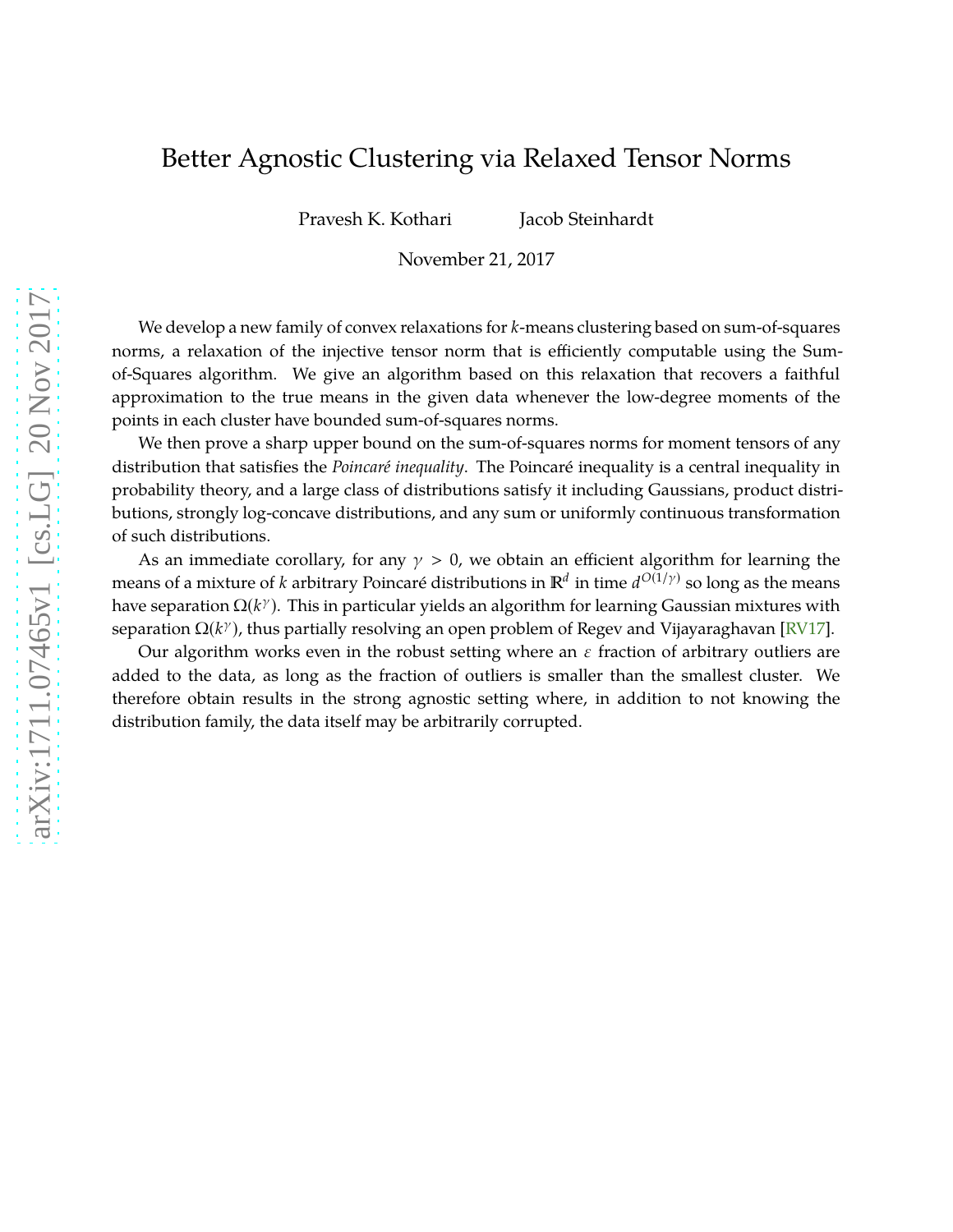# <span id="page-1-1"></span><span id="page-1-0"></span>**1 Introduction**

Progress on many fundamental unsupervised learning tasks has required circumventing a plethora of intractability results by coming up with natural restrictions on input instances that preserve some essential character of the problem. For example, while *k*-means clustering is NP-hard in the worstcase [\[MNV09\]](#page-29-1), there is an influential line of work providing spectral algorithms for clustering mixture models satisfying appropriate assumptions [\[AM05,](#page-27-0) [KK10,](#page-28-0) [AS12\]](#page-27-1). On the flip side, we run the risk of developing algorithmic strategies that exploit strong assumptions in a way that makes them brittle. We are thus forced to walk the tight rope of avoiding computational intractability without "overfiting" our algorithmic strategies to idealized assumptions on input data.

Consider, for example, the problem of clustering data into *k* groups. On the one hand, a line of work leading to [\[AS12\]](#page-27-1) shows that a variant of spectral clustering can recover the underlying clustering so long as each cluster has bounded covariance around its center and the cluster centers are separated by at least  $\Omega(\sqrt{k})$ . Known results can improve on this bound to require a separation of  $\Omega(k^{1/4})$  if the cluster distributions are assumed to be isotropic and log-concave [\[VW02\]](#page-29-2). If the cluster means are in general position, other lines of work yields results for Gaussians [\[KMV10,](#page-28-1) [MV10,](#page-29-3) [BS10,](#page-28-2) [HK13,](#page-28-3) [BCV14,](#page-27-2) [GVX14,](#page-28-4) [BCMV14,](#page-27-3) [ABG](#page-27-4)+14, [GHK15\]](#page-28-5) or for distributions satisfying independence assumptions [\[HKZ09,](#page-28-6) [AGH](#page-27-5)+13]. However, the assumptions often play a crucial role in the algorithm. For example, the famous method of moments that yields a result for learning mixtures of Gaussians in general position uses the specific algebraic structure of the moment tensor of Gaussian distributions. Such techniques are unlikely to work for more general classes of distributions.

As another example, consider the robust mean estimation problem which has been actively investigated recently. Lai et. al. [\[LRV16\]](#page-28-7) and later improvements [\[DKK](#page-28-8)+17, [SCV18\]](#page-29-4) show how to estimate the mean of an unknown distribution (with bounded second moments) where an  $\varepsilon$  fraction of points are adversarially corrupted, obtaining additive error  $O(\sqrt{\varepsilon})$ . On the other hand, Diakonikolas et. al.  $[DKK^+16]$  showed how to estimate the mean of a Gaussian or product distribution with nearly optimal additive error  $O(\varepsilon)$ . However, their algorithm again makes strong use of the known algebraic structure of the moments of these distributions.

Further scrutiny reveals that the two examples of clustering and robust mean estimation suffer from a "second-moment" barrier. For both problems, the most general results algorithmically exploit only some boundedness condition on the second moments of the data, while the strongest results use *exact* information about higher moments (e.g. by assuming Gaussianity) and are thus brittle. This leads to the key conceptual driving force of the present work:

#### *Can we algorithmically exploit boundedness information about a limited number of low-degree moments?*

As the above examples illustrate, this is a natural way to formulate the "in-between" case between the two well-explored extremes. From an algorithmic perspective, this question forces us to develop techniques that can utilize information about higher moments of data for problems such as clustering and mean estimation. For these problems, we can more concretely ask:

#### *Can we beat the second-moment barrier in the agnostic setting for clustering and robust mean estimation?*

The term *agnostic* here refers to the fact that we want our algorithm to work for as wide a class of distributions as possible, and in particular to avoid making parametric assumptions (such as Gaussianity) about the underlying distribution.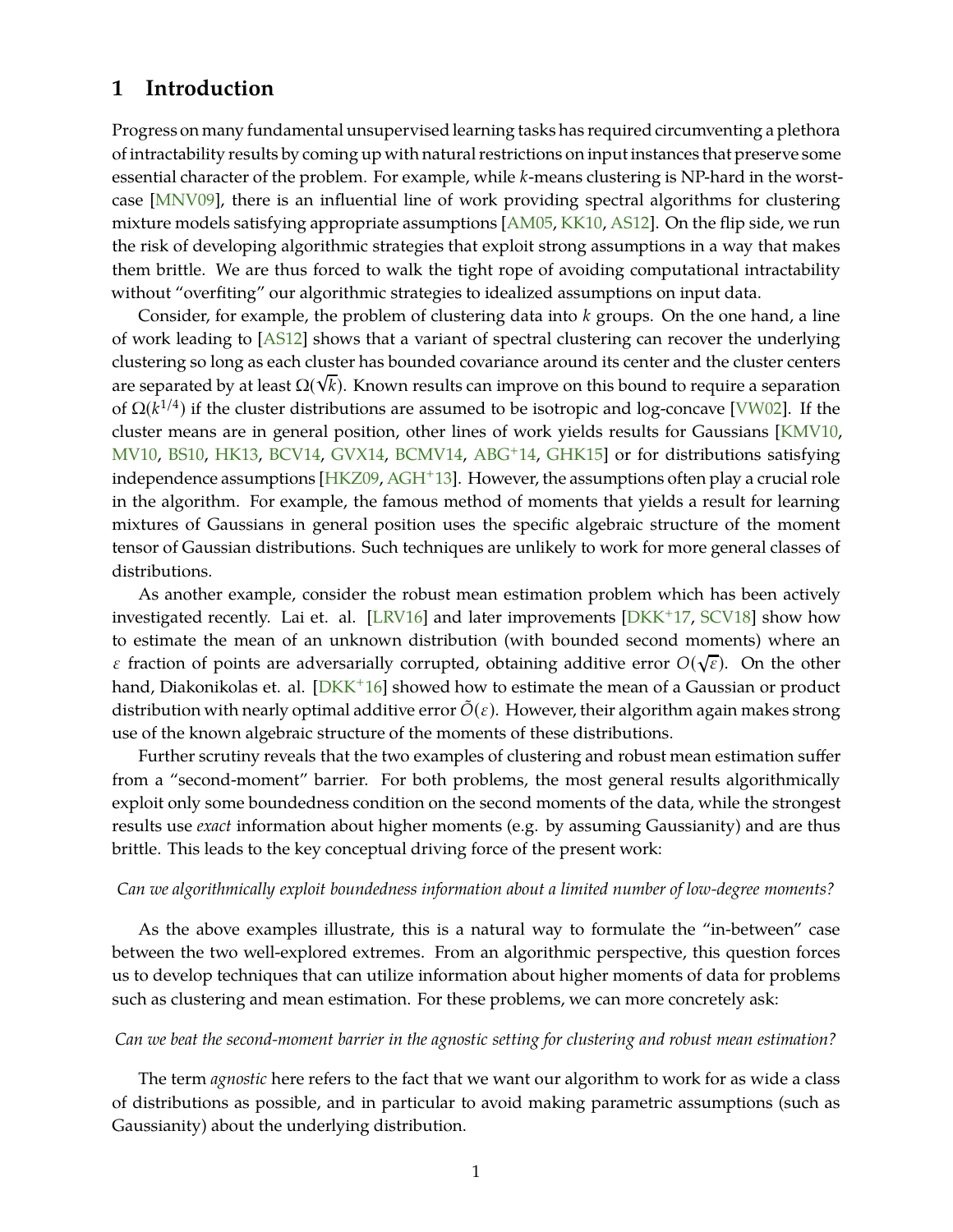<span id="page-2-2"></span>The main goal of this work is to present a principled way to utilize higher moment information in input data and break the second moment barrier for both clustering and robust mean estimation. A key primitive in our approach is algorithmic certificates upper bounding the injective norms of *moment tensors* of data.

Given input points, consider the injective tensor norm of their moments that generalizes the spectral norm of a matrix:

<span id="page-2-1"></span>
$$
\sup_{\|v\|_2 \leq 1} \frac{1}{n} \sum_{i=1}^n \langle x_i, v \rangle^{2t}.
$$
 (1.1)

For  $t > 1$ , bounds on the injective norm of the moment tensor present a natural way to utilize higher moment information in the given data, which suggests an avenue for algorithm design. Indeed, one of our contributions (Theorem [1.2\)](#page-4-0) is a generalization of spectral norm clustering that uses estimates of injective norms of moment tensors to go beyond the second moment barrier.

Unfortunately for us, estimating injective norms (unlike the spectral norm) is intractable. While it is likely easier than computing injective norms for arbitrary tensors, it turns out that approximately computing injective norms for moment tensors is equivalent to the well-studied problem of approximating the 2  $\rightarrow$  *q* norm which is known to be small-set-expansion hard [\[BBH](#page-27-6)<sup>+</sup>12b]. The best known algorithms for approximating  $2 \rightarrow q$  norm achieve a multiplicative approximation ratio of  $d^{\Theta(q)}$  in *d* dimensions, and while known hardness results [\[BBH](#page-27-6)<sup>+</sup>12b] only rule out some fixed constant factor algorithms for this problem, it seems likely that there is no polynomial time algorithm for  $2 \rightarrow q$  norm that achieves *any* dimension-independent approximation ratio.

An average-case variant of approximating injective norms of moment tensors has been studied to some extent due to its relationship to the small-set-expansion problem. The sum-of-squares hierarchy of semi-definite programming relaxations turns out to be a natural candidate algorithm in this setting and is known to exactly compute the injective norm in specialized settings such as that of the Gaussian distribution. On the other hand, the most general such results [\[BBH](#page-27-6)+12b, [BKS15\]](#page-27-7) imply useful bounds only for settings similar to product distributions .

One of the key technical contributions of this work is to go beyond product distributions for estimating injective norms. Specifically, we show (Theorem [1.1\)](#page-3-0) that Sum-of-Squares gives a polynomial time procedure to show a dimension-free upper bound on the injective norms of (large enough i.i.d. samples from) arbitrary distributions that satisfy a *Poincaré inequality*. This is a much more satisfying state of affairs as it immediately captures all strongly log-concave distributions, including correlated Gaussians. Further, the Poincaré inequality is robust—i.e., it continues to hold under uniformly continuous transformations of the underlying space, as well as bounded re-weightings of the probability density.

Without further ado, we define Poincaré distributions: A distribution  $p$  on  $\mathbb{R}^d$  is said to be *σ*-*Poincaré* if for all differentiable functions  $f : \mathbb{R}^d \to \mathbb{R}$  we have

<span id="page-2-0"></span>
$$
\text{Var}_{x \sim p}[f(x)] \leq \sigma^2 \mathbb{E}_{x \sim p}[\|\nabla f(x)\|_2^2].\tag{1.2}
$$

This is a type of isoperimetric inequality on the distribution *x* and implies concentration of measure. In Section [3](#page-11-0) we discuss in more detail various examples of distributions that satisfy [\(1.2\)](#page-2-0), as well as properties of such distributions. Poincaré inequalities and distributions are intensely studied in probability theory; indeed, we rely on one such powerful result of Adamczak and Wolff [\[AW15\]](#page-27-8) for establishing a sharp bound on the sum-of-squares algorithm's estimate of the injective norm of an i.i.d. sample from a Poincaré distribution.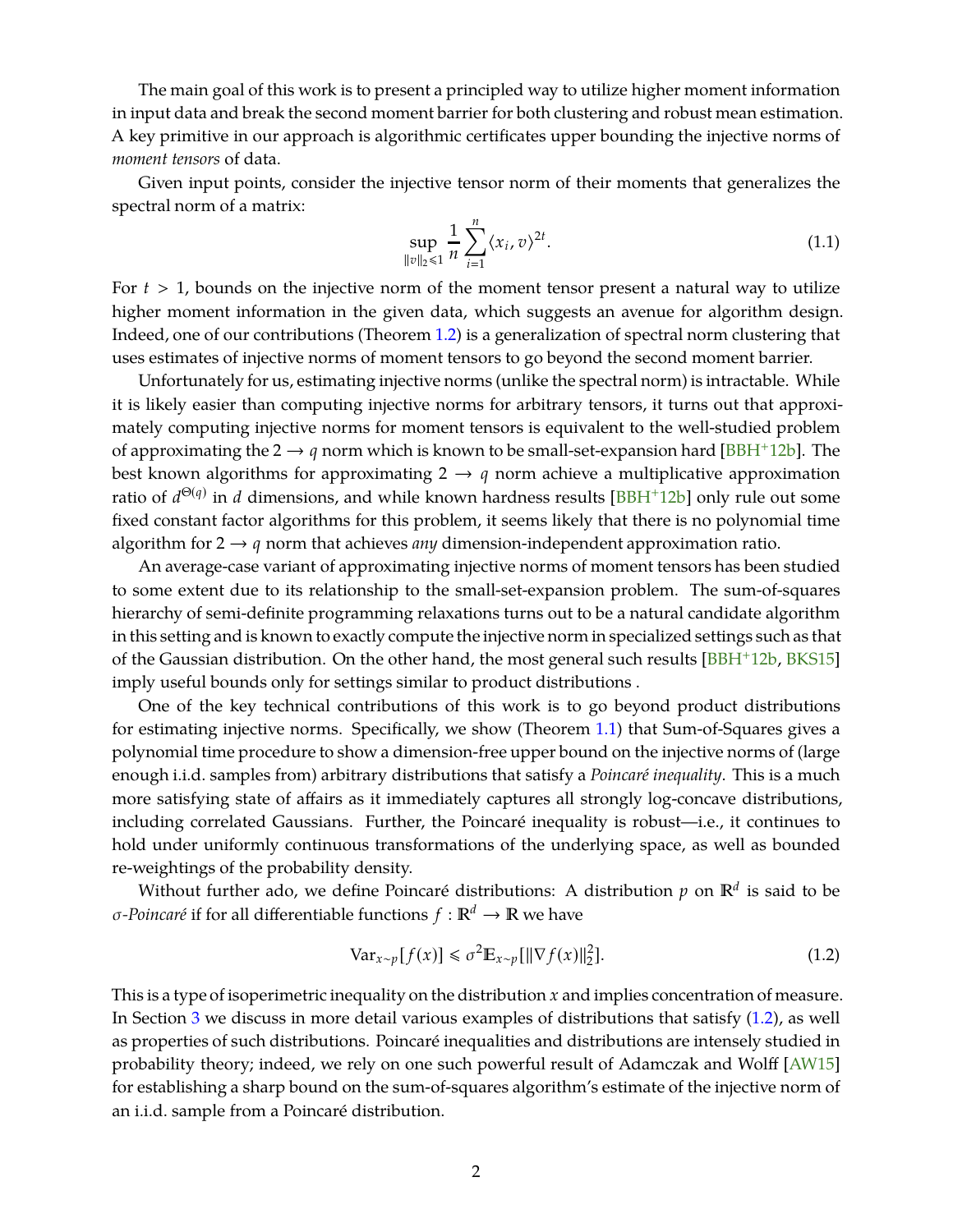<span id="page-3-2"></span>We then confirm the intuitive claim that understanding injective norms of moment tensors can give us an algorithmic tool to beat the second moment barrier, by combining our result on certification of Poincaré distributions with our algorithm for clustering under such certificates. Specifically, we show that for any  $\gamma > 0$ , given a balanced mixture of *k* Poincaré distributions with means separated by  $\Omega(k^\gamma)$ , we can successfully cluster *n* samples from this mixture in  $n^{O(1/\gamma)}$  time (by using  $O(1/\gamma)$  levels of the sum-of-squares hierarchy). Similarly, given samples from a Poincaré distribution with an  $\varepsilon$  fraction of adversarial corruptions, we can estimate its mean up to an error of  $O(\varepsilon^{1-\gamma})$  in  $n^{O(1/\gamma)}$  time. In fact, we will see below that we get both at once: a robust clustering algorithm that can learn well-separated mixtures even in the presence of arbitrary outliers.

To our knowledge such a result was not previously known even in the second-moment case ([\[CSV17\]](#page-28-10) and [\[SCV18\]](#page-29-4) study this setting but only obtain results in the *list-decodable* learning model). Our result only relies on the SOS-certifiability of the moment tensor, and holds for any deterministic point set for which such a sum-of-squares certificate exists.

Despite their generality, our results are strong enough to yield new bounds even in very specific settings such as learning balanced mixtures of *k* spherical Gaussians with separation  $\Omega(k^{\gamma})$ . Our algorithm allows recovering the true means in  $n^{O(1/\gamma)}$  time and partially resolves an open problem posed in the recent work of [\[RV17\]](#page-29-0).

Certifying injective norms of moment tensors appears to be a useful primitive and could help enable further applications of the sum of squares method in machine learning. Indeed, [\[KS17\]](#page-28-11) studies the problem of robust estimation of higher moments of distributions that satisfy a bounded-moment condition closely related to approximating injective norms. Their relaxation and the analysis are significantly different from the present work; nevertheless, our result for Poincaré distributions immediately implies that the robust moment estimation algorithm of [\[KS17\]](#page-28-11) succeeds for a large class of Poincaré distributions.

### **1.1 Main Results and Applications**

Our first main result regards efficient upper bounds on the injective norm of the moment tensor of any Poincaré distribution. Let  $x_1, x_2, ..., x_n \in \mathbb{R}^d$  be *n* i.i.d. samples from a Poincaré distribution with mean  $\mu$ , and let  $M_{2t} = \frac{1}{n}$  $\frac{1}{n}$   $\sum_{i=1}^{n} (x_i - \mu)^{\otimes 2t}$  be the empirical estimate of the 2*t*th moment tensor. We are interested in upper-bounding the injective norm [\(1.1\)](#page-2-1), which can be equivalently expressed in terms of the moment tensor as

<span id="page-3-1"></span>
$$
\sup_{\|v\|_2 \leq 1} \frac{1}{n} \sum_{i=1}^n \langle x_i - \mu, v \rangle^{2t} = \sup_{\|v\|_2 \leq 1} \langle M_{2t}, v^{\otimes 2t} \rangle.
$$
 (1.3)

Standard results (see Fact [3.5\)](#page-12-0) yield dimension-free upper bounds on [\(1.3\)](#page-3-1) for all Poincaré distributions. Our first result is a "sum-of-squares proof" of this fact giving an *efficient* method to certify dimension-free upper bounds on [\(1.3\)](#page-3-1) for samples from any Poincaré distribution.

Specifically, let the sum of squares norm of  $M_{2t}$ , denoted by  $\|M_{2t}\|_{\mathrm{sos}_{2t}}$ , be the degree-2*t* sum-ofsquares relaxation of [\(1.3\)](#page-3-1) (we discuss such norms and the sum-of-squares method in more detail in Section [2;](#page-9-0) for now the important fact is that  $||M_{2t}||_{sos_{2t}}$  can be computed in time  $(nd)^{O(t)}$ ). We show that for a large enough sample from a distribution that satisfies the Poincaré inequality, the sum-of-squares norm of the moment tensor is upper bounded by a dimension-free constant.

<span id="page-3-0"></span>**Theorem 1.1.** Let p be a  $\sigma$ -Poincaré distribution over  $\mathbb{R}^d$  with mean  $\mu$ . Let  $x_1, \ldots, x_n \sim p$  with  $n \geq$ (2*<sup>d</sup>* log(*dt*/δ))*<sup>t</sup> . Then, for some constant C<sup>t</sup> (depending only on t) with probability at least* 1 − δ *we have*  $\|M_{2t}\|_{\text{sos}_{2t}} \leq C_t \sigma$ , where  $M_{2t} = \frac{1}{n}$  $\frac{1}{n} \sum_{i=1}^{n} (x_i - \mu)^{\otimes 2t}$ .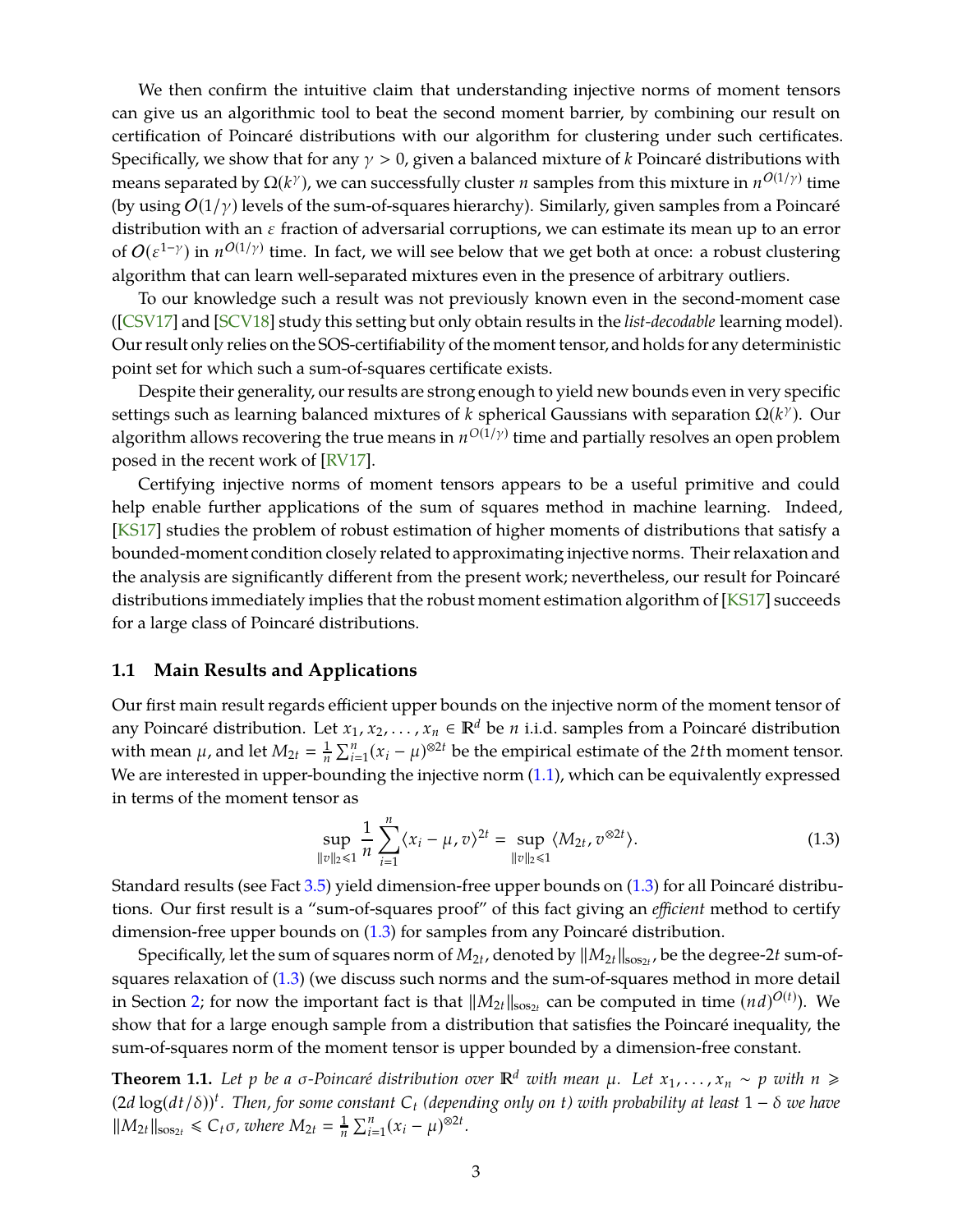<span id="page-4-1"></span>As noted above, previous sum-of-squares bounds worked for specialized cases such as product distributions. Theorem [1.1](#page-3-0) is key to our applications that crucially rely on 1) going beyond product distributions and 2) using  $\cos_{2t}$  norms as a proxy for injective norms for higher moment tensors.

**Outlier-Robust Agnostic Clustering.** Our second main result is an efficient algorithm for *outlierrobust agnostic clustering* whenever the "ground-truth" clusters have moment tensors with bounded sum-of-squares norms.

Concretely, the input is data points  $x_1, \ldots, x_n$  of  $n$  points in  $\mathbb{R}^d$ , a  $(1-\varepsilon)$  fraction of which admit a (unknown) partition into sets *I*1, . . . , *I<sup>k</sup>* each having bounded sum-of-squares norm around their corresponding means  $μ_1, …, μ_k$ . The remaining  $ε$  fraction can be arbitrary outliers. Observe that in this setting, we do not make any explicit distributional assumptions.

We will be able to obtain strong estimation guarantees in this setting so long as the clusters are *well-separated* and the fraction  $\varepsilon$  of outliers is not more than  $\alpha/8$ , where  $\alpha$  is the fraction of points in the smallest cluster. We define the separation as  $\Delta = \min_{i \neq j} ||\mu_i - \mu_j||_2$ . A lower bound on ∆ is information theoretically necessary even in the special case of learning mixtures of identity-covariance gaussians without any outliers (see [\[RV17\]](#page-29-0)).

<span id="page-4-0"></span>**Theorem 1.2.** Suppose points  $x_1, \ldots, x_n \in \mathbb{R}^d$  can be partitioned into sets  $I_1, \ldots, I_k$  and out, where the  $I_j$ *are the clusters and* out *is a set of outliers of size* ε*n. Suppose I<sup>j</sup> has size* α*jn and mean* µ*<sup>j</sup> , and that its* 2*tth moment*  $M_{2t}(I_j)$  *satisfies*  $\|M_{2t}(I_j)\|_{sos_{2t}} \le B$ *. Also suppose that*  $\varepsilon \le \alpha/8$  *for*  $\alpha = \min_{j=1}^k \alpha_j$ *.* 

*Finally, suppose the separation*  $\Delta \geqslant C_{\rm sep}\cdot B/\alpha^{1/t}$ , with  $C_{\rm sep}\geqslant C_0$  (for a universal constant  $C_0$ ). Then *there is an algorithm running in time*  $(nd)^{O(t)}$  *and outputting means*  $\hat{\mu}_1, \ldots, \hat{\mu}_k$  *such that*  $\|\hat{\mu}_j - \mu_j\|_2 \leq$  $O(B(\varepsilon/\alpha + C_{\text{sep}}^{-2t})^{1-1/2t})$  for all *j*.

The parameter *B* specifies a bound on the variation in each cluster. The separation condition says that the distance between cluster means must be slightly larger (by a  $\alpha^{-1/t}$  factor) than this variation. The error in recovering the cluster means depends on two terms—the fraction of outliers  $\varepsilon$ , and the separation  $C_{\text{sep}}$ .

To understand the guarantees of the theorem, let's start with the case where  $\varepsilon = 0$  (no outliers) and  $\alpha = 1/k$  (all clusters have the same size). In this case, the separation requirement between the clusters is  $B \cdot k^{1/t}$  where *B* is the bound on the moment tensor of order 2*t*. The theorem guarantees a recovery of the means up to an error in Euclidean norm of O(*B*). By taking *t* larger (and spending the correspondingly larger running time), our clustering algorithm works with separation *k* γ for any constant  $\gamma$ . This is the first result that goes beyond the separation requirement of  $k^{1/2}$  in the *agnostic* clustering setting—i.e., without making distributional assumptions on the clusters.

It is important to note that even in 1 dimension, it is information theoretically impossible to recover cluster means to an error  $\ll B$  when relying only on 2*t*th moment bounds. A simple example to illustrate this is obtained by taking a mixture of two distributions on the real line with bounded 2*t*th moments but small overlap in the tails. In this case, it is impossible to correctly classify the points that come from the the overlapping part. Thus, a fraction of points in the tail always end up misclassified, shifting the true means. The recovery error of our algorithm does indeed drop as the separation (controlled by  $C_{sep}$ ) between the true means increases (making the overlapping parts of the tail smaller). We note that for the specific case of spherical gaussians, we can exploit their parametric structure to get arbitrarily accurate estimates even for fixed separation; see Corollary [1.4.](#page-5-0)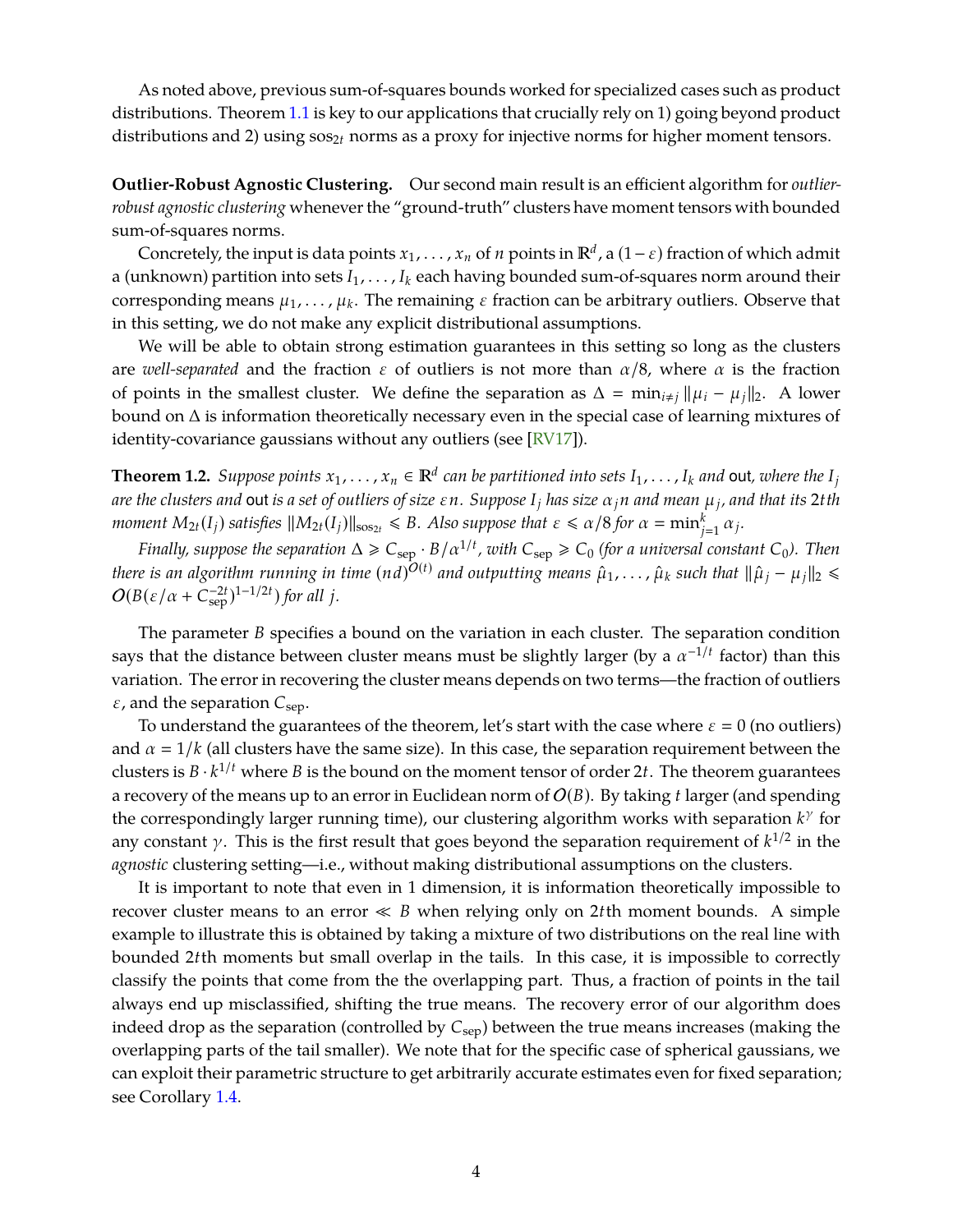<span id="page-5-2"></span>Next, let's consider  $\varepsilon \neq 0$ . In this case, if  $\varepsilon \ll \alpha$ , we recover the means up to an error of  $O(B)$ again (for  $C_{\text{sep}} \ge C_0$ ). It is intuitive that the recovery error for the means should grow with the number of outliers, and the condition  $\varepsilon \le \alpha/8$  is necessary, as if  $\varepsilon \ge \alpha$  then the outliers could form an entirely new cluster making recovery of the means information-theoretically impossible.

We also note that in the degenerate case where  $k = 1$  (a single cluster), Theorem [1.2](#page-4-0) yields results for robust mean estimation of a set of points corrupted by an  $\varepsilon$  fraction of outliers. In this case we are able to estimate the mean to error  $\varepsilon^{\frac{2t-1}{2t}}$ ; when  $t=1$  this is  $\sqrt{\varepsilon}$ , which matches the error obtained by methods based on second moments [\[LRV16,](#page-28-7) [DKK](#page-28-8)<sup>+</sup>17, [SCV18\]](#page-29-4). For  $t = 2$  we get error  $\varepsilon^{3/4}$ , for  $t = 3$  we get error  $\varepsilon^{5/6}$ , and so on, approaching an error of  $\varepsilon$  as  $t \to \infty$ . In particular, this pleasingly approaches the rate  $\tilde{O}(\varepsilon)$  obtained by much more bespoke methods that rely strongly on specific distributional assumptions [\[LRV16,](#page-28-7) [DKK](#page-28-9)+16].

Note that we could not hope to do better than  $\varepsilon^{\frac{2t-1}{2t}}$ , as that is the information-theoretically optimal error for distributions with bounded 2*t*th moments (even in one dimension), and degree-2*t* SOS only "knows about" moments up to 2*t*.

Finally, we can obtain results even for clusters that are not well-separated, and for fractions of outliers that could exceed  $\alpha$ . In this case we no longer output exactly k means, and must instead consider the list-decodable model [\[BBV08,](#page-27-9) [CSV17\]](#page-28-10), where we output a list of  $O(1/\alpha)$  means of which the true means are a sublist. We defer the statement of this result to Theorem [5.5](#page-20-0) in Section [5.](#page-19-0)

<span id="page-5-1"></span>**Applications.** Putting together Theorem [1.1](#page-3-0) and Theorem [1.2](#page-4-0) immediately yields corollaries for learning mixtures of Poincaré distributions, and in particular mixtures of Gaussians.

**Corollary 1.3** (Disentangling Mixtures of Arbitrary Poincaré Distributions)**.** *Suppose that we are given a dataset of n points*  $x_1, \ldots, x_n$ *, such that at least*  $(1 - \varepsilon)n$  *points are drawn from a mixture* <sup>α</sup>1*p*<sup>1</sup> <sup>+</sup> · · · <sup>+</sup> <sup>α</sup>*kp<sup>k</sup> of <sup>k</sup> distributions, where <sup>p</sup><sup>j</sup> is* σ*-Poincaré with mean* µ*<sup>j</sup> (the remaining* ε*n points may be arbitrary). Let*  $\alpha = \min_{j=1}^k \alpha_j$ *. Also suppose that the separation*  $\Delta$  *is at least*  $C_{\rm sep} \cdot C_t \sigma / \alpha^{1/t}$ *, for some constant*  $C_t$  *depending only on t and some*  $C_{\text{sep}} \ge 1$ *.* 

*Then, assuming that*  $\varepsilon \le \frac{\alpha}{10}$ *, for some*  $n = O((2d \log(tkd/\delta))^t / \alpha + d \log(k/\delta)/\alpha \varepsilon^2)$ *, there is an algorithm running in n<sup>O(t)</sup> time which with probability 1* − δ *outputs candidate means*  $\hat{\mu}_1, \ldots, \hat{\mu}_k$  *such that*  $\|\hat{\mu}_j - \mu_j\|_2 \le C'_t \sigma(\varepsilon/\alpha + C_{\text{sep}}^{-2t})^{\frac{2t-1}{2t}}$  for all *j* (where  $C'_t$  is a different universal constant).

The  $1/\alpha$  factor in the sample complexity is so that we have enough samples from every single cluster for Theorem [1.1](#page-3-0) to hold. The extra term of  $d \log(k/\delta) / \varepsilon^2$  in the sample complexity is so that the empirical means of each cluster concentrate to the true means.

Corollary [1.3](#page-5-1) is one of the strongest results on learning mixtures that one could hope for. If the mixture weights  $\alpha$  are all at least  $1/\text{poly}(k)$ , then Corollary [1.3](#page-5-1) implies that we can cluster the points as long as the separation  $\Delta = \Omega(k^{\gamma})$  for any  $\gamma > 0$ . Even for spherical Gaussians the best previously known algorithms required separation  $\Omega(k^{1/4})$ . On the other hand, Corollary [1.3](#page-5-1) applies to a large family of distributions including arbitrary strongly log-concave distributions. Moreover, while the Poincaré inequality does not directly hold for discrete distributions, Fact [3.3](#page-12-1) in Section [3](#page-11-0) implies that a large class of discrete distributions, including product distributions over bounded domains, will satisfy the Poincaré inequality after adding zero-mean Gaussian noise. Corollary [1.3](#page-5-1) then yields a clustering algorithm for these distributions, as well.

<span id="page-5-0"></span>For mixtures of Gaussians in particular, we can do better, and in fact achieve vanishing error independent of the separation: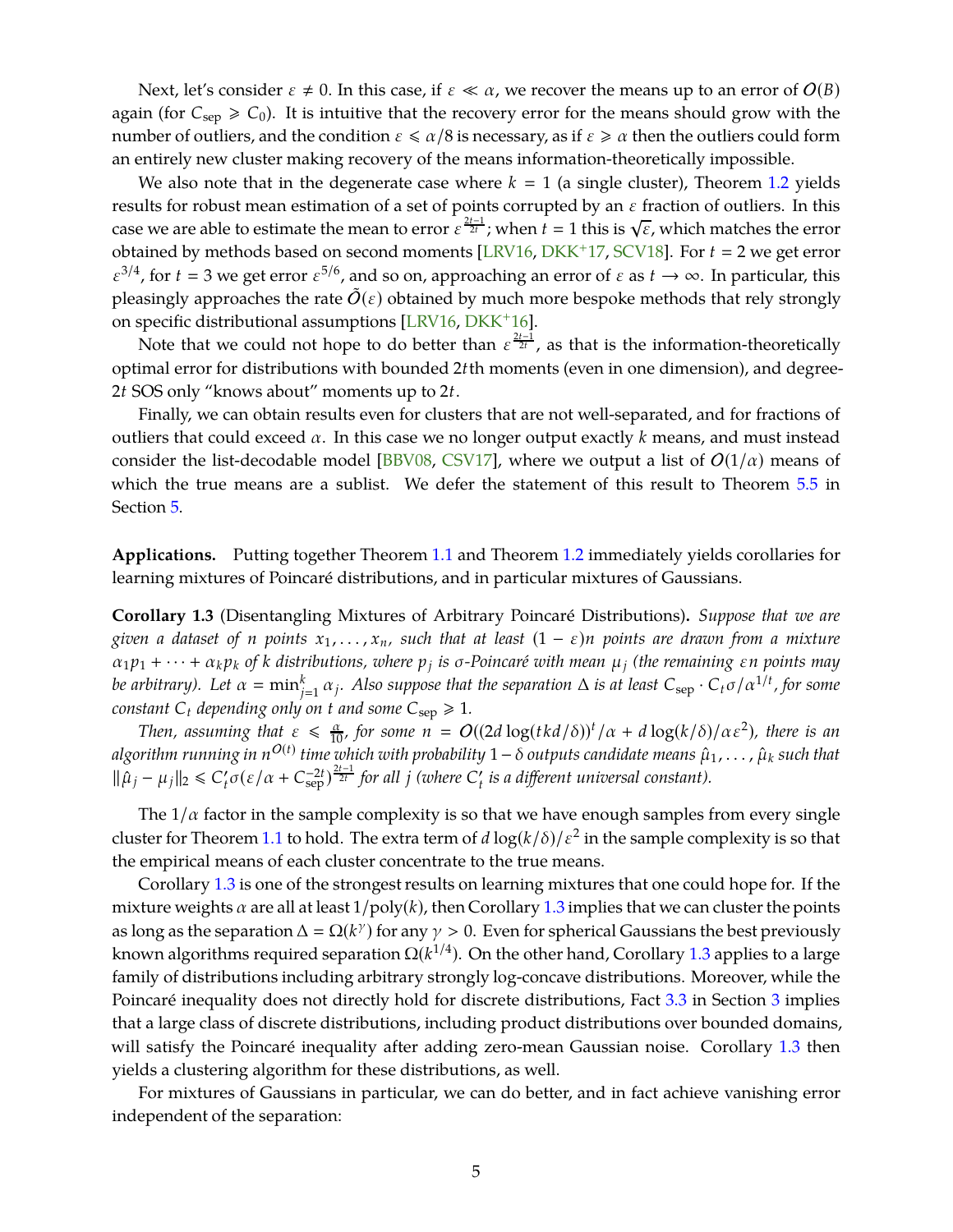<span id="page-6-0"></span>**Corollary 1.4** (Learning Mixtures of Gaussians). *Suppose that*  $x_1, \ldots, x_n \in \mathbb{R}^d$  are drawn from a *mixture of k Gaussians:*  $p = \sum_{j=1}^k \alpha_j N(\mu_j, I)$ *, where*  $\alpha_j \geqslant 1/\mathrm{poly}(k)$  *for all*  $j$ *<i>. Then for any*  $\gamma > 0$ *, there is*  $a$  separation  $\Delta_0 = O(k^{\gamma})$  such that given  $n \ge \text{poly}(d^{1/\gamma}, k, 1/\varepsilon) \log(k/\delta)$  samples from  $p$ , if the separation  $\Delta \ge \Delta_0$ , then with probability  $1 - \delta$  we obtain estimates  $\hat{\mu}_1, \ldots, \hat{\mu}_k$  with  $\|\hat{\mu}_j - \mu_j\|_2 \le \epsilon$  for all *j*.

*Remark* 1.5*.* This partially resolves an open question of [\[RV17\]](#page-29-0), who ask whether it is possible to efficiently learn mixtures of Gaussians with separation  $\sqrt{\log k}.$ 

The error now goes to 0 as  $n \to \infty$ , which is not true in the more general Corollary [1.3.](#page-5-1) This requires invoking Theorem IV.1 of [\[RV17\]](#page-29-0), which, given a sufficiently good initial estimate of the means of a mixture of Gaussians, shows how to get an arbitrarily accurate estimate. As discussed before, such a result is specific to Gaussians and in particular is information-theoretically impossible for mixtures of general Poincaré distributions.

#### **1.2 Proof Sketch and Technical Contributions**

We next sketch the proofs of our two main theorems (Theorem [1.1](#page-3-0) and Theorem [1.2\)](#page-4-0) while indicating which parts involve new technical ideas.

#### **1.2.1 Sketch of Theorem [1.1](#page-3-0)**

For simplicity, we will only focus on SOS-certifiability in the infinite-data limit, i.e. on showing that SOS can certify an upper bound  $\mathbb{E}_{x \sim p}[(x - \mu, v)^{2t}] \leq C_t \sigma^{2t} ||v||_2^{2t}$ . (In Section [4.2](#page-16-0) we will show that finite-sample concentration follows due to the matrix Rosenthal inequality  $[M]C+14]$ .)

We make extensive use of a result of  $[AW15]$ ; it is a very general result on bounding non-Lipschitz functions of Poincaré distributions, but in our context the important consequence is the following:

If  $f(x)$  is a degree-*t* polynomial such that  $\mathbb{E}_p[\nabla^j f(x)] = 0$  for  $j = 0, ..., t - 1$ , then  $\mathbb{E}_p[f(x)^2] \leq C_t \sigma^{2t} \|\nabla^t f(x)\|_F^2$  for a constant  $C_t$ , assuming *p* is  $\sigma$ -Poincaré. (Note that  $\nabla^t f(x)$  is a constant since  $f$  is degree-*t*.)

Here  $||A||_F^2$  $\frac{2}{F}$  denotes the Frobenius norm of the tensor *A*, i.e. the  $\ell_2$ -norm of *A* if it were flattened into a *d t* -element vector.

We can already see why this sort of bound might be useful for  $t = 1$ . Then if we let  $f_v(x) =$  $\langle x - \mu, v \rangle$ , we have  $\mathbb{E}[f_v(x)] = 0$  and hence  $\mathbb{E}_p[\langle x - \mu, v \rangle^2] \le C_1 \sigma^2 ||v||_2^2$ 2 . This exactly says that *p* has bounded covariance.

More interesting is the case  $t = 2$ . Here we will let  $f_A(x) = \langle (x - \mu)(x - \mu)^{\top} - \Sigma, A \rangle$ , where  $\mu$  is the mean and  $\Sigma$  is the covariance of *p*. It is easy to see that both  $\mathbb{E}[f_A(x)] = 0$  and  $\mathbb{E}[\nabla f_A(x)] = 0$ . Therefore, we have  $\mathbb{E}[\langle (x - \mu)(x - \mu)^{\top} - \Sigma, A \rangle^2] \leq C_2 \sigma^4 ||A||_F^2$ *F* .

Why is this bound useful? It says that if we unroll  $(x - \mu)(x - \mu)^{\top} - \Sigma$  to a  $d^2$ -dimensional vector, then this vector has bounded covariance (since if we project along any direction *A* with  $||A||_F = 1$ , the variance is at most  $C_2\sigma^4$ ). This is useful because it turns out sum-of-squares "knows about" such covariance bounds; indeed, this type of covariance bound is exactly the property used in [\[BBH](#page-27-10)<sup>+</sup>12a] to certify 4th moment tensors over the hypercube. In our case it yields a sum-ofsquares proof that  $\mathbb{E}[\langle (x - \mu)^{\otimes 4} - \Sigma^{\otimes 2}, v^{\otimes 4} \rangle] \leq_{\text{sos}} C_2 \sigma^4 ||v||_2^4$  $2<sub>2</sub>$ , which can then be used to bound the 4th moment  $\mathbb{E}[\langle x - \mu, v \rangle^4] = \mathbb{E}[\langle (x - \mu)^{\otimes 4}, v^{\otimes 4} \rangle].$ 

Motivated by this, it is natural to try the same idea of "subtracting off the mean and squaring" with *t* = 4. Perhaps we could define  $f_A(x) = \langle ((x - \mu)^{\otimes 2} - \Sigma)^{\otimes 2} - \mathbb{E}[((x - \mu)^{\otimes 2} - \Sigma)^{\otimes 2}], A \rangle$ ?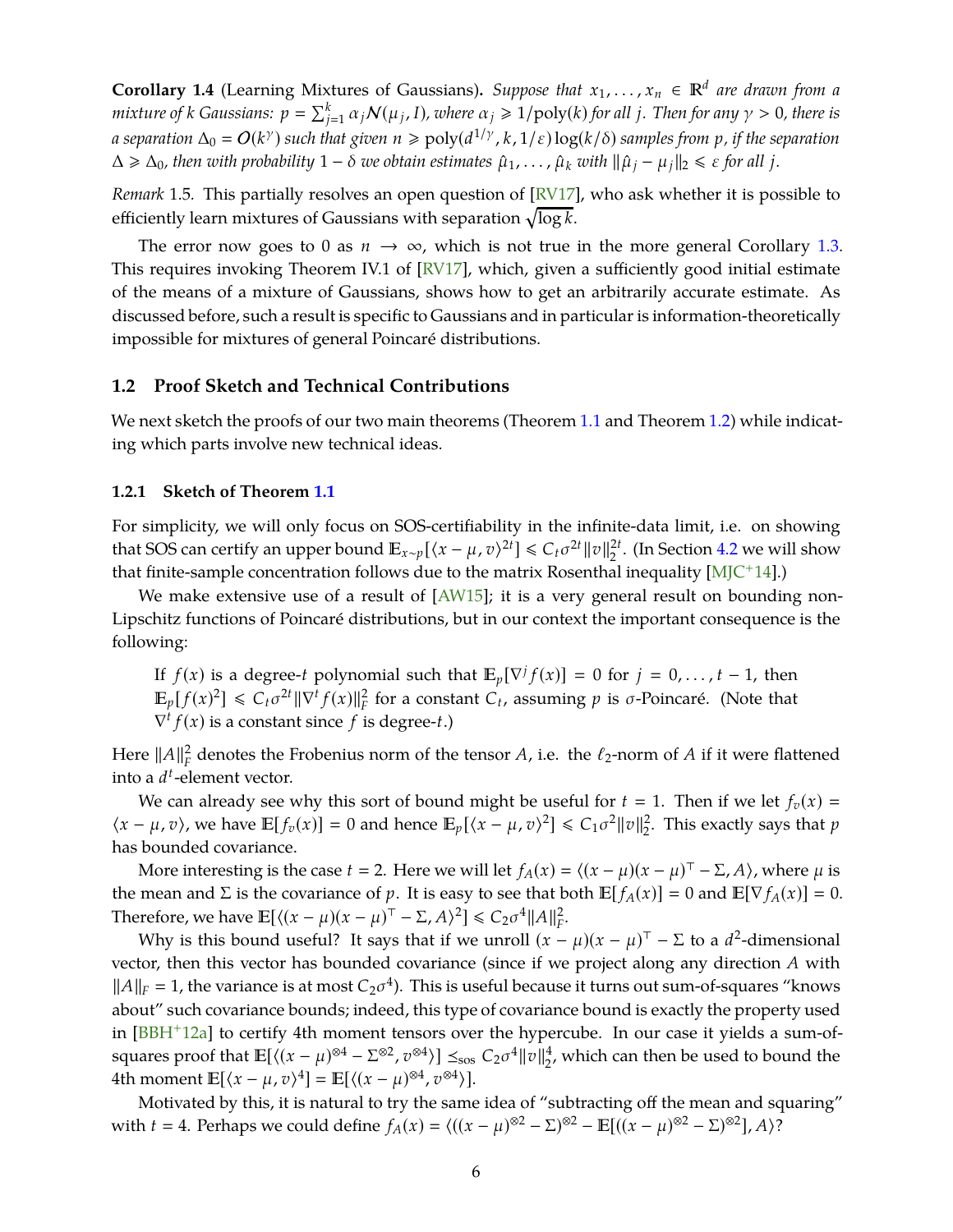<span id="page-7-0"></span>Alas, this does not work—while there is a suitable polynomial  $f_A(x)$  for  $t = 4$  that yields sumof-squares bounds, it is somewhat more subtle. For simplicity we will write the polynomial for *t* = 3. It is the following:  $f_A(x) = \langle (x - \mu)^{\otimes 3} - 3(x - \mu) \otimes \Sigma - M_3, A \rangle$ , where  $M_3 = \mathbb{E}[(x - \mu)^{\otimes 3}]$  is the third-moment tensor of *p*. By checking that  $\mathbb{E}[f_A(x)] = \mathbb{E}[\nabla f_A(x)] = \mathbb{E}[\nabla^2 f_A(x)] = 0$ , we obtain that the tensor  $F_3(x) = (x - \mu)^{\otimes 3} - 3(x - \mu) \otimes \Sigma - M_3$ , when unrolled to a  $d^3$ -dimensional vector, has bounded covariance, which means that sum-of-squares knows that  $\mathbb{E}[\langle F_3(x)^{\otimes 2}, v^{\otimes 6} \rangle]$  is bounded for all  $\|v\|_2 \le 1$ .

However, this is not quite what we want—we wanted to show that  $\mathbb{E}[\langle (x - \mu)^{\otimes 6}, v^{\otimes 6} \rangle]$  is bounded. Fortunately, the leading term of  $F_3(x)^{\otimes 2}$  is indeed  $(x - \mu)^{\otimes 6}$ , and all the remaining terms are lower-order. So, we can subtract off  $F_3(x)$  and recursively bound all of the lower-order terms to get a sum-of-squares bound on  $\mathbb{E}[\langle (x - \mu)^{\otimes 6}, v^{\otimes 6} \rangle]$ . The case of general *t* follows similarly, by carefully constructing a tensor  $F_t(x)$  whose first  $t-1$  derivatives are all zero in expectation.

There are a couple contributions here beyond what was known before. The first is identifying appropriate tensors  $F_t(x)$  whose covariances are actually bounded so that sum-of-squares can make use of them. For  $t = 1, 2$  (the cases that had previously been studied) the appropriate tensor is in some sense the "obvious" one  $(x-\mu)^{\otimes 2}$  -  $\Sigma$ , but even for  $t=3$  we end up with the fairly non-obvious tensor  $(x-\mu)^{\otimes 3} - 3(x-\mu)\otimes \Sigma - M_3$ . (For  $t = 4$  it is  $(x-\mu)^{\otimes 4} - 6(x-\mu)^{\otimes 2}\otimes \Sigma - 4(x-\mu)\otimes M_3 - M_4 + 6\Sigma \otimes \Sigma$ .) While these tensors may seem mysterious a priori, they are actually the unique tensor polynomials with leading term  $x^{\otimes t}$  such that all derivatives of order  $j < t$  have mean zero. Even beyond Poincaré distributions, these seem like useful building blocks for sum-of-squares proofs.

The second contribution is making the connection between Poincaré distributions and the above polynomial inequalities. The well known work of Latała [\[Lat06\]](#page-28-12) establishes non-trivial estimates of upper bounds on the moments of polynomials of Gaussians, of which the inequalities used here are a special case. [\[AW15\]](#page-27-8) show that these inequalities also hold for Poincaré distributions. However, it is not a priori obvious that these inequalities should lead to sum-of-squares proofs, and it requires a careful invocation of the general inequalities to get the desired results in the present setting.

#### **1.2.2 Sketch of Theorem [1.2](#page-4-0)**

We next establish our result on robust clustering. In fact we will establish a robust mean estimation result which will lead to the clustering result—specifically, we will show that if a set of points  $x_1, \ldots, x_n$  contains a subset  $\{x_i\}_{i \in I}$  of size  $\alpha n$  that is SOS-certifiable, then the mean (of the points in *I*) can be estimated regardless of the remaining points. There are two parts: if  $\alpha \approx 1$  we want to show error going to 0 as  $\alpha \rightarrow 1$ , while if  $\alpha \ll 1$  we want to show error that does not grow too fast as  $\alpha \to 0$ . In the latter case we will output  $O(1/\alpha)$  candidates for the mean and show that at least one of them is close to the true mean (think of these candidates as accounting for  $O(1/\alpha)$  possible clusters in the data). We will later prune down to exactly *k* means for well-separated clusters.

For  $t = 1$  (which corresponds to bounded covariance), the  $\alpha \rightarrow 0$  case is studied in [\[CSV17\]](#page-28-10). A careful analysis of the proof there reveals that all of the relevant inequalities are sum-of-squares inequalities, so there is a sum-of-squares generalization of the algorithm in [\[CSV17\]](#page-28-10) that should give bounds for SOS-certifiable distributions. While this would likely lead to some robust clutering result, we note the bounds we achieve here are stronger than those in [\[CSV17\]](#page-28-10), as [\[CSV17\]](#page-28-10) do not achieve tight results when the clusters are well-separated. Moreover, the proof in [\[CSV17\]](#page-28-10) is complex and would be somewhat tedious to extend in full to the sum-of-squares setting.

We combine and simplify ideas from both [\[CSV17\]](#page-28-10) and [\[SCV18\]](#page-29-4) to obtain a relatively clean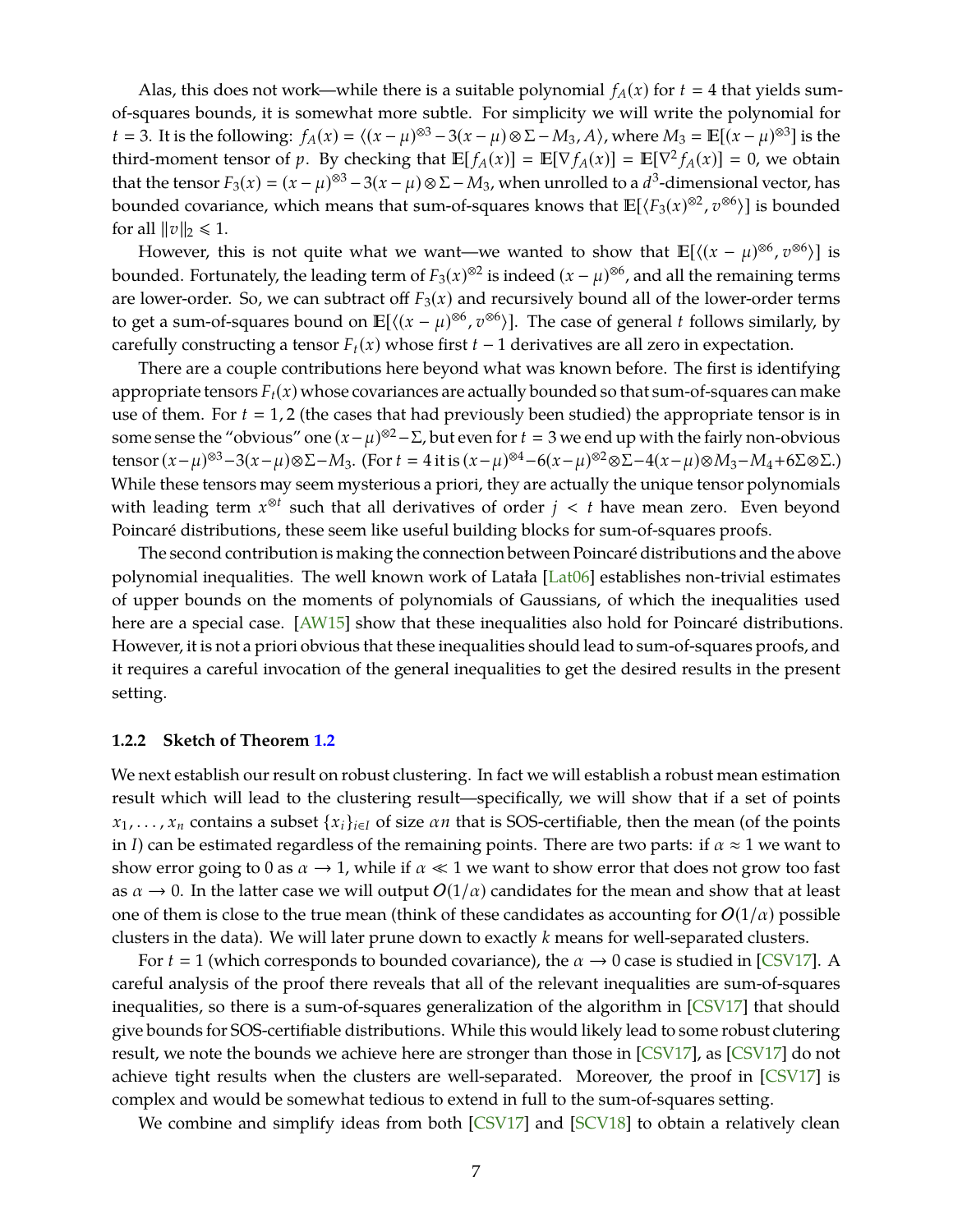<span id="page-8-0"></span>algorithm. In fact, we will see that a certain mysterious constraint appearing in [\[CSV17\]](#page-28-10) is actually the natural constraint from a sum-of-squares perspective.

Our algorithm is based on the following optimization. Given points  $x_1, \ldots, x_n$ , we will try to find points  $w_1, \ldots, w_n$  such that  $\frac{1}{n} \sum_{i=1}^n \tilde{\mathbb{E}}_{\xi(v)}[\langle x_i - w_i, v \rangle^{2t}]$  is small for all pseudodistributions  $\xi$ over the sphere. This is natural because we know that for the good points  $x_i$  and the true mean  $\mu$ ,  $\langle x_i - \mu, v \rangle^{2t}$  is small (by the SOS-certifiability assumption). However, without further constraints this is not a very good idea because the trivial optimum is to set  $w_i = x_i$ . We would somehow like to ensure that the  $w_i$  cannot overfit too much to the  $x_i$ ; it turns out that the natural way to measure this degree of overfitting is via the quantity  $\sum_{i \in I} \langle w_i - \mu, w_i \rangle^{2t}$ .

Of course, this quantity is not known because we do not know  $\mu$ . But we *do* know that  $\sum_{i\in I}\tilde{\mathbb{E}}_{\xi(v)}[\langle w_i-\mu,v\rangle^{2t}]$  is small for all pseudodistributions (because the corresponding quantity is small for  $x_i - \mu$  and  $w_i - x_i$ , and hence also for  $w_i - \mu = (w_i - x_i) + (x_i - \mu)$  by Minkowski's inequality). Therefore, we impose the following constraint: *whenever*  $z_1, ..., z_n$  are such that  $\sum_{i=1}^n \tilde{E}_{\xi}[\langle z_i, v \rangle^{2t}] \leq$ 1 *for all ξ*, *it is also the case that*  $\sum_{i=1}^{n} \langle z_i, w_i \rangle^{2t}$  *is small*. This constraint is not efficiently imposable, but it does have a simple sum-of-squares relaxation. Namely, we require that  $\sum_{i=1}^{n} \langle Z_i, w_i^{\otimes 2t} \rangle$  is small whenever  $Z_1, \ldots, Z_n$  are pseudomoment tensors satisfying  $\sum_{i=1}^n Z_i \leq_{\text{SOS}} I$ .

Together, this leads to seeking *w*1, . . . , *w<sup>n</sup>* such that

$$
\sum_{i=1}^{n} \tilde{\mathbb{E}}[\langle x_i - w_i, v \rangle^{2t}] \text{ is small for all } \xi \text{, and } \sum_{i=1}^{n} \langle Z_i, w_i^{\otimes 2t} \rangle \text{ is small whenever } \sum_{i} Z_i \leq_{\text{so}} I. \tag{1.4}
$$

If we succeed in this, we can show that we end up with a good estimate of the mean (more specifically, the *w<sup>i</sup>* are clustered into a small number of clusters, such that one of them is centered near  $\mu$ ). The above is a convex program, and thus, if this is impossible, by duality there must exist specific  $\xi$  and  $Z_1, \ldots, Z_n$  such that the above quantities cannot be small for *any*  $w_1, \ldots, w_n$ . But for fixed  $\xi$  and  $Z_{1:n}$ , the different  $w_i$  are independent of each other, and in particular it should be possible to make both sums small at least for the terms coming from the good set *I*. This gives us a way of performing *outlier removal*: look for terms where  $\min_w \tilde{\mathbb{E}}_\xi[\langle x_i-w,v\rangle^{2t}]$  or  $\min_w \langle Z_i,w\rangle$  is large, and remove those from the set of points. We can show that after a finite number of iterations this will have successfully removed many outliers and few good points, so that eventually we must succeed in making both sums small and thus get a successful clustering.

Up to this point the proof structure is similar to  $\text{SCV18}$ ; the main innovation is the constraint involving the  $z_i$ , which bounds the degree of overfitting. In fact, when  $t = 1$  this constraint is the dual form of one appearing in [\[CSV17\]](#page-28-10), which asks that  $w_i^{\otimes 2} \leq Y$  for all *i*, for some matrix *Y* of small trace. In [\[CSV17\]](#page-28-10), the matrix *Y* couples all of the variables, which complicates the analysis. In the form given here, we avoid the coupling and also see why the constraint is the natural one for controlling overfitting.

To finish the proof, it is also necessary to iteratively re-cluster the *w<sup>i</sup>* and re-run the algorithm on each cluster. This is due to issues where we might have, say, 3 clusters, where the first two are relatively close together but very far from the third one. In this case our algorithm would resolve the third cluster from the first two, but needs to be run a second time to then resolve the first two clusters from each other.

[\[CSV17\]](#page-28-10) also use this re-clustering idea, but their re-clustering algorithm makes use of a sophisticated metric embedding technique and is relatively complex. Here we avoid this complexity by making use of *resilient sets*, an idea introduced in [\[SCV18\]](#page-29-4). A resilient set is a set such that all large subsets have mean close to the mean of the original set; it can be shown that any set with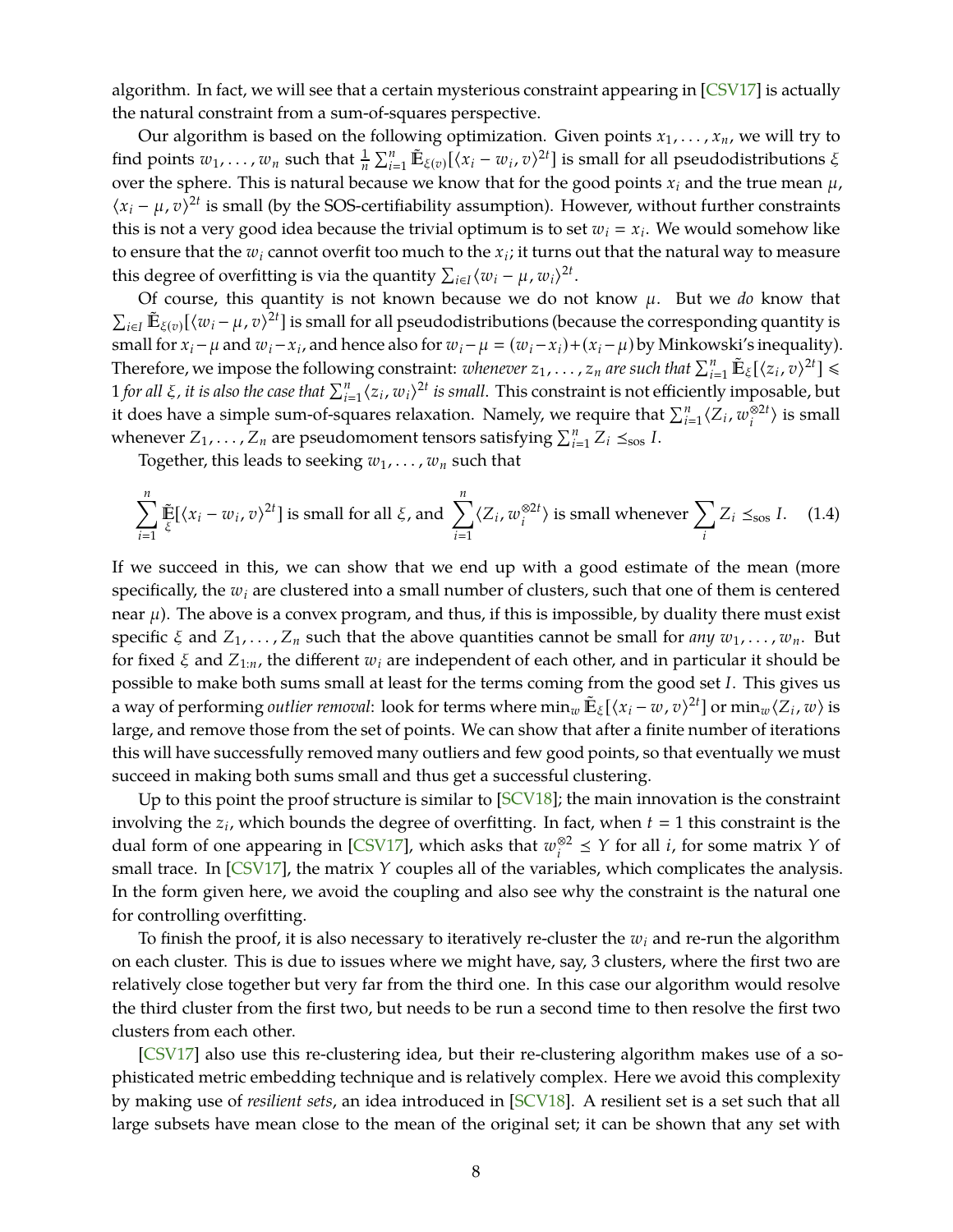<span id="page-9-1"></span>bounded moment tensor is resilient, and by finding such resilient sets we can robustly cluster in a much more direct manner than before. In particular, in the well-separated case we show that after enough rounds of re-clustering, every resilient set has almost all of its points coming from a single cluster, leading to substantially improved error bounds in that case.

# **1.3 Open Problems**

In this work, we showed that sum-of-squares can certify moment tensors for distributions satisfying the Poincaré inequality. While this class of distributions is fairly broad, one could hope to establish sum-of-squares bounds for even broader families. Indeed, one canonical family is the class of *sub-Gaussian* distributions. Is it the case that sum-of-squares certifies moment tensors for all sub-Gaussian distributions? Conversely, are there sub-Gaussian distributions that sum-of-squares cannot certify? Even for 4th moments, this is unknown:

**Open Question 1.6.** Let *p* be a  $\sigma$ -sub-Gaussian distribution and let  $M_4(p)$  denote its fourth moment tensor. Is it always the case that  $||M_4(p)||_{s_0s_{2t}} \le O(1) \cdot \sigma$  for some constant *t*?

In another direction, the only property we required from Poincaré distributions is Adamczak and Wolff's result [\[AW15\]](#page-27-8) bounding the variance of polynomials whose derivatives all have mean 0. Adamczak and Wolff show that this property also holds for other distributions, such as sub-Gaussian product distributions. One might expect additional distributions to satisfy these inequalities as well, in which case our present results would apply unchanged.

**Open Question 1.7.** Say that a distribution *p* satisfies the  $(t, \sigma)$ -moment property if, whenever  $f(x)$ is a degree-*t* polynomial with  $\mathbb{E}[f(x)] = \mathbb{E}[\nabla f(x)] = \cdots = \mathbb{E}[\nabla^{t-1} f(x)] = 0$ , we have  $\mathbb{E}[f(x)^2] \le$  $σ<sup>2t</sup> ||∇<sup>t</sup> f(x) ||<sup>2</sup><sub>F</sub>.$  Which distributions satisfy the (*t*, *σ*)-moment property?

Finally, the present results all regard certifying moment tensors in the  $\ell_2$ -norm, i.e., on upper bounding  $\langle M_{2t}(p), v^{\otimes 2t} \rangle$  for all  $||v||_2 \le 1$ . However, [\[SCV18\]](#page-29-4) show that in some cases–such as discrete distribution learning–the  $\ell_\infty$ -norm is more natural. To this end, define  $\|M_{2t}\|_{\mathrm{sos}_{2t},\infty}$  to be the maximum of  $\tilde{\mathbb{E}}_{\xi(v)}[\langle M_{2t}, v^{\otimes 2t}\rangle]$  over all pseudodistributions on the *hypercube*.

**Open Question 1.8.** For what distributions  $p$  is  $||M_{2t}||_{sos_{2t},\infty}$  small? Additionally, do bounds on  $\|M_{2t}\|_{\text{sos}_{2t}, \infty}$  lead to better robust estimation and clustering in the  $\ell_\infty$ -norm?

# <span id="page-9-0"></span>**2 Preliminaries**

In this section we set up notation and introduce a number of preliminaries regarding sum-ofsquares algorithms.

**Notation.** We will use *d* to denote dimension, and *n* the number of samples in a dataset  $x_1, \ldots, x_n$ . For clustering problems *k* will denote the number of clusters. ε will denote, depending on circumstance, either the desired estimation error or the fraction of adversarial corruptions for a robust estimation problem. δ will denote the probability of failure of an algorithm.  $γ$  will denote an exponent which we think of as going to zero, as in phrases like " $O(k^{\gamma})$  for any  $\gamma > 0$ ". For tensors, *t* will denote their order (or 2*t* if we want to emphasize the order is even). We let *C* denote a universal constant and *C<sup>t</sup>* a universal constant depending on *t* (these constants may change in each place they are used).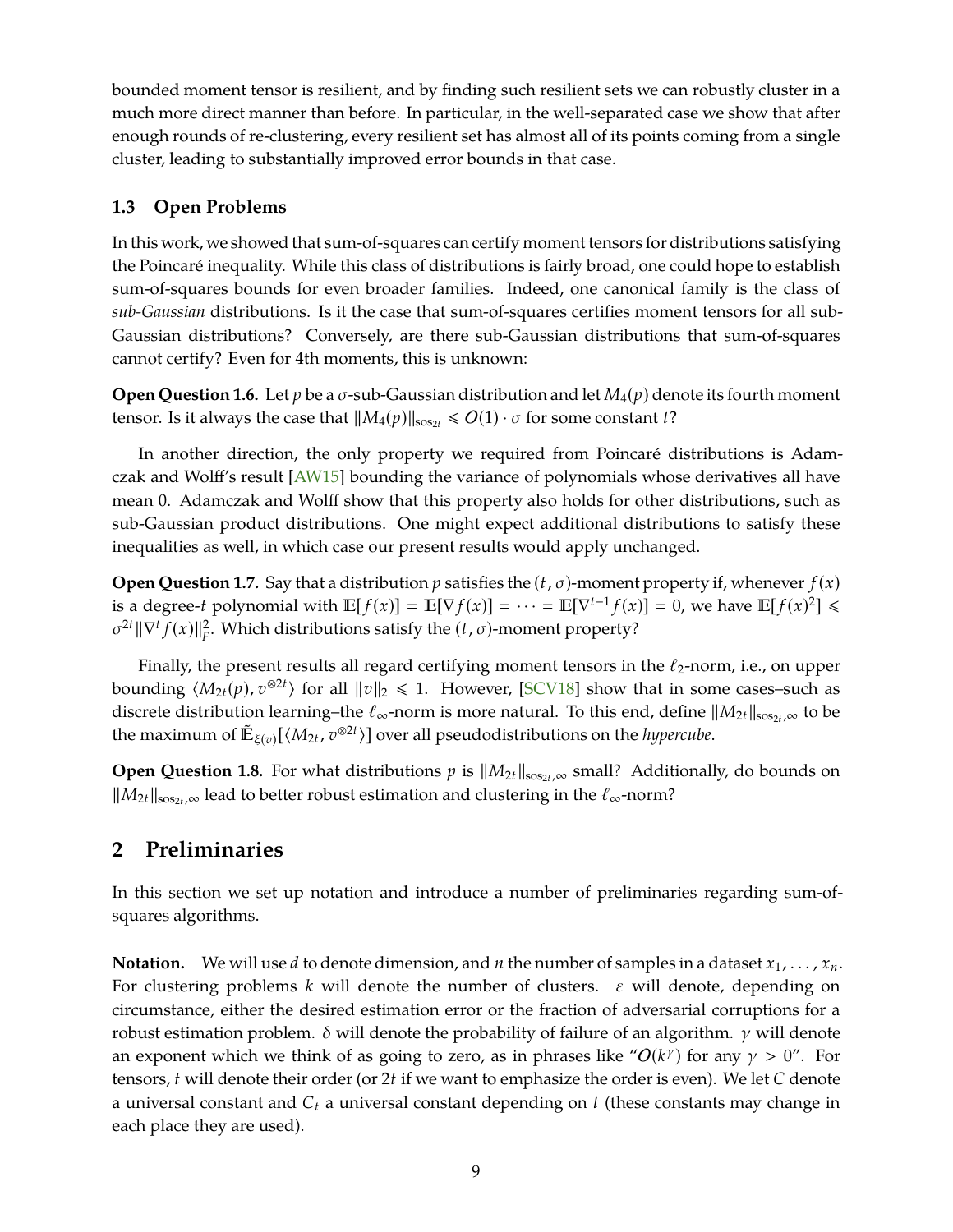<span id="page-10-4"></span>Below we use Theorem (and Proposition, Lemma, etc.) for results that we prove in this paper, and Fact for results proved in other papers.

**Tensors, Polynomials and Norms.** A *t*th order tensor T on  $\mathbb{R}^d$  is a *t*-dimensional array of real numbers indexed by *t*-tuples on [*d*]. *T* is naturally associated with a homogenous degree *t* polynomial  $T(v) = \langle T, v^{\otimes t} \rangle$ . The *injective norm* of a tensor *T* is defined as  $\sup_{\|v\|_2 \leq 1} T(v)$ .

Given a distribution  $p$  on  $\mathbb{R}^d$ , the *t*th *moment tensor* of  $p$  is defined by  $\tilde{M}_t(p) = \mathbb{E}_{x \sim p}[(x - \mu)^{\otimes t}]$ , where  $\mu$  is the mean of  $p$ . Observe that each entry of  $M_t(p)$  is the expectation of some monomial of degree *<sup>t</sup>* with respect to *<sup>p</sup>*. For a finite set of points *<sup>S</sup>*, we let *<sup>x</sup>*∼*<sup>S</sup>* denote expectation with respect to its empirical distribution. The moment tensor of a set of points is the moment tensor of its empirical distribution.

Given a matrix *M*, we let  $\|M\|_{\text{op}}$  denote its operator norm (maximum singular value) and  $\|M\|_{\text{F}}$ denotes its Frobenius norm ( $\ell_2$ -norm of its entries when flattened to a  $d^2$ -dimensional vector). More generally, for a tensor *T*, we let  $||T||_F$  denote the Frobenius norm (which is again the  $\ell_2$ -norm when the entries are flattened to a *d t* -dimensional vector).

#### **2.1 Sum-of-Squares Programs and Pseudodistributions**

In this paper we are interested in approximating injective norms of moment tensors, i.e. of upperbounding programs of the form

<span id="page-10-0"></span>
$$
\text{maximize } \frac{1}{n} \sum_{i=1}^{n} \langle x_i, v \rangle^{2t} \tag{2.1}
$$

<span id="page-10-3"></span><span id="page-10-2"></span><span id="page-10-1"></span>
$$
subject to ||v||_2 = 1.
$$
\n
$$
(2.2)
$$

This problem is hard to solve exactly, so we will instead consider the following *sum-of-squares relaxation* of  $(2.1)$ :

$$
\text{maximize } \frac{1}{n} \sum_{i=1}^{n} \tilde{\mathbb{E}} \left[ \langle x_i, v \rangle^{2t} \right] \tag{2.3}
$$

subject to  $\tilde{\mathbb{E}}$  $\tilde{\mathbb{E}} \left[ (||v||_2^2 - 1)p(v) \right] = 0$  for all polynomials  $p(v)$  of degree at most 2*t* − 2, (2.4)

$$
\tilde{\mathbb{E}}_{\xi(v)}[q(v)^2] \ge 0 \text{ for all polynomials } q(v) \text{ of degree at most } t,\tag{2.5}
$$

$$
\tilde{\mathbb{E}}_{\xi(v)}[1] = 1. \tag{2.6}
$$

Formally,  $\tilde{\mathbb{E}}_{\xi(v)}$ , which we refer to as a *pseudo-expectation*, is simply a linear functional on the space of polynomials in *v* of degree at most 2*t*. The last two constraints say that ξ specifies a *pseudodistribution*, meaning that it respects all properties of a regular probability distribution that can be specified with low-degree polynomials. Meanwhile, the first constraint is a relaxation of the constraint that  $\|v\|_2 = 1$ . If  $\xi$  satisfies [\(2.4-](#page-10-1)[2.6\)](#page-10-2), we say that  $\xi$  is a *pseudo-distribution on the sphere*.

The relaxation [\(2.3\)](#page-10-3) is a special case of the well-studied family of sum-of-squares relaxations. It is well-known that these programs can be solved efficiently, i.e. in time  $(nd)^{O(t)}$ , due to the ability to represent them as semidefinite programs [\[Sho87,](#page-29-6) [Par00,](#page-29-7) [Nes00,](#page-29-8) [Las01\]](#page-28-13).

The key strategy for bounding the value of [\(2.3\)](#page-10-3) is *sum-of-squares proofs*. We say that a polynomial inequality  $p(v)$  ≤  $q(v)$  has a sum-of-squares proof if the polynomial  $q(v) - p(v)$  can be written as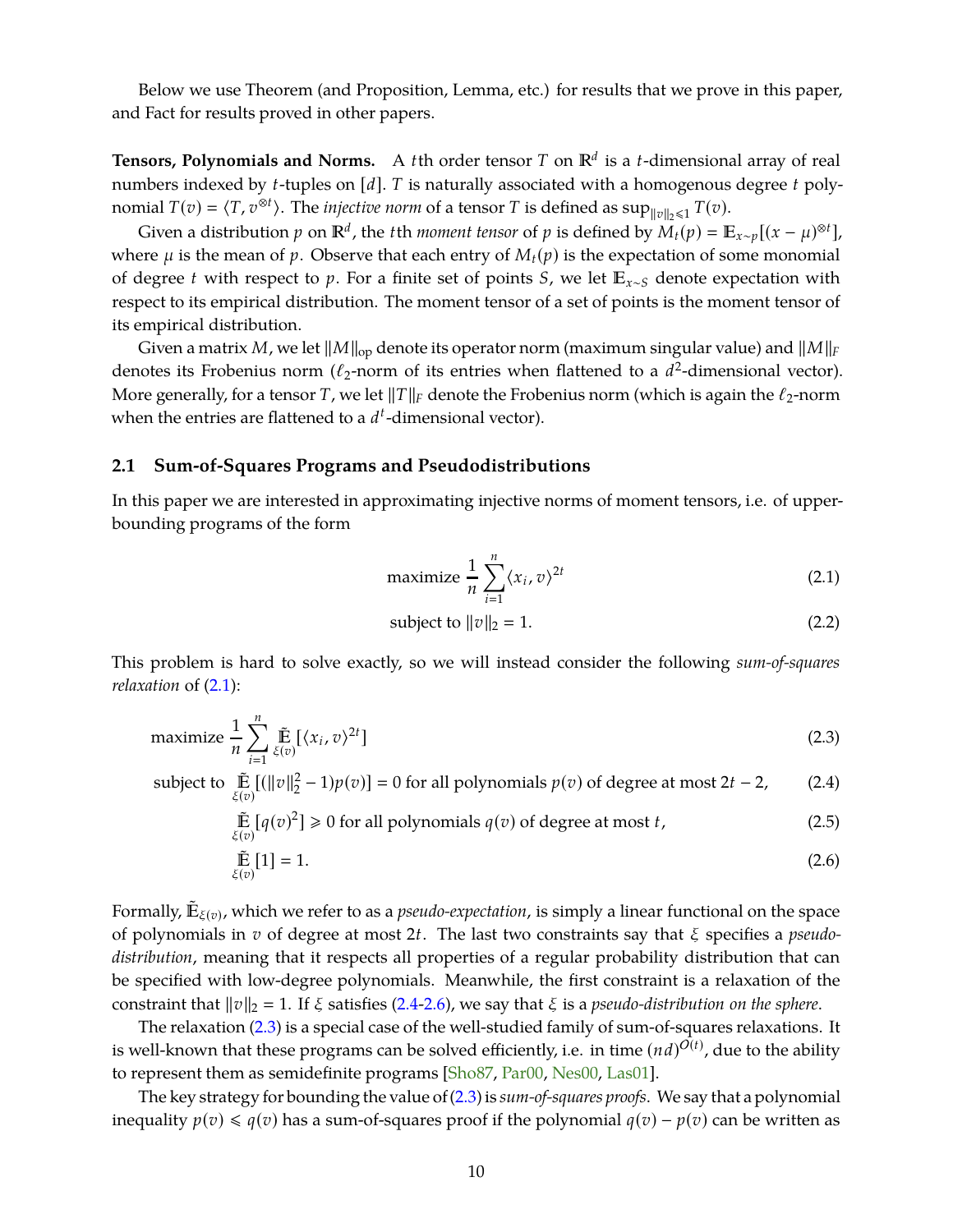a sum of squares of polynomials. We write this as  $p(v) \leq_{\text{so}} q(v)$ , or  $p(v) \leq_{2t} q(v)$  if we want to emphasize that the proof only involves polynomials of degree at most 2*t*.

For pseudo-distributions on the sphere, we will extend this notation and say that  $p(v) \leq_{2t} q(v)$ if  $q(v) - p(v) - r(v)$ (||v||2  $\frac{2}{2}$  − 1) is a sum of squares for some polynomial *r*(*v*) of degree at most 2*t* − 2.

Now, let  $p_0(v) = \frac{1}{n}$  $\frac{1}{n}\sum_{i=1}^{n}\langle x_i, v\rangle^{2t}$ . Imagine that there is some sequence of sum-of-squares proofs  $p_0(v) \leq_{2t} p_1(v) \leq_{2t} \cdots \leq_{2t} p_m(v) = B^{2t} \cdot ||v||_2^{2t}$ . Then we know, by the constraints on  $\xi$ , that  $\tilde{\mathbb{E}}_{\xi(v)}[p_0(v)] \leq B^{2t} \tilde{\mathbb{E}}_{\xi(v)}[\|v\|_2^{2t}] = B^{2t}$ . Therefore, such a proof immediately implies that [\(2.3\)](#page-10-3) has value at most *B* 2*t* .

Note that since the relation  $\leq_{2t}$  is transitive, this is equivalent to the condition  $p_0(v) \leq_{2t} B^{2t} ||v||_2^{2t}$ . In this case, we call the set of points *SOS-certifiable*. More generally, for a distribution we have the following definition:

**Definition 2.1.** For a distribution *p*, we say that *p* is  $(2t, B)$ *-SOS-certifiable* if  $\langle M_{2t}(p), v^{\otimes 2t} \rangle \leq_{2t}$  $B^{2t} \|v\|_2^{2t}$ . We will alternately denote this by  $\|M_{2t}(p)\|_{sos_{2t}} \le B$ . For a set of points  $x_1, \ldots, x_n$ , we say it is (2*t*, *B*)-SOS-certifiable if its empirical distribution is SOS-certifiable.

Note that  $\langle M_{2t}(p), v^{\otimes 2t} \rangle = \mathbb{E}_{x \sim p} [\langle x, v \rangle^{2t}]$  so that this definition coincides with certifying [\(2.3\)](#page-10-3).

### **2.2 Basic Sum-of-Squares Facts**

<span id="page-11-3"></span>We capture a few basic facts about sum-of-squares proofs that we will use later. First, sum-ofsquares can certify all spectral norm bounds:

**Fact 2.2** (Sum-of-Squares Proofs from Spectral Norm Bounds). For any symmetric  $d \times d$  matrix  $M$ ,  $\langle M, x^{\otimes 2} \rangle \leq_2 \|M\|_{\text{op}} \|x\|_2^2$  $\frac{2}{2}$ .

<span id="page-11-1"></span>As a corollary (by applying the spectral norm bound to higher-order tensors), we also have the following:

**Fact 2.3** (Spectral Norm Bounds for Tensors)**.** *For a degree-t tensor function F*(*x*)*, suppose that*  $\mathbb{E}_{x \sim p} [\langle F(x), A \rangle^2] \le \lambda \|A\|_F^2$  $\int_{F}^{2}$  *for all symmetric tensors A. Then,*  $\mathbb{E}_{x \sim p}[\langle F(x), v^{\otimes t} \rangle^{2}] \leq_{2t} \lambda ||v||_{2}^{2t}$ .

Fact [2.3](#page-11-1) is used crucially in the sequel. In fact, all of our sum-of-squares proofs will essentially involve invoking Fact [2.3](#page-11-1) on appropriately chosen tensors  $F(x)$ .

<span id="page-11-4"></span>Finally, the following basic inequality holds:

**Fact 2.4.** If  $0 \leq_t p(v) \leq_t p'(v)$  and  $0 \leq_s q(v) \leq_s q'(v)$ , then  $p(v)q(v) \leq_{s+t} p'(v)q'(v)$ .

This is useful because it allows us to multiply sum-of-squares inequalities together.

# <span id="page-11-0"></span>**3 Poincaré Distributions**

In this section, we note some important properties of the class of all Poincaré distributions.

**Definition 3.1** (Poincaré Distributions). A distribution  $p$  over  $\mathbb{R}^d$  is said to be  $\sigma$ -Poincaré if it satisfies the following Poincaré inequality with parameter  $\sigma$ : For all differentiable functions  $f : \mathbb{R}^d \to \mathbb{R}$ ,

<span id="page-11-2"></span>
$$
\text{Var}_{x \sim p}[f(x)] \leq \sigma^2 \mathbb{E}_{x \sim p}[\|\nabla f(x)\|_2^2].\tag{3.1}
$$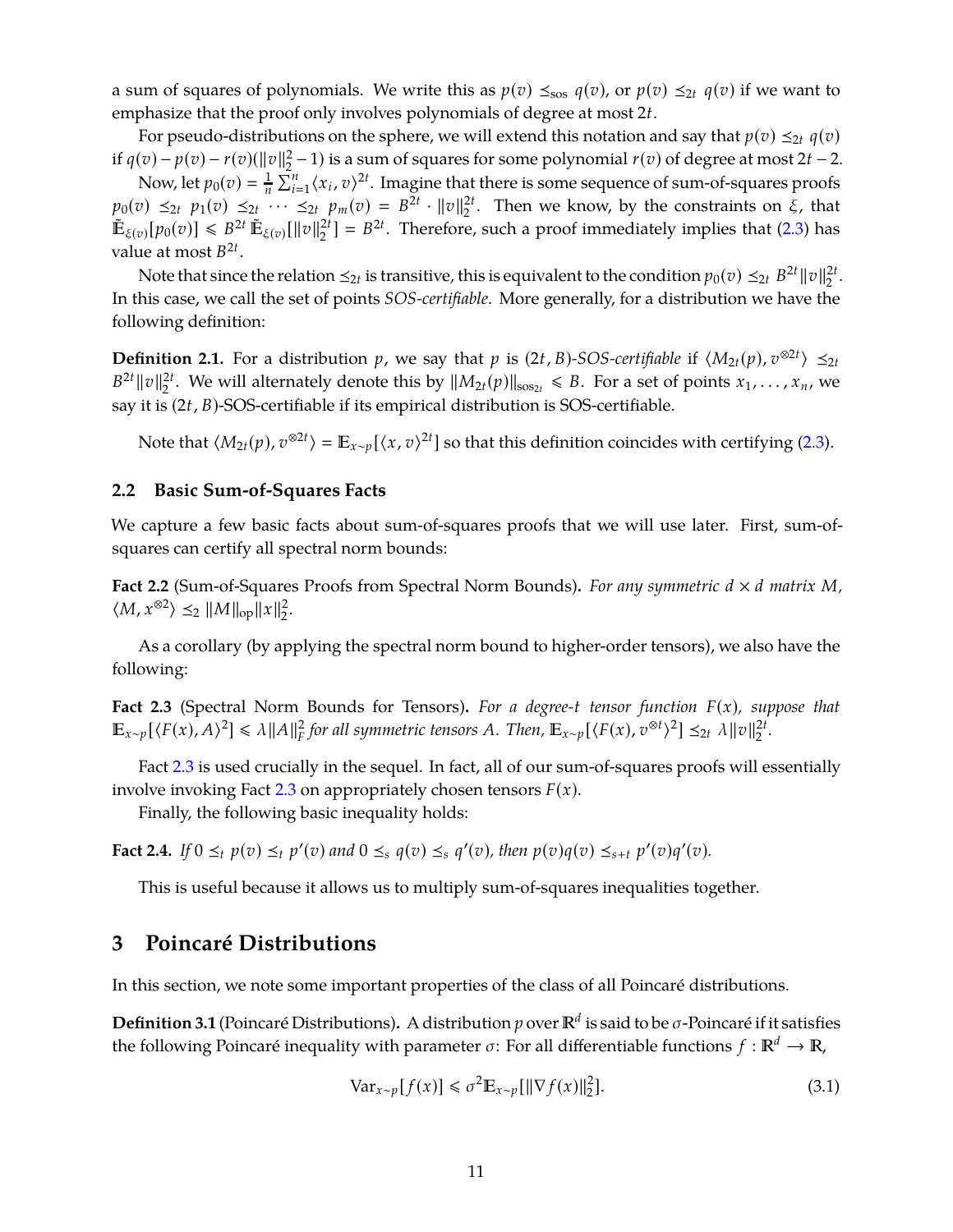<span id="page-12-3"></span>Note that no discrete distribution can satisfy  $(3.1)$ . To see why, consider for instance the uniform distribution over  $\{0, 1\}$ . This cannot satisfy  $(3.1)$  for any  $\sigma$ , because for the function  $f(x) = \max(0, \min(1, 3x - 2))$  we have  $\text{Var}[f(x)] = \frac{1}{4}$  $\frac{1}{4}$  but  $\mathbb{E}[\|\nabla f(x)\|_2^2] = 0$ . More generally, [\(3.1\)](#page-11-2) implies that there are no low-probability "valleys" separating two high-probability regions.

Next we give some examples of distributions satisfying [\(3.1\)](#page-11-2). First, if  $p = N(\mu, \Sigma)$  is a normal distribution with mean  $\mu$  and variance  $\Sigma$ , then  $p$  satisfies [\(3.1\)](#page-11-2) with parameter  $\sigma^2 = ||\Sigma||_{op}$ . More generally, any *strongly log-concave* distribution satisfies the Poincaré inequality:

<span id="page-12-2"></span>**Fact 3.2** ([\[BÉ85\]](#page-27-11)). *Suppose that*  $p(x) = \exp(-\psi(x))$ *, where*  $\psi$  *is a function with strictly positive curvature:*  $\nabla^2 \psi(x) \ge \frac{1}{\sigma^2} I$  for all  $x \in \mathbb{R}^d$ . Then p satisfies the Poincaré inequality with parameter  $\sigma$ .

We recover the Gaussian case by letting  $\psi(x) = \frac{1}{2}$ 2 (*x*−µ) ⊤Σ −1 (*x*−µ). Fact [3.2](#page-12-2) was first established by Bakry and Émery [\[BÉ85\]](#page-27-11) who actually prove a stronger *log-Sobolev* inequality for *p*.

Another important class is the family of distributions with bounded support. It cannot be the case that an arbitrary bounded distribution satisfies [\(3.1\)](#page-11-2), because we have already seen that no discrete distribution can satisfy [\(3.1\)](#page-11-2). However, it is always possible to add noise to the distribution that smooths out the support and allows  $(3.1)$  to hold. Specifically:

<span id="page-12-1"></span>**Fact 3.3** ([\[BGMZ18\]](#page-27-12)). Suppose that p is a distribution on  $\mathbb{R}^d$  whose support has radius at most R in  $\ell_2$ -norm. Let  $p_\tau$  denote the result of adding Gaussian noise with variance  $\tau^2 I$  to  $p$ . Then, if  $\tau \geqslant 2R$ ,  $p_\tau$ *satisfies the Poincaré inequality with parameter* τ √ *e.*

So, we can always cause a bounded random variable to satisfy [\(3.1\)](#page-11-2) by adding sufficiently large Gaussian noise. We remark that while this is very useful in low dimensions, in high dimensions the radius *<sup>R</sup>* typically grows as <sup>√</sup> *d*, in which case Fact [3.3](#page-12-1) does not give very good bounds.

<span id="page-12-4"></span>**Composition rules.** The Poincaré inequality is also preserved under products, sums, and uniformly continuous transformations. Specifically, we have the following:

**Proposition 3.4.** *The following composition rules hold:*

- *If independent random variables*  $X_1$  *and*  $X_2$  *are*  $\sigma_1$  *and*  $\sigma_2$ *-Poincaré, respectively, then the product distribution*  $(X_1, X_2)$  *is* max $(\sigma_1, \sigma_2)$ *-Poincaré.*
- *If independent random variables*  $X_1$  *and*  $X_2$  *are*  $\sigma_1$  *and*  $\sigma_2$ *-Poincaré, respectively, then*  $aX_1 + bX_2$  *is*  $\sqrt{a^2 \sigma_1^2}$  $_1^2 + b^2 \sigma_2^2$ 2 *-Poincaré.*
- If X is  $\sigma$ -Poincaré and  $\Phi : \mathbb{R}^d \to \mathbb{R}^{d'}$  satisfies  $\|\Phi(x') \Phi(x)\|_2 \le L \|x' x\|_2$  for all  $x, x' \in \mathbb{R}^d$ , then <sup>Φ</sup>(*X*) *is* (*L*σ)*-Poincaré.*

The above properties are all straightforward, but for completeness we prove them in Appendix [B.](#page-30-0)

**Implications of the Poincaré inequality.** We end with some implications of [\(3.1\)](#page-11-2), which in particular specify properties that any distribution satisfying  $(3.1)$  must have.

<span id="page-12-0"></span>First, any distribution satisfying the Poincaré inequality has exponentially decaying tails. Specifically, the following is a well known fact:

**Fact 3.5** (Tail Bound for Poincare Distributions)**.** *For any unit vector v, and X a* σ*-Poincaré random variable with mean* µ*, we have*

$$
\mathbb{P}[|\langle v, x - \mu \rangle| \geq z] \leq 6 \exp(-z/\sigma). \tag{3.2}
$$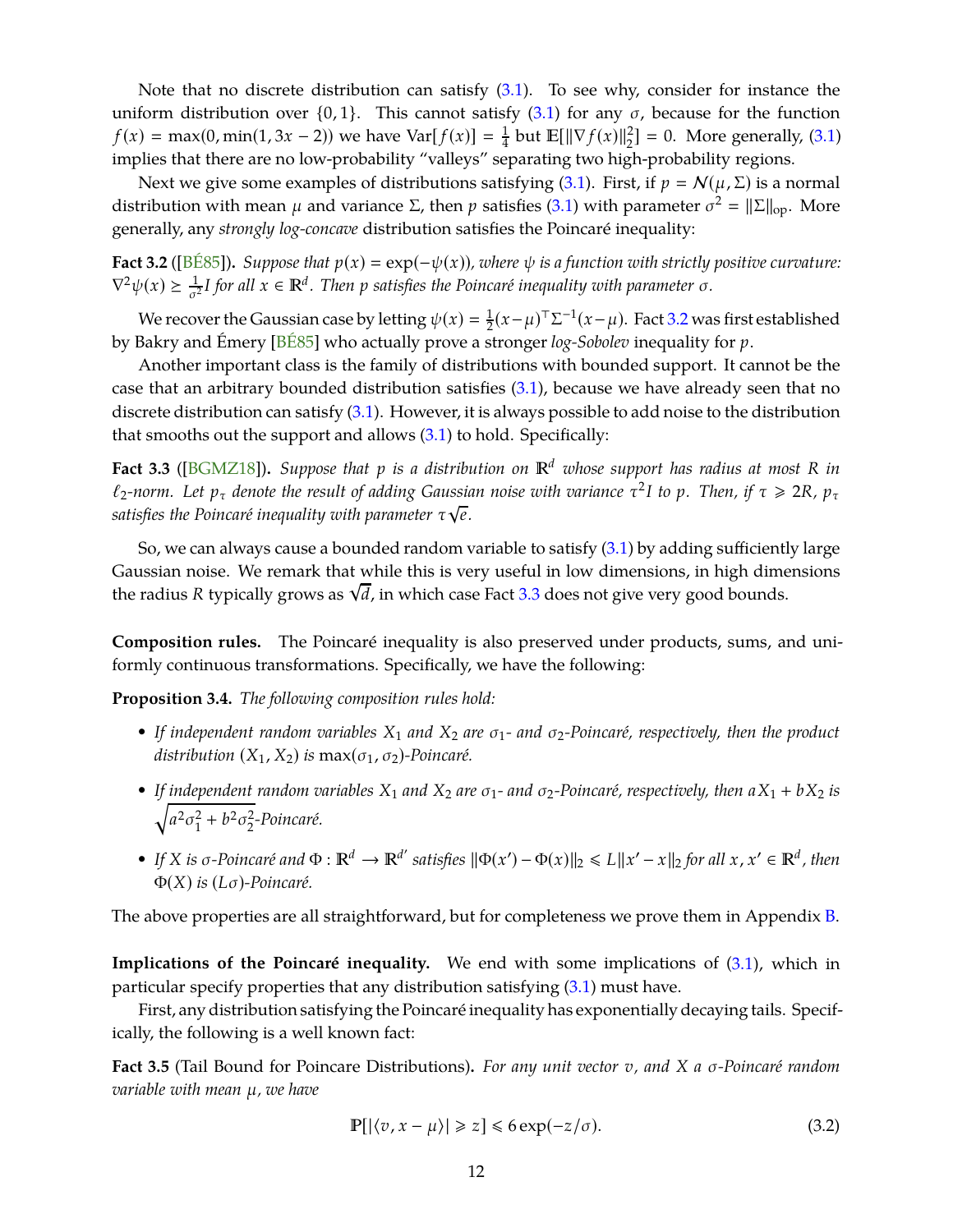<span id="page-13-5"></span><span id="page-13-0"></span>More generally, any distribution satisfying the Poincaré inequality also satisfies a Lipschitz concentration property:

**Fact 3.6** ([\[BL97\]](#page-28-14)). If *p* satisfies the Poincaré inequality with parameter  $\sigma$  and  $f : \mathbb{R}^d \to \mathbb{R}$  satisfies  $\|\nabla f(x)\|_2 \le L$  *for all*  $x$ *, then*  $\mathbb{E}[\exp(f(x) - \mathbb{E}[f(x)])] \le \frac{2+\sigma L}{2-\sigma L}$  $\frac{2+ \sigma L}{2- \sigma L}$ *. In particular,*  $\mathbb{P}[ | f(x) - \mathbb{E}[f(x)] | \ge z ] \le$  $6 \exp(-\frac{z}{\sigma L})$ .

Exponential concentration of Lipschitz functions (with weaker bounds than above) was first observed in [\[GM83\]](#page-28-15). Fact [3.6](#page-13-0) generalizes the previous point on exponential concentration of linear functions, as can be seen by taking  $f(x) = \langle v, x \rangle$ .

Finally, and most important to our subsequent analysis, the gradient bound [\(3.1\)](#page-11-2) implies an analogous bound for higher-order derivatives as well. Specifically, [\(3.1\)](#page-11-2) can be re-written as saying that  $\mathbb{E}[f(x)^2] \le \sigma^2 \mathbb{E}[||\nabla f(x)||_2^2]$  whenever  $\mathbb{E}[f(x)] = 0$ . More generally, we have:

<span id="page-13-1"></span>**Fact 3.7** ([\[AW15\]](#page-27-8)). *Suppose that p satisfies the Poincaré inequality with parameter*  $\sigma$ *. Then, if*  $f : \mathbb{R}^d \to \mathbb{R}$ *is a function satisfying*  $\mathbb{E}_{x \sim p}[f(x)] = \mathbb{E}_{x \sim p}[\nabla f(x)] = \cdots = \mathbb{E}_{x \sim p}[\nabla^{t-1} f(x)] = 0$ , we have

<span id="page-13-2"></span>
$$
\mathbb{E}_{x \sim p}[f(x)^2] \leq C_t \sigma^{2t} \mathbb{E}_{x \sim p}[\|\nabla^t f(x)\|_F^2],\tag{3.3}
$$

*where C<sup>t</sup> is a constant depending only on t.*

For  $t = 1$ , we recover the usual Poincaré inequality. Thus Fact [3.7](#page-13-1) can be interpreted as saying that if  $(3.3)$  holds for  $t = 1$ , it holds for all  $t > 1$  as well.

Despite its simplicity, Fact [3.7](#page-13-1) is actually a highly non-trivial consequence of the Poincaré inequality. It is a special case of results due to Adamczak and Wolff [\[AW15\]](#page-27-8) (see Theorem 3.3 and the ensuing discussion therein); those results in turn build on work of Latała [\[Lat06\]](#page-28-12).

In the next section, we will use Fact [3.7](#page-13-1) to obtain a low-degree sum-of-squares proof of a sharp upper bound on the injective norms of moment tensors of arbitrary Poincaré distributions.

## **4 Certifying Injective Norms for Poincare Distributions**

Fact [3.5](#page-12-0) shows an upper bound on  $\mathbb{E}[\exp(\frac{1}{\sigma})]$  $\frac{1}{\sigma}\langle x,v\rangle$ ] for *σ*-Poincaré distributions, and hence in particular on the 2*t*th moments  $\sup_{\|v\|_2 \leq 1} E[\langle x, v \rangle^{2t}]$  for any *t*. The goal of this section is to show a low-degree sum-of-squares proof of this fact.

<span id="page-13-4"></span>Specifically, the main goal is to show the following:

**Theorem 4.1.** Let *p* be a zero-mean,  $\sigma$ -Poincaré distribution with 2t-th moment tensor  $M_{2t}(p) = \mathbb{E}_{x \sim p}[(x-p)^2]$  $\mu$ )<sup> $\otimes$ 2t</sup>], where  $\mu = \mathbb{E}_{x \sim p}[x]$  is the mean of p. Then, for all t,  $M_{2t}(p)$  is  $(2t, C_t \sigma)$ -SOS-certifiable:

<span id="page-13-3"></span>
$$
\langle M_{2t}(p), v^{\otimes 2t} \rangle \leq_{2t} C_t \sigma^{2t} ||v||_2^{2t} \text{ for some universal constant } C_t. \tag{4.1}
$$

 $M$ oreover, given  $n \geqslant (2d\log(td/\delta))^t$  samples from  $p$  , with probability  $1-\delta$  the moment tensor  $\hat{M}_{2t}$  of the *empirical distribution will also satisfy* [\(4.1\)](#page-13-3) *(with a different constant Ct).*

*Recall that*  $p(v)$  *≤<sub>2t</sub>*  $q(v)$  *means that there is a degree-2<i>t* sum-of-squares proof that  $q(v) - p(v)$  ≥ 0 (as a polynomial in *v*).

In the rest of this section, we will first warm up by proving Theorem [4.1](#page-13-4) for  $t = 1, 2$ ; the proof in these cases is standard for sum-of-squares experts, but will help to illustrate a few important ideas used in the sequel. Next, in Section [4.1](#page-13-4) we will prove Theorem 4.1 for  $t = 3$ , which is no longer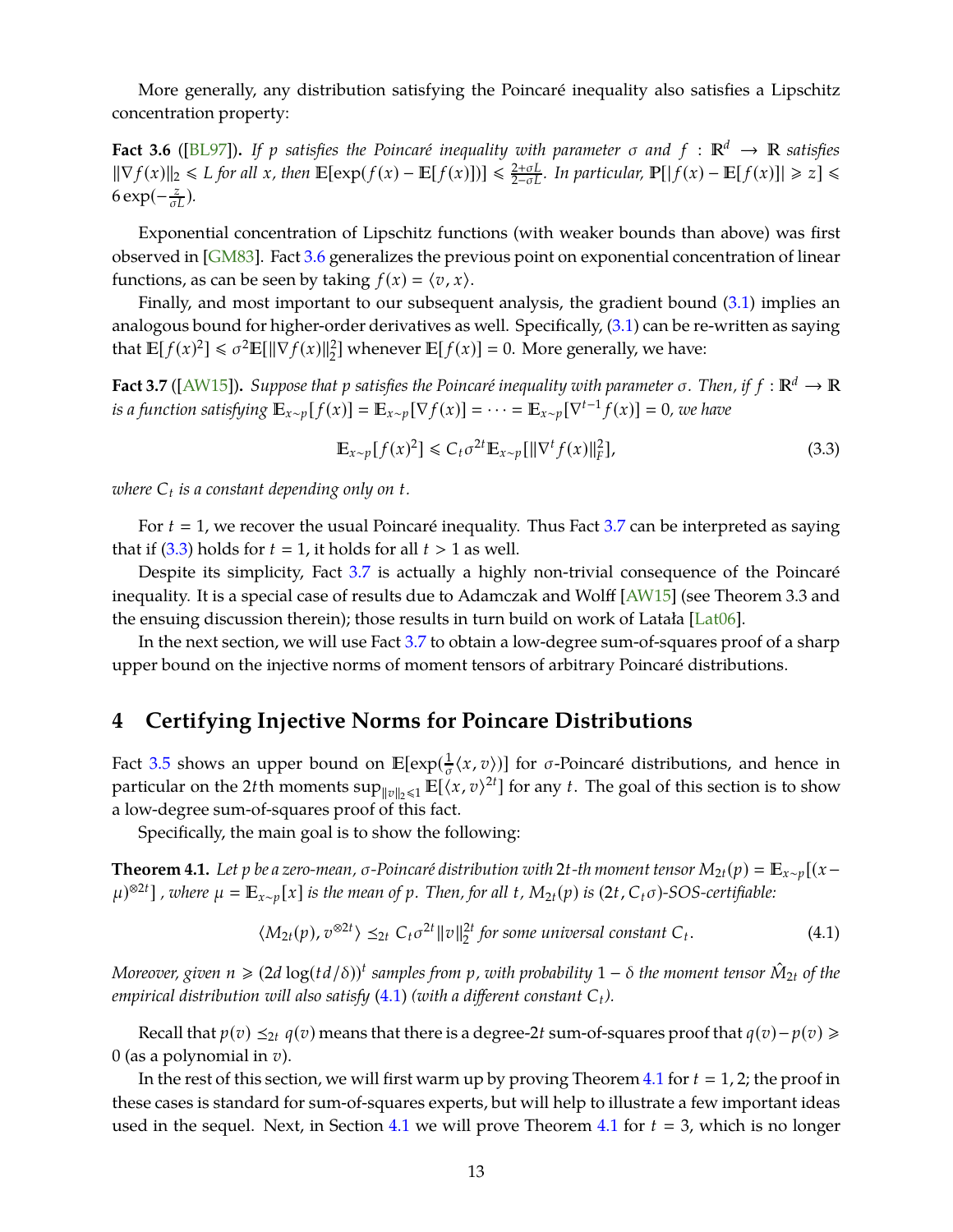standard and contains most of the ideas in the general case. Finally, we will prove the general case in Section [4.2.](#page-16-0) We leave the issue of finite-sample concentration to the very end.

For *t* = 1, Theorem [4.1](#page-13-4) has a simple proof:  $\langle M_2, v^{\otimes 2} \rangle \preceq_2 ||M_2||_{op} ||v||_2^2$  $2^2$  ≤<sub>2</sub> *O*(σ<sup>2</sup>)∥v||<sup>2</sup><sub>2</sub>  $\frac{2}{2}$  using Fact [2.2](#page-11-3) and the fact that  $\sigma$ -Poincaré distributions have covariance  $O(\sigma^2)$ . This simply asserts that degree-2 sum-of-squares knows about spectral norm upper bounds.

For  $t = 2$ , a natural idea is to flatten  $M_4$  (which is a  $d \times d \times d \times d$  tensor) into a  $d^2 \times d^2$  matrix *F*(*M*4), and obtain upper bounds in terms of the spectral norm of this flattened matrix.

Unfortunately, even for a Gaussian distribution this estimate can be off by a factor as large as the dimension *d*. Specifically, if  $p = N(0, \Sigma)$  is a Gaussian with variance  $\Sigma$ , then the flattening *F*(*M*<sub>4</sub>) is equal to vec(Σ) vec(Σ)<sup>⊤</sup> + 2Σ ⊗ Σ, where vec(Σ) flattens the *d*-dimensional matrix Σ to a  $d^2$ -dimensional vector, and  $(A \otimes B)_{ii',jj'} = A_{ij}B_{i'j'}$ . (We skip the standard argument based on Isserlis' theorem.) This is problematic because it means that  $||F(M_4)||_{op}^2 \ge ||\text{vec}(\Sigma)||_2^2 = ||\Sigma||_F^2$  $_F^2$ . If e.g.  $\Sigma = I_d$  is the identity matrix, then  $||\Sigma||_F^2$  $\frac{2}{F}$  = *d*, while we would hope to certify an upper bound of  $O(1)$ .

The key idea that allows us to get a (much) improved bound here is to observe that, as polynomials in *v*,  $\langle v^{\otimes 2}, vec(\Sigma) vec(\Sigma)^T v^{\otimes 2} \rangle = \langle v^{\otimes 2}, (\Sigma \otimes \Sigma) v^{\otimes 2} \rangle$ . That is, the degree-4 polynomials defined by  $\text{vec}(\Sigma) \text{vec}(\Sigma)^T$  and  $\Sigma \otimes \Sigma$  are equal—this allows us to "change the representation" for the same polynomial to go to a "representation" where the associated matrix has a smaller spectral norm. This fact has a simple sum-of-squares proof (it is sometimes referred to by saying that pseudo-distributions respect PPT symmetries) and allows us to now upper bound

$$
\langle v^{\otimes 2}, F(M_4)v^{\otimes 2} \rangle = \langle v^{\otimes 2}, (\text{vec}(\Sigma) \text{vec}(\Sigma)^{\top} + 2\Sigma \otimes \Sigma)v^{\otimes 2} \rangle \tag{4.2}
$$

$$
=3\langle v^{\otimes 2}, (\Sigma \otimes \Sigma)v^{\otimes 2} \rangle \tag{4.3}
$$

$$
\leq_4 3 \|\Sigma \otimes \Sigma\|_{\text{op}}^2 \|v^{\otimes 2}\|_2^2 \tag{4.4}
$$

$$
=3\|\Sigma\|_{op}^4\|v\|_2^4.\tag{4.5}
$$

The above argument shows how one can exploit the symmetry properties of pseudodistributions in order to certify strikingly better upper bounds on the maximum of the degree-4 polynomials associated with the moment tensors. This suggests a natural strategy for going beyond *t* 2: write the moment tensor as a sum of (constantly many) terms and show that each term, as a polynomial, is equivalent to one where the canonical flattening as a matrix has a small spectral norm. This argument can (with much tedium) be made to work for small *t*s but can get unwieldy for large *t*s. However, the issue with the above argument is that it uses that the structure of the moment tensor was known to us. In our argument for arbitrary Poincaré distributions, we cannot rely on knowing the structure of the moment tensors and so will need a different proof technique.

**Degree-**2 **proof for Poincaré distributions.** To establish sum-of-squares bounds for general Poincaré distributions, we make use of Fact [3.7](#page-13-1) from Section [3.](#page-11-0) Recall that Fact [3.7](#page-13-1) states (for *t* = 2) that if  $f(x)$  satisfies  $\mathbb{E}[f(x)] = \mathbb{E}[\nabla f(x)] = 0$ , then  $\mathbb{E}[f(x)^2] \leq C \cdot \sigma^4 \cdot \mathbb{E}[\|\nabla^2 f(x)\|_F^2]$ . We will define the polynomial  $f_A(x) = \langle (x - \mu)(x - \mu)^T - \Sigma, A \rangle$ , where  $\mu$  is the mean and  $\Sigma = M_2(p)$  is the covariance of *p*.

Note that  $\mathbb{E}[f_A(x)] = \mathbb{E}[\nabla f_A(x)] = 0$ , while  $\mathbb{E}[\|\nabla^2 f_A(x)\|_F^2] = \mathbb{E}[\|2A\|_F^2]$  $_{F}^{2}$ ] = 4||A|| $_{F}^{2}$  $\frac{2}{F}$ . Therefore, we have  $\mathbb{E}[\langle (x - \mu)(x - \mu)^{\top} - \Sigma, A \rangle^2] \le O(\sigma^4) ||A||_F^2$  $\frac{2}{F}$  for all matrices *A*. This implies that for the tensor  $F_2(x) = (x - \mu)(x - \mu)^{\top} - \Sigma$ , we have  $\langle \mathbb{E}[F_2(x)^{\otimes 2}], v^{\otimes 4} \rangle = \mathbb{E}[\langle F_2(x), v^{\otimes 2} \rangle^2] \leq_4 O(\sigma^4) ||v||_2^4$  $\frac{4}{2}$  (by Fact [2.3\)](#page-11-1).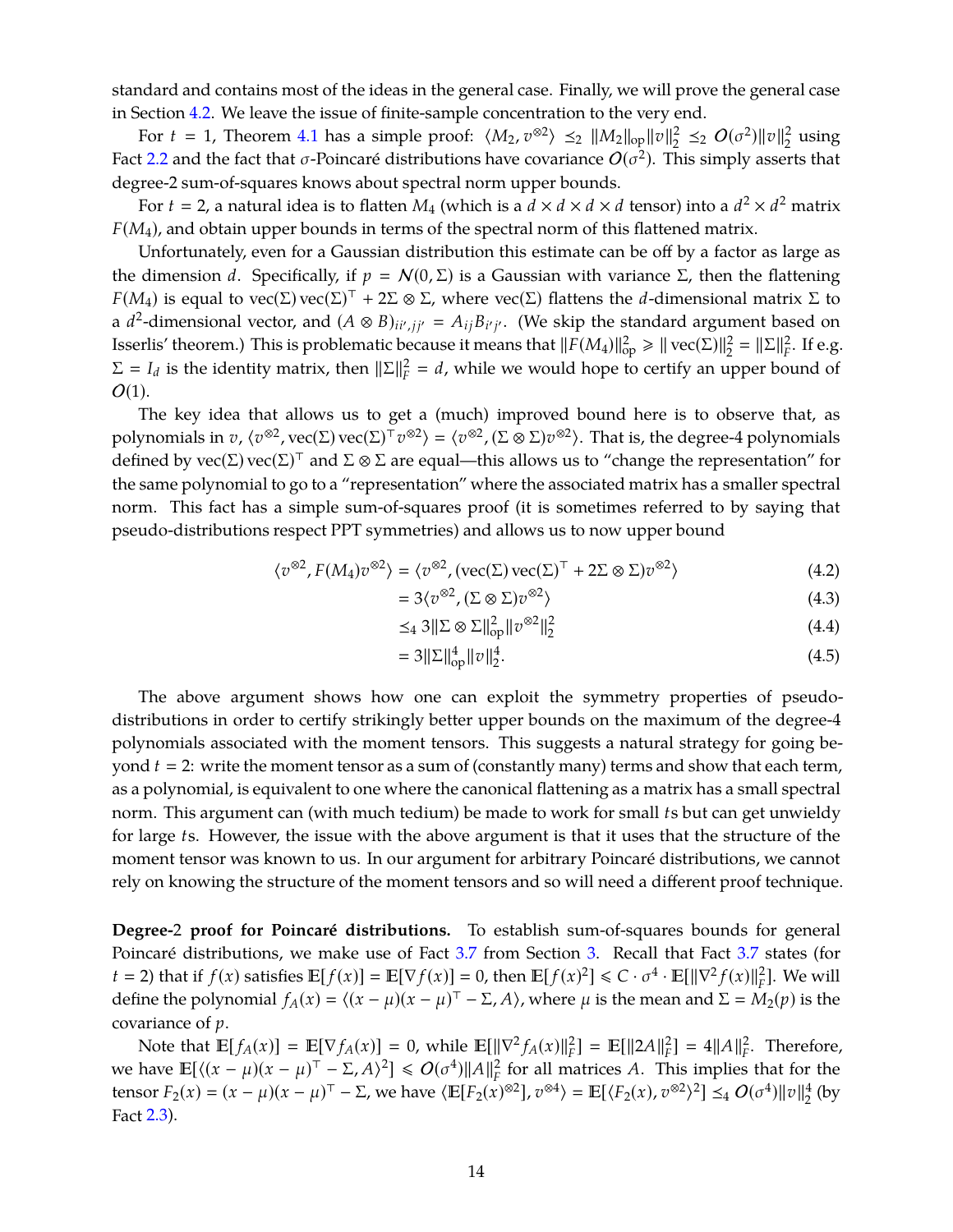Next note that  $\mathbb{E}[F_2(x)^{\otimes 2}] = M_4 - \Sigma \otimes \Sigma$ . Therefore, we have the sum-of-squares proof

$$
\langle M_4, v^{\otimes 4} \rangle = \langle M_4 - \Sigma \otimes \Sigma, v^{\otimes 4} \rangle + \langle \Sigma \otimes \Sigma, v^{\otimes 4} \rangle \tag{4.6}
$$

$$
\leq_4 O(\sigma^4) \|v\|_2^4 + \langle v^{\otimes 2}, (\Sigma \otimes \Sigma) v^{\otimes 2} \rangle \tag{4.7}
$$

$$
\leq_{4} O(\sigma^{4}) \|v\|_{2}^{4} + \|\Sigma\|_{\text{op}}^{2} \|v\|_{2}^{4}
$$
\n(4.8)

$$
= O(\sigma^4) \|v\|_2^4, \tag{4.9}
$$

yielding the desired certificate for Poincaré distributions for  $t = 2$ .

The crucial step was the bound  $\mathbb{E}[\langle F_2(x), A \rangle^2] = \mathbb{E}[\langle (x - \mu)(x - \mu)^{\top} - \Sigma, A \rangle^2] \le O(\sigma^4) ||A||_F^2$ *F* , which bounds the covariance of  $F_2(x)$  (when considered as a vector) and hence yields spectral information which is accessible to sum-of-squares via Fact [2.3.](#page-11-1) This inequality holds for  $\sigma$ -Poincaré distributions but *not* for arbitrary distributions with bounded 4th moments. The case of general *t* > 2 involves conjuring similar operator norm bounds for other polynomials in *x* which combine to yield bounds on the moment tensor  $M_{2t}$ . We will see this next for the case of  $t = 3$ .

### <span id="page-15-0"></span>**4.1** The case of  $t = 3$

<span id="page-15-2"></span>We now handle the case of  $t = 3$ , assuming that we already know a bound for  $t = 2$ . (We will formally induct on *t* in the next section.) Specifically, in this section we will show:

**Proposition 4.2.** *Suppose that p is*  $\sigma$ *-Poincaré and we are given that*  $\langle M_2, v^{\otimes 2} \rangle \leq_2 O(1) \cdot \sigma^2 ||v||_2^2$ 2 *and*  $\langle M_4, v^{\otimes 4} \rangle \leq 4 O(1) \cdot \sigma^4 ||v||_2^4$  $\frac{4}{2}$ . *Then,*  $\langle M_6, v^{\otimes 6} \rangle \leq_6 O(1) \cdot \sigma^6 ||v||_2^6$  $\frac{6}{2}$ 

The key idea in the argument is to observe that Adamczak and Wolff's generalized Poincaré inequality (Fact [3.7\)](#page-13-1) implies a sum of squares upper bound on the injective norm of a tensor related to  $M_6$ .

<span id="page-15-1"></span>**Lemma 4.3.** Let p be a  $\sigma$ -Poincaré probability distribution. For any tensor A of order 3, let  $f_A(x)$  =  $\langle (x - \mu)^{\otimes 3} - 3(x - \mu) \otimes M_2 - M_3, A \rangle$ . Then,  $\mathbb{E}_x[f_A^2]$  $\mathcal{O}(2^{2}(x)) \leq O(1) \cdot \sigma^{6} ||A||_{F}^{2}$ *F .*

*Proof.* The following is a direct computation:

$$
\nabla^2 f_A(x) = \langle 6(x - \mu) \otimes I \otimes I, A \rangle, \qquad \text{and hence } \mathbb{E}[\nabla^2 f_A(x)] = 0 \tag{4.11}
$$

 $\nabla^3 f_A(x) = \langle 6I \otimes I \otimes I, A \rangle = 6A,$  and hence  $\mathbb{E}[\|\nabla^3 f_A(x)\|_F^2] = 36\|A\|_F^2$ *F*  $(4.12)$ 

Therefore, by Fact [3.7,](#page-13-1) we have  $\mathbb{E}[f_A(x)^2] \le O(1) \cdot \sigma^6 ||A||_F^2$  $\frac{2}{F}$  for all tensors *A* of order 3.

Define  $F_3(x) = (x - \mu)^{\otimes 3} - 3(x - \mu) \otimes M_2 - M_3$ . The conclusion of Lemma [4.3](#page-15-1) together with Fact [2.3](#page-11-1) implies that  $\langle \mathbb{E}[F_3(x)^{\otimes 2}], v^{\otimes 6} \rangle = \mathbb{E}[\langle F_3(x)^{\otimes 2}, v^{\otimes 3} \rangle^2] \leq_6 O(1) \cdot \sigma^6 ||v||_2^6$  $\frac{6}{2}$ .

To complete the proof, we will write  $\langle M_6, v^{86} \rangle$  (the polynomial we are trying to bound) as a linear combination of  $\langle E[F_3(x)^{\otimes 2}], v^{\otimes 6} \rangle$  together with other terms that we can bound by appealing to upper bounds on  $\langle M_4, v^{\otimes 4} \rangle$  and  $\langle M_2, v^{\otimes 2} \rangle$ .

*Proof of Proposition [4.2.](#page-15-2)* First we compute  $\mathbb{E}[F_3(x)^{\otimes 2}]$ :

<span id="page-15-3"></span>
$$
\mathbb{E}[F_3(x)^{\otimes 2}] = M_6 + 9M_2 \otimes M_2 \otimes M_2 - 6M_4 \otimes M_2 - M_3 \otimes M_3. \tag{4.13}
$$

Since we know that  $\langle \mathbb{E}[F_3(x)^{\otimes 2}], v^{\otimes 6} \rangle \leq_6 O(1) \cdot \sigma^6 ||v||_2^6$  $2^6$ , [\(4.13\)](#page-15-3) implies that

$$
\langle M_6, v^{\otimes 6} \rangle = \langle \mathbb{E}[F_3(x)^{\otimes 2}], v^{\otimes 6} \rangle + \langle M_6 - \mathbb{E}[F_3^{\otimes 2}], v^{\otimes 6} \rangle \tag{4.14}
$$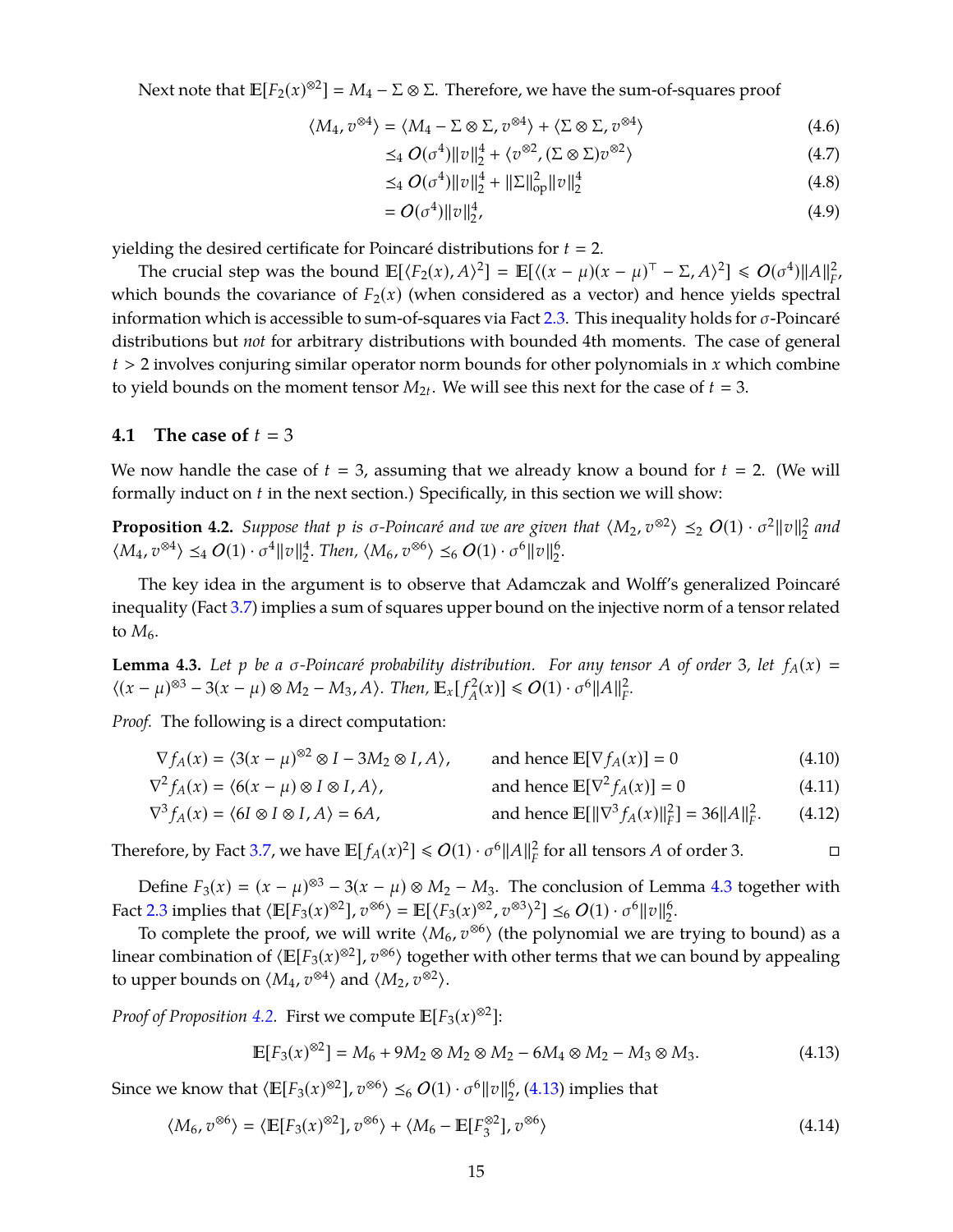$$
\leq_6 O(1) \cdot \sigma^6 \|v\|_2^6 + 6\langle M_4, v^{\otimes 4}\rangle \langle M_2, v^{\otimes 2}\rangle + \langle M_3, v^{\otimes 3}\rangle^2 - 9\langle M_2, v^{\otimes 2}\rangle^3. \tag{4.15}
$$

The final term  $-9\langle M_2, v^{\otimes 2}\rangle^3$  is a negative sum of squares, so we can ignore it. On the other hand, we have

$$
6\langle M_4, v^{\otimes 4}\rangle \langle M_2, v^{\otimes 2}\rangle + \langle M_3, v^{\otimes 3}\rangle^2 \stackrel{(i)}{\leq_6} 7\langle M_4, v^{\otimes 4}\rangle \langle M_2, v^{\otimes 2}\rangle
$$
\n
$$
\tag{4.16}
$$

$$
\stackrel{(ii)}{\leq_6} 7 \cdot (O(1) \cdot \sigma^4 ||v||_2^4) \cdot (O(1) \cdot \sigma^2 ||v||_2^2) = O(1) \cdot \sigma^6 ||v||_2^6. \tag{4.17}
$$

Here we used two facts: (i)  $\langle M_3, v^{\otimes 3} \rangle^2 \leq_6 \langle M_2, v^{\otimes 2} \rangle \langle M_4, v^{\otimes 4} \rangle$  (by Cauchy-Schwarz) and (ii) Fact [2.4](#page-11-4) on multiplying together sum-of-squares inequalities.

As we have bounded all terms by  $O(1) \cdot \sigma^6 ||v||_2^6$  $_2^6$ , the proof is complete.

### <span id="page-16-0"></span>**4.2 The case of arbitrary** *t*

We now generalize the argument from the previous section to arbitrary *t*s.

As in the case of  $t = 3$  above, we will first come up with a polynomial of degree 2t that we can upper bound directly using the generalized Poincaré inequality. For this purpose, we define the order-*t* tensor  $F_t(x)$  generalizing  $F_3$  from the previous section.

Let  $\mathcal{T}_t$  denote the set of all tuples  $(i_0, i_1, \ldots, i_r)$  of integers such that  $i_0 \ge 0$  and  $i_s \ge 2$  for  $s > 0$ , and  $i_0 + \cdots + i_r = t$ . We will take

<span id="page-16-1"></span>
$$
F_t(x) \stackrel{\text{def}}{=} \sum_{(i_0,\ldots,i_r)\in\mathcal{T}_k} (-1)^r {k \choose i_0 \cdots i_r} (x-\mu)^{\otimes i_0} \otimes M_{i_1} \otimes \cdots \otimes M_{i_r}.
$$
 (4.18)

While [\(4.18\)](#page-16-1) may seem mysterious,  $F_t(x)$  is in fact the unique tensor such that  $\nabla^t F_t(x) = I$  and  $\mathbb{E}[\nabla^s F_t(x)] = 0$  for  $s < t$ .

We verify the latter property in the following Lemma  $4.4$  (we omit the proof of uniqueness). For any order-*t* tensor *A*,  $F_t$  defines a polynomial  $f_A(x) = \langle F_t(x), A \rangle$ . We will show that the partial derivatives of *f<sup>A</sup>* (w.r.t *x*) of all orders 0, 1, . . . , *t* −1 have expectation zero, so that we can apply the higher-order Poincaré inequality from Fact [3.7.](#page-13-1)

<span id="page-16-2"></span>**Lemma 4.4.** *For every order-t A and for every*  $j = 0, \ldots, t - 1$ ,  $\mathbb{E}[\langle \nabla^j F_t(x), A \rangle] = 0$ .

<span id="page-16-3"></span>*Proof.* We show the following structural property of the partial derivative tensors of *F* for every *x*: *Claim* 4.5*.*  $\langle \nabla F_t(x), A \rangle = t \langle F_{t-1}(x) \otimes I, A \rangle$  for every symmetric tensor *A*.

*Proof of Claim.* We have

$$
\nabla \langle F_t(x), A \rangle = \sum_{(i_0, \dots, i_r) \in \mathcal{T}_t} (-1)^r \binom{t}{i_0 \cdots i_r} \langle \nabla (x - \mu)^{\otimes i_0} \otimes M_{i_1} \otimes \cdots \otimes M_{i_r}, A \rangle \tag{4.19}
$$

$$
= \sum_{(i_0,\ldots,i_r)\in\mathcal{T}_t} (-1)^r i_0 \binom{k}{i_0\cdots i_r} \langle (x-\mu)^{\otimes (i_0-1)} \otimes I \otimes M_{i_1} \otimes \cdots \otimes M_{i_r}, A \rangle \tag{4.20}
$$

$$
\stackrel{(i)}{=} t \sum_{(i_0-1,\ldots,i_r)\in\mathcal{T}_{t-1}} (-1)^r {k \choose i_0-1\cdots i_r} \langle (x-\mu)^{\otimes (i_0-1)} \otimes I \otimes M_{i_1} \otimes \cdots \otimes M_{i_r}, A \rangle \qquad (4.21)
$$

$$
\stackrel{(ii)}{=} t \langle F_{t-1}(x) \otimes I, A \rangle, \tag{4.22}
$$

In (i), we fold the factor of *i*<sup>0</sup> into the multinomial coefficient, and in (ii) we use the symmetries of *A* to permute tensor modes.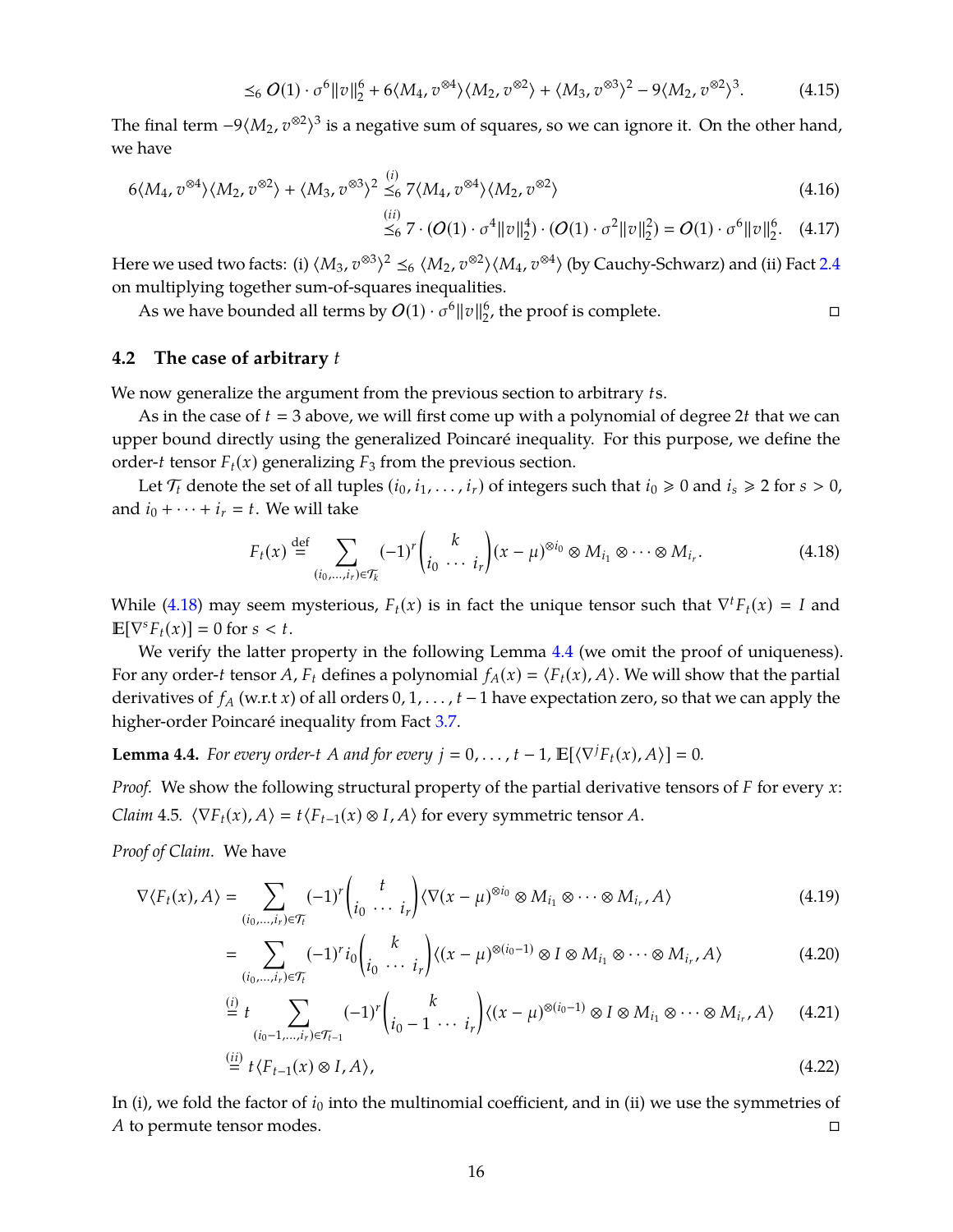By Claim [4.5,](#page-16-3) it suffices to show that  $\mathbb{E}_x[\langle F_t(x), A \rangle] = 0$  for  $t > 0$  (since the derivates of  $F_t$  are simply of the form  $F_s$  for  $s < t$ ). Note that

<span id="page-17-0"></span>
$$
\mathbb{E}_x[\langle F_t(x), A \rangle] = \sum_{(i_0, \dots, i_r) \in \mathcal{T}_k} (-1)^r {k \choose i_0 \ \cdots \ i_r} \langle M_{i_0} \otimes \cdots \otimes M_{i_r}, A \rangle.
$$
 (4.23)

Now we create an involution within the terms of  $\mathcal{T}_k$  that matches terms of equal magnitudes but opposite signs. This will establish that the RHS of [\(4.23\)](#page-17-0) vanishes.

For every term  $(i_0, \ldots, i_r)$  with  $i_0 \neq 0$ , match it with the term  $(0, i_0, \ldots, i_r)$ . Conversely, if  $i_0 = 0$ , match it with  $(i_1, \ldots, i_r)$ . This is an involution which preserves  $\binom{k}{i_0}$ .  $\binom{k}{i_0 \cdots i_r}$  and  $M_{i_0} \otimes \cdots \otimes M_{i_r}$  but negates  $(-1)^r$ , so all terms will cancel. The only exception is if  $i_0 = 1$  (then  $(0, i_0, ..., i_r) \notin T_k$  so the involution fails), but this term is already zero because  $M_1 = \mathbb{E}[x - \mu] = 0$ . □

With Lemma [4.4](#page-16-2) in hand, we now know that the partial derivatives of  $f_A(x) = \langle F_t(x), A \rangle$  are all mean-zero, and so we can apply the higher-order Poincaré inequality (Fact [3.7\)](#page-13-1).

We therefore have  $\mathbb{E}[f_A(x)^2] \leq (t!)^2 C_t \sigma^{2t} ||A||_F^2$  $\frac{2}{F}$  for the constant  $C_t$  for which Fact [3.7](#page-13-1) holds. Using Fact [2.3](#page-11-1) as before, we obtain the following corollary asserting that  $\mathbb{E}[F_t(x)^{\otimes 2}]$  has a sum-ofsquares upper bound:

<span id="page-17-2"></span>**Corollary 4.6.** *For all t, we have*

$$
\langle \mathbb{E}[F_t(x)^{\otimes 2}], v^{\otimes 2t} \rangle = \mathbb{E}[\langle F_t(x), v^{\otimes t} \rangle^2] \leq_{2t} (t!)^2 C_t \sigma^{2t} ||v||_2^{2t}.
$$
 (4.24)

**Proving Theorem [1.1.](#page-3-0)** We are now ready to prove Theorem 1.1. We will first show that Theorem [1.1](#page-3-0) holds in the infinite-data limit, and attend to finite-sample concentration at the end.

As in the case of  $t = 3$ , the strategy is to write  $\langle M_{2t}, v^{\otimes 2t} \rangle$  as a combination of  $\langle \mathbb{E}[F_t(x)^{\otimes 2}], v^{\otimes 2t} \rangle$ together with terms that we can upper bound by recursively relying on estimates from smaller values of *t*. To aid in this, we use the following generalization of Hölder's inequality:

<span id="page-17-1"></span>**Lemma 4.7.** For every collection of non-negative integers  $i_0, \ldots, i_r$  that sum to 2*t* and are each at most  $2t - 2$ ,  $\langle M_{i_0} \otimes \cdots \otimes M_{i_r}, v^{\otimes 2t} \rangle \leq_{2t} \langle M_2 \otimes M_{2t-2}, v^{\otimes 2t} \rangle.$ 

We will simply use Lemma [4.7](#page-17-1) to replace all lower-order terms with terms of the form  $\langle M_2 \otimes$ *M*<sub>2*t*−2</sub>, *v*<sup>⊗2*t*</sup>). The proof of Lemma [4.7](#page-17-1) involves providing sum-of-squares proofs for a number of standard polynomial inequalities, and is deferred to Appendix [A.](#page-29-9)

We will next induct on *t*. The base case  $t = 1$  was already given above. For  $t > 1$ , we have

$$
\langle M_{2t}, v^{\otimes 2t} \rangle = \mathbb{E}[\langle (x - \mu)^{\otimes t}, v^{\otimes t} \rangle^2]
$$
\n
$$
\stackrel{(i)}{=} \mathbb{E}[\langle F_t(x), v^{\otimes t} \rangle^2] - 2\mathbb{E}[\langle (x - \mu)^{\otimes t}, v^{\otimes t} \rangle \langle F_t(x) - (x - \mu)^{\otimes t}, v^{\otimes t} \rangle] - \mathbb{E}[\langle F_t(x) - (x - \mu)^{\otimes t}, v^{\otimes t} \rangle
$$
\n
$$
\stackrel{(ii)}{=} \langle F_t(x), v^{\otimes t} \rangle^2
$$
\n
$$
\stackrel{(iii)}{=} \langle F_t(x), v^{\otimes t} \rangle^2
$$
\n
$$
\stackrel{(iv)}{=} \langle F_t(x), v^{\otimes t} \rangle^2
$$
\n
$$
\stackrel{(iv)}{=} \langle F_t(x), v^{\otimes t} \rangle^2
$$
\n
$$
\stackrel{(v)}{=} \langle F_t(x), v^{\otimes t} \rangle^2
$$
\n
$$
\stackrel{(v)}{=} \langle F_t(x), v^{\otimes t} \rangle^2
$$
\n
$$
\stackrel{(v)}{=} \langle F_t(x), v^{\otimes t} \rangle^2
$$
\n
$$
\stackrel{(v)}{=} \langle F_t(x), v^{\otimes t} \rangle^2
$$
\n
$$
\stackrel{(v)}{=} \langle F_t(x), v^{\otimes t} \rangle^2
$$
\n
$$
\stackrel{(v)}{=} \langle F_t(x), v^{\otimes t} \rangle^2
$$
\n
$$
\stackrel{(v)}{=} \langle F_t(x), v^{\otimes t} \rangle^2
$$
\n
$$
\stackrel{(v)}{=} \langle F_t(x), v^{\otimes t} \rangle^2
$$
\n
$$
\stackrel{(v)}{=} \langle F_t(x), v^{\otimes t} \rangle^2
$$
\n
$$
\stackrel{(v)}{=} \langle F_t(x), v^{\otimes t} \rangle^2
$$
\n
$$
\stackrel{(v)}{=} \langle F_t(x), v^{\otimes t} \rangle^2
$$
\n
$$
\stackrel{(v)}{=} \langle F_t(x), v^{\otimes t} \rangle^2
$$
\n
$$
\stackrel{(v)}{=} \langle F_t(x), v^{\otimes t} \rangle^
$$

$$
\leq_{2t}^{(t)} (t!)^2 C_t \sigma^{2t} \|v\|_2^{2t} - 2\mathbb{E}[\langle (x - \mu)^{\otimes t}, v^{\otimes t} \rangle \langle F_t(x) - (x - \mu)^{\otimes t}, v^{\otimes t} \rangle]. \tag{4.27}
$$

<span id="page-17-3"></span>2 ]

Here (i) is direct algebra while (ii) is applying Corollary [4.6,](#page-17-2) as well as the fact that  $-\mathbb{E}[\langle F_t(x) (x - \mu)^{\otimes t}$ ,  $v^{\otimes t}$ <sup>2</sup>] ≤<sub>2t</sub> 0.

We next want to bound the  $-2\mathbb{E}[\langle (x - \mu)^{\otimes t}, v^{\otimes t} \rangle \langle F_t(x) - (x - \mu)^{\otimes t}, v^{\otimes t} \rangle]$  term. Note that  $F_t(x) - (x - \mu)^{\otimes t}$  is simply  $F_t(x)$  without its leading term. Therefore, recalling the definition [\(4.18\)](#page-16-1)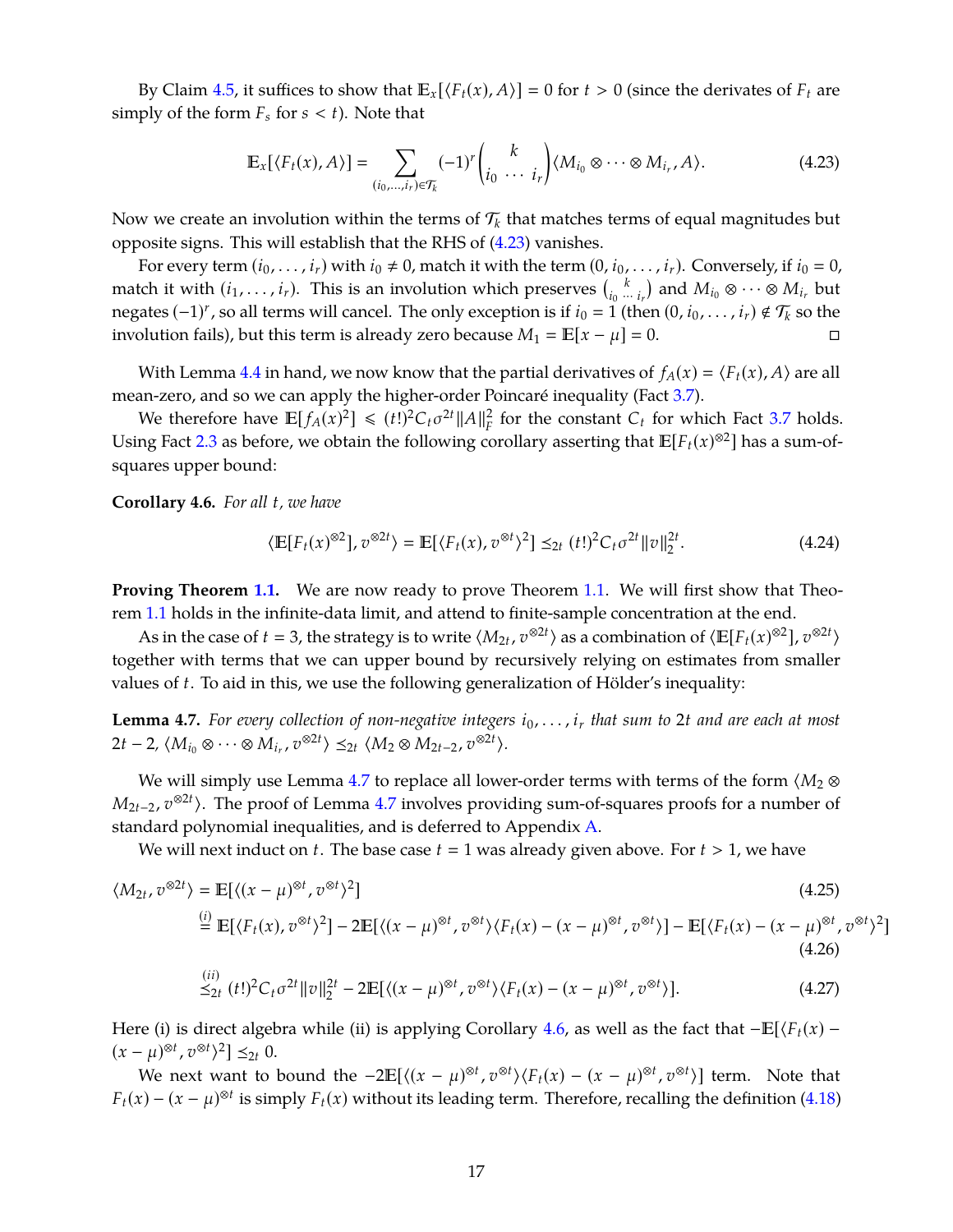<span id="page-18-1"></span>of  $F_t(x)$ , we will let  $\mathcal{T}'_t = \mathcal{T}_t \setminus \{(t)\}$  (since the tuple  $(t)$  is the one generating the  $(x - \mu)^{\otimes t}$  term in  $F_t$ ). Then we have

$$
-2\mathbb{E}[\langle (x-\mu)^{\otimes t}, v^{\otimes t} \rangle \langle (F_t(x)-(x-\mu)^{\otimes t}), v^{\otimes t} \rangle] \tag{4.28}
$$

$$
= -2\Big\langle \sum_{(i_0,\ldots,i_r)\in \mathcal{T}'_t} (-1)^r \binom{t}{i_0\cdots i_r} M_{i_0+t} \otimes M_{i_1} \otimes \cdots \otimes M_{i_r}, v^{\otimes 2k} \Big\rangle \tag{4.29}
$$

<span id="page-18-0"></span>
$$
\stackrel{(i)}{\leq} 2 \Big\langle \sum_{(i_0, \ldots, i_r) \in \mathcal{T}'_t} \binom{t}{i_0 \cdots i_r} M_{2t-2} \otimes M_2, v^{\otimes 2t} \Big\rangle \tag{4.30}
$$

$$
=2\Big(\sum_{(i_0,\ldots,i_r)\in\mathcal{T}'_t}\binom{t}{i_0\cdots i_r}\Big)\langle M_{2t-2}\otimes M_2,\,v^{\otimes 2t}\rangle. \tag{4.31}
$$

Here (i) is by Lemma [4.7.](#page-17-1) We will bound the sum with a combinatorial argument. We can interpret the sum as the number of ways of splitting  $\{1, \ldots, t\}$  into some number *r* of sets such that all sets but the first have size at least 2. Since  $r \leq t/2 + 1$ , this is bounded above by the number of ways of splitting  $\{1, \ldots, t\}$  into  $t/2 + 1$  (possibly empty) sets. But this is just  $(t/2 + 1)^t$ , as each element can freely go into one of the  $t/2 + 1$  sets. Therefore,  $(4.31)$  is at most  $2(t/2 + 1)^t \langle M_{2t-2} \otimes M_2, v^{\otimes 2t} \rangle$ . Plugging back into [\(4.27\)](#page-17-3), we get

$$
\langle M_{2t}, v^{\otimes 2t} \rangle \leq_{2t} (t!)^2 C_t \sigma^{2t} \|v\|_2^{2t} + 2(t/2+1)^t \langle M_{2t-2} \otimes M_2, v^{\otimes 2t} \rangle. \tag{4.32}
$$

Now by the inductive hypothesis, we have both  $\langle M_2, v^{\otimes t} \rangle \leq_2 C_2' \sigma^2 ||v||_2^2$  $\frac{2}{2}$  and  $\langle M_{2t-2}, v^{\otimes (2t-2)} \rangle$  ≤<sub>2*t*−2</sub>  $C'_{2t-2}$   $\sigma^{2t-2} \|v\|_2^{2t-2}$  for some constants  $C'_2$  and  $C'_{2t-2}$ . Therefore,  $\langle M_{2t-2} \otimes M_2, v^{\otimes 2t} \rangle =$  $\langle M_{2t-2}, v^{\otimes (2t-2)} \rangle \langle M_2, v^{\otimes 2} \rangle \leq_{2t} C'_2 C'_{2t-2} \sigma^{2t} ||v||_2^{2t}$  (by Fact [2.4\)](#page-11-4). We therefore see that  $\langle M_{2t}, v^{\otimes 2t} \rangle \leq_{2t} C'_1 C'_2 C'_{2t-2} \sigma^{2t} ||v||_2^{2t}$  $C'_{2t} \sigma^{2t} ||v||_2^{2t}$ , where we can take  $C'_{2t} = (t!)^2 C_t + 2(t/2 + 1)^t C'_2 C'_{2t-2}$ . This completes the induction.

Finite-sample concentration. To finish the proof of Theorem [4.1,](#page-13-4) it remains to establish finite-sample concentration. The key observation is that, as long as Corollary [4.6](#page-17-2) holds for  $s = 1, \ldots, t$ , then all of the above steps go through. But Corollary [4.6](#page-17-2) relies only on a bound on the maximum eigenvalue of the covariance of  $F_t(x)$  (when  $F_t(x)$  is flattened to a vector). It therefore suffices to bound this maximum eigenvalue in finite samples.

It is tempting to apply standard matrix concentration bounds (such as the matrix Chernoff inequality; see Theorem 5.5.1 of  $[Tr(015])$ ; alas,  $F_t(x)$  is too heavy-tailed for this to be valid (i.e., it is unbounded and does not even have exponential moments as required for most common matrix concentration bounds). We must instead appeal to the Matrix Rosenthal inequality (Corollary 7.4 of [\[MJC](#page-29-5)<sup>+</sup>14]). In our context, if we let  $vec(F_t(x))$  denote the flattening of  $F_t(x)$  to a vector and  $\Sigma = \mathbb{E}[\text{vec}(F_t(x)) \text{vec}(F_t(x))^{\top}]$  denote the covariance of this vector (and  $\hat{\Sigma}$  denote the empirical covariance given *n* samples), then the Matrix Rosenthal inequality states that for any  $p \ge 1.5$ , we have

$$
\mathbb{E}[\text{tr}(\hat{\Sigma}^{2p})]^{1/2p} \le (\sqrt{\text{tr}(\Sigma^{2p})^{1/2p}} + \sqrt{\frac{4p-2}{n}} n^{1/4p} \mathbb{E}[\|F_t(x)\|_F^{4p}]^{1/4p})^2
$$
(4.33)

$$
\leq 2\big(\operatorname{tr}(\Sigma^{2p})^{1/2p} + \frac{4p-2}{n^{1-1/2p}}\mathbb{E}[\|F_t(x)\|_F^{4p}]^{1/2p}\big). \tag{4.34}
$$

Using a stronger version of Adamczak and Wolff's result (given as Theorem 3.3 of [\[AW15\]](#page-27-8)) we obtain the bound  $\mathbb{E}[\|F_t(x)\|_F^{4p}] \le (C_t d^{t/2} p^t \sigma^t)^{4p}$  for some constant  $C_t$ . We also have  $tr(\Sigma^{2p})^{1/2p} \le$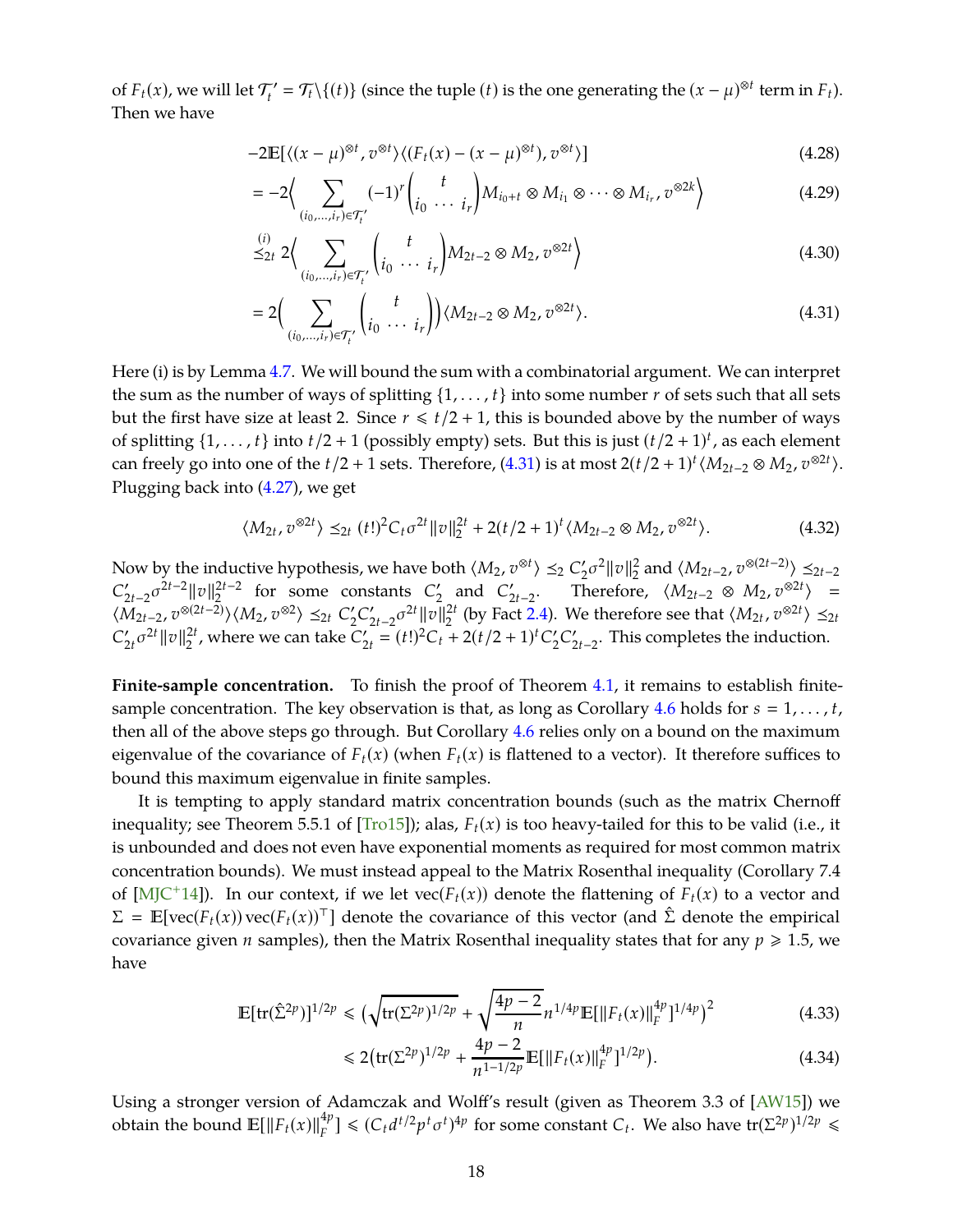<span id="page-19-3"></span> $d^{t/2p}$   $\|\Sigma\|_{\text{op}} \leq C_t d^{t/2p} \sigma^{2t}$  as  $\|\Sigma\|_{\text{op}}$  is bounded by Corollary [4.6](#page-17-2) (note that here and below the constant  $C_t$  changes in each instance). Plugging into the inequality above, we obtain

$$
\mathbb{E}[\text{tr}(\hat{\Sigma}^{2p})]^{1/2p} \leq C_t \sigma^{2t} \left( d^{t/2p} + d^t p^{2t+1} n^{1/2p-1} \right). \tag{4.35}
$$

We will take  $p^* = t \log(d/\delta) + \frac{1}{2}$  which yields

$$
\mathbb{E}[\text{tr}(\hat{\Sigma}^{2p^*})]^{1/2p^*} \leq C_t \sigma^{2t} \left(1 + d^t \log^t(d/\delta) n^{1/2p^*-1}\right). \tag{4.36}
$$

This is bounded so long as  $n \geq ((d \log(d/\delta))^{\frac{2p^*}{2p^*-1}})^t$ . For the value of  $p^*$  above one can check that  $(d \log(d/\delta))^{\frac{2p^*}{2p^*-1}} \leq 2d \log(d/\delta)$ , so the above is bounded by  $C_t \sigma^{2t}$  so long as  $n \geq (2d \log(d/\delta))^t$ .

We thus have a bound on  $\mathbb{E}[\text{tr}(\hat{\Sigma}^{2p^*})]$  which we would like to turn into a high-probability bound on  $\|\hat{\Sigma}\|_{\text{op}}$ . For this we make use of the matrix Chebyshev bound (Proposition 6.2 of [\[MJC](#page-29-5)<sup>+</sup>14]), which in our case implies that  $\mathbb{P}[\|\hat{\Sigma}\|_{op}\geq 2\mathbb{E}[\text{tr}(\hat{\Sigma}^{2p^*})]^{1/2p^*}]\leq 2^{-p^*}\leq \delta$ . Union bounding over the *t* instances where we must invoke Corollary [4.6](#page-17-2) completes the proof.

# <span id="page-19-0"></span>**5 Robust Clustering**

In this section, we give our algorithms for robust clustering under separation assumptions and for robust mean estimation. The first main result of this section is that one can efficiently recover a good clustering of data, even in the presence of outliers, for arbitrary data that is (2*t*, *B*)-SOS-certifiable (i.e., where the 2*t*th moments are bounded for all pseudodistributions on the sphere).

<span id="page-19-1"></span>**Theorem 5.1.** *Suppose*  $x_1, x_2, ..., x_n \in \mathbb{R}^d$  *satisfies the following clusterability condition: It can be partitioned into sets I*1, . . . , *I<sup>k</sup> , where I<sup>j</sup> has size* α*jn, together with an* ε *fraction of arbitrary outliers, where*  $\varepsilon = 1 - (\alpha_1 + \cdots + \alpha_k)$ . Furthermore,  $\varepsilon \leq \frac{\alpha}{8}$ , where  $\alpha = \min_j \alpha_j$ , and the sets  $I_j$  satisfy:

1. For every *j*, *I<sub>j</sub>* is SOS-certifiable around its mean  $\mu_j = \mathbb{E}_{x \sim I_j}[x]$ :

<span id="page-19-2"></span>
$$
\| \mathop{\mathbb{E}}_{x \sim I_j} [(x - \mu_j)^{\otimes 2t}] \|_{\text{sos}_{2t}} \le B.
$$
 (5.1)

*2. For every i*, *j, the means of distinct clusters are well-separated:*

$$
\|\mu_i - \mu_j\| \geq C_{\rm sep} B \alpha^{-1/t},\tag{5.2}
$$

*with*  $C_{\text{sep}} \ge C_0$  *(with*  $C_0$  *an absolute constant).* 

Then, there is a  $(nd)^{O(t)}$  time algorithm that outputs  $\hat{\mu}_1, \ldots, \hat{\mu}_k$  satisfying for each  $j = 1, \ldots, k$ ,

$$
\|\hat{\mu}_j - \mu_j\|_2 \leq B \cdot O\left(\frac{\varepsilon}{\alpha} + C_{\text{sep}}^{-2t}\right)^{\frac{2t-1}{2t}}.
$$
\n
$$
(5.3)
$$

*Remark* 5.2. Note that if  $\varepsilon \ge \alpha$ , then the number of outliers can be as large as the smallest cluster. In that case, it is information theoretically impossible, in general, to find a unique list of *k* correct means. Whenever  $\varepsilon \le \alpha/8$ , Theorem [5.1](#page-19-1) gives a non-trivial guarantee on the recovered means.

*Remark* 5.3. As explained in Section [1,](#page-1-0) the dependence of the error on the separation  $C_{\text{sep}}$  is also information-theoretically necessary, even in one dimension. In particular, consider two clusters drawn from distributions with slightly overlapping tails; then it is impossible to tell whether a point in the overlap should come from one cluster or the other, which will lead to small but non-zero errors in the estimated means.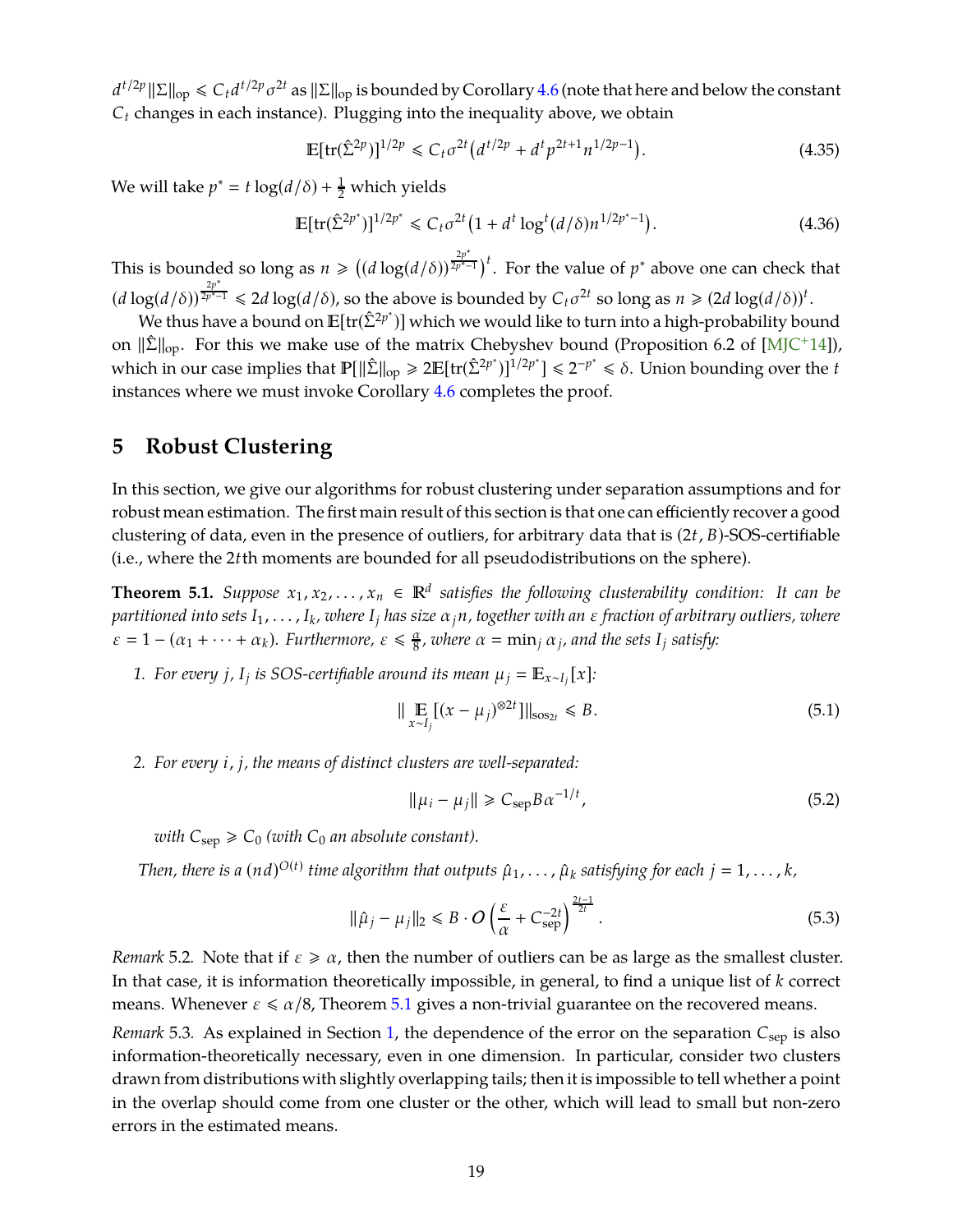<span id="page-20-3"></span>The certified bounded moment condition [\(5.1\)](#page-19-2) is satisfied by data generated from a large class of general mixture models. As a corollary of Theorem [5.1,](#page-19-1) we obtain results for learning means in general mixture models (see Corollary [1.3\)](#page-5-1).

<span id="page-20-1"></span>Our second result is outlier-robust mean estimation where an  $\varepsilon$  fraction of the input points are arbitrary outliers.

**Theorem 5.4.** *Let*  $x_1, \ldots, x_n \in \mathbb{R}^d$  *be such that there exists an unknown subset*  $I \subseteq [n]$  *of size*  $(1 - \varepsilon)n$  $satisfying \parallel \mathbb{E}_{x \sim I}[(x_i - \mu)^{\otimes 2t}] \parallel_{sos_{2t}} \le B$ *, where*  $\mu = \mathbb{E}_{x \sim I}[x]$ *. If*  $\varepsilon \le \frac{1}{4}$ 4 *, then there is an algorithm that runs in time*  $(nd)^{O(t)}$  *and outputs an estimate*  $\hat{\mu}$  *such that*  $\|\hat{\mu} - \mu\|_2 \le O(B\epsilon^{1-1/2t})$ *.* 

Theorem [5.4](#page-20-1) is in fact a corollary of Theorem [5.1](#page-19-1) (in the special case of a single cluster), but we state it separately for emphasis (and because Theorem [5.1](#page-19-1)actually requires Theorem [5.4](#page-20-1) in its proof). The error  $\varepsilon^{1-1/2t}$  interpolates between existing results which achieve error  $\sqrt{\varepsilon}$  for distributions with bounded covariance, and those achieving  $O(\varepsilon)$  for e.g. Gaussian distributions.

Finally, we can obtain results in an even more extreme setting, where all but an  $\alpha$  fraction of the input points are outliers, for  $\alpha$  potentially smaller than  $\frac{1}{2}$ . This corresponds to the robust learning setting proposed in [\[CSV17\]](#page-28-10), and our algorithm works in the *list-decodable learning* model [\[BBV08\]](#page-27-9) in which a short list of  $O(1/\alpha)$  candidate means is allowed to be output. (Note that this is information-theoretically necessary if  $\alpha < \frac{1}{2}$ .)

<span id="page-20-0"></span>**Theorem 5.5.** Let  $x_1, \ldots, x_n \in \mathbb{R}^d$  be such that there exists a subset  $I \subseteq [n]$  of size  $\alpha n$  that satisfies  $\| \mathbb{E}_{x \sim I}(x_i - \mu)^{\otimes 2t} \|_{\text{sos}_{2t}} \le B$  for some  $\mu \in \mathbb{R}^d$ . Then, there is an algorithm that runs in time  $(nd)^{O(t)}$  and *outputs estimates*  $\hat{\mu}_1, \ldots, \hat{\mu}_h$  *with*  $h \leqslant \frac{4}{\alpha}$  $\frac{4}{\alpha}$  and  $\min_{j=1}^h \|\hat{\mu}_j - \mu\|_2 \leqslant O(B/\alpha^{1/t}).$ 

Theorem [5.5](#page-20-0) implies results for robust clustering, as we can think of each component *I<sup>j</sup>* of the cluster as being the set *I*, and Theorem [5.5](#page-20-0) then says we will output a list of  $4/\alpha$  candidate means such that the mean of every cluster  $I_j$  is within  $O(B/\alpha^{1/t})$  of a candidate mean  $\hat{\mu}_{j'}$ . This is weaker than the guarantee of Theorem [5.1,](#page-19-1) but holds even when the clusters are not well-separated.

In fact, while Theorem [5.1](#page-19-1) may appear much stronger in the well-separated setting, it will follow as a basic extension of the ideas in Theorems [5.5](#page-20-0) and [5.4.](#page-20-1) Most of the rest of this section will be devoted to proving these two theorems, with Theorem [5.1](#page-19-1) handled at the end.

#### **5.1 Basic Clustering Relaxation**

Key to our algorithmic results is a natural hierarchy of convex relaxations for recovering an underlying clustering. In what follows, we will refer to this as the basic clustering relaxation.

The idea is as follows. Assume (as in our results above) that there is some set *I* such that *K*<sub>*x*∼*I*</sub>[(*x* − μ)<sup>⊗2*t*</sup>]<sup>*k*</sup> sos<sub>2*t*</sub> ≤ *B*. This is the same as saying that for all pseudodistributions ξ(*v*) over the unit sphere,  $\frac{1}{|I|} \sum_{x \in I} \tilde{\mathbb{E}}_{\xi(v)}[\langle x - \mu, v \rangle^{2t}] \leq B^{2t}$ . Motivated by this, we might seek  $w_1, \ldots, w_n$  such that

<span id="page-20-2"></span>
$$
\frac{1}{n}\sum_{i=1}^{n}\tilde{\mathbb{E}}_{\xi(v)}[(x_i - w_i, v)^{2t}] \text{ is small for all pseudodistributions } \xi \text{ over the unit sphere.}
$$
 (5.4)

The reason we allow distinct  $w_i$  is because in general the data might consist of multiple clusters and so we want to allow flexibility for the  $w_i$  to fit more than a single cluster at once.

However, as stated, the trivial solution  $w_i = x_i$  will always have zero cost. Intuitively, the reason is that the *w<sup>i</sup>* are free to completely overfit the *x<sup>i</sup>* . We would like to impose an additional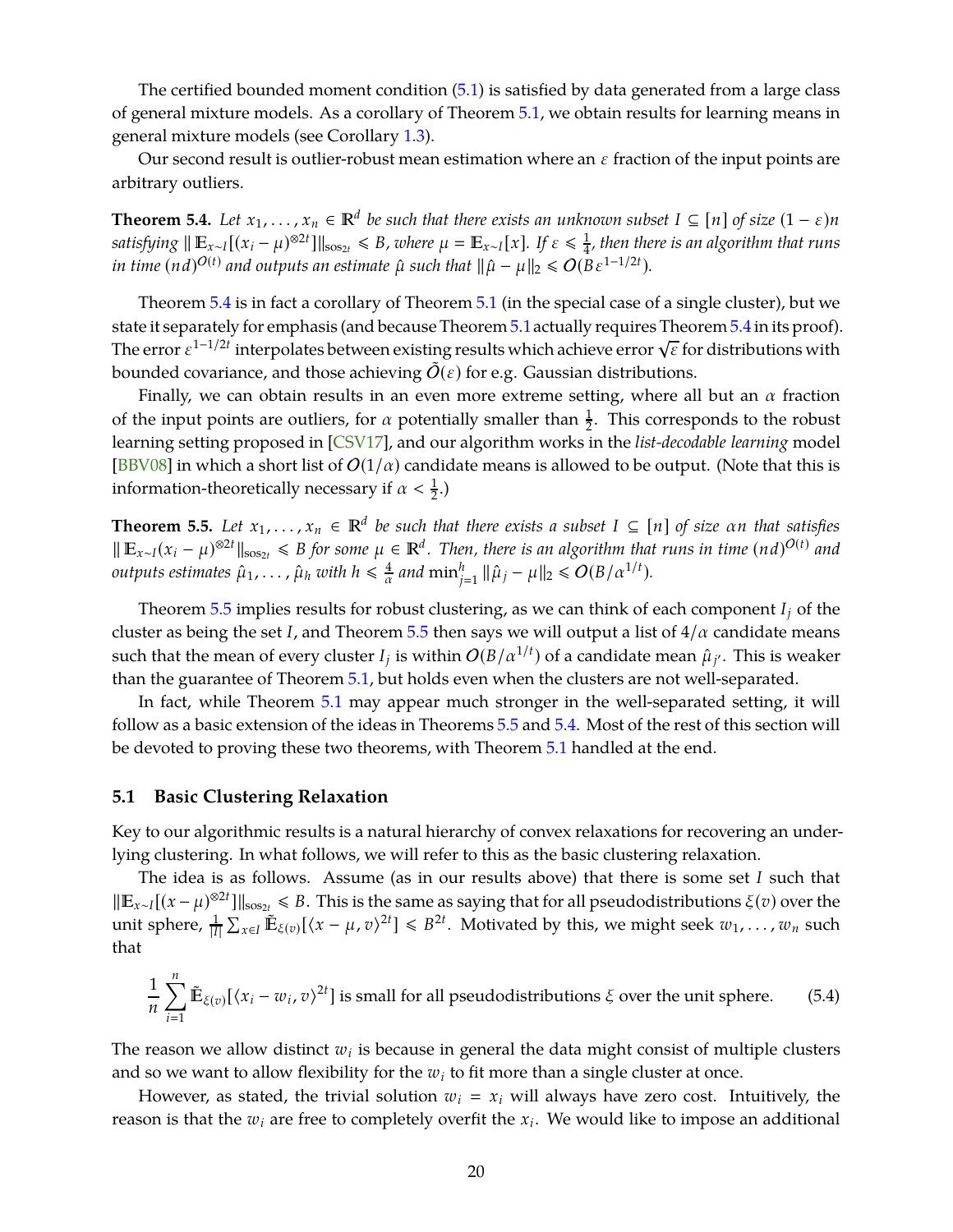penalty term to keep  $w_i$  from overfitting  $x_i$  too much. In fact, the right metric of overfitting turns out to be

$$
\frac{1}{|I|} \sum_{i \in I} \langle w_i - \mu, w_i \rangle^{2t}, \tag{5.5}
$$

as we will see below. We cannot directly control  $w_i - \mu$  (as we do not know  $\mu$ ), but we can observe that  $w_i - \mu = (w_i - x_i) + (x_i - \mu)$ , and that both  $w_i - x_i$  and  $x_i - \mu$  have small moments with respect to any pseudodistribution  $\xi$  (by the constraint [\(5.4\)](#page-20-2), and by our assumption on  $\mu$ ). So, we could conservatively try to control  $\langle z_i, w_i \rangle^{2t}$  for *all possible* sets of points  $z_i$  that have small moments (which would in particular control  $w_i - x_i$  and  $x_i - \mu$ ).

This motivates us to add the following additional constraint: for any  $z_1, \ldots, z_n$  such that  $\sum_{i=1}^{n} \tilde{\mathbf{E}}_{\xi'(v)}[\langle z_i, v \rangle^{2t}] \leq 1$  for all pseudodistributions  $\xi'$  on the sphere, we ask that  $\sum_{i=1}^{n} \langle z_i, w_i \rangle^{2t}$  be small (again, we think of the  $z_i$  as standing in for the points  $w_i - x_i$  and  $x_i - \mu$ ). This constraint on the *w<sup>i</sup>* is not convex, but we can take a sum-of-squares relaxation by replacing the *z<sup>i</sup>* with pseudodistributions  $\zeta_i(z_i)$ . This turns out to ask that

<span id="page-21-1"></span>
$$
\sum_{i=1}^{n} \tilde{\mathbb{E}}_{\zeta_i(z_i)}[(z_i, w_i)^{2t}] \text{ is small whenever } \sum_{i=1}^{n} \tilde{\mathbb{E}}_{\zeta_i(z_i)}[z_i^{\otimes 2t}] \leq_{\text{so}} I,
$$
 (5.6)

where  $I$  is the order-2*t* identity tensor and  $T_1 \leq_{\text{sos}} T_2$  means that  $\langle T_1, v^{\otimes 2t} \rangle \leq_{\text{sos}} \langle T_2, v^{\otimes 2t} \rangle$  (as a polynomial in *v*).

The basic clustering relaxation, defined in Algorithm [1](#page-21-0) below, asks to either find  $w_1, \ldots, w_n$ such that both [\(5.4\)](#page-20-2) and [\(5.6\)](#page-21-1) are small, or else to find dual certificates  $\xi$ ,  $\zeta$  proving that they cannot be small.

<span id="page-21-0"></span>**Algorithm 1** Basic Clustering Relaxation

1: Input:  $X = x_1, \ldots, x_n \in \mathbb{R}^d$ , weights  $c_1, \ldots, c_n \in [0, 1]$ , multiplier  $\lambda$ , threshold  $\Gamma$ .

2: Find either  $w_1, \ldots, w_n$  such that

<span id="page-21-2"></span>
$$
\sum_{i=1}^{n} c_i \big(\mathop{\tilde{\mathbb{E}}}_{\xi(v)}[(x_i - w_i, v)^{2t}] + \lambda \mathop{\tilde{\mathbb{E}}}_{\zeta_i(z_i)}[(w_i, z_i)^{2t}]\big) \le 2\Gamma
$$
\n(5.7)

for all pseudodistributions  $\xi$  over the unit sphere and  $\zeta_1,\ldots,\zeta_n$  with  $\sum_{i=1}^n \tilde{\mathbb{E}}_{\zeta_i(z_i)}[z_i^{\otimes 2t}] \preceq_{\text{sos}} I$ , or else find *ξ*,  $\zeta_{1:n}$  such that the expression in [\(5.7\)](#page-21-2) is at least Γ for all  $w_{1:n}$ .

Note that Algorithm [1](#page-21-0) is basically asking to implement an approximate separation oracle for the expression in  $(5.7)$ . The weights  $c_1, \ldots, c_n$  will be used later to downweight outliers in the data.

<span id="page-21-3"></span>It is easy to show that Algorithm [1](#page-21-0) specifies a convex primal-dual problem and can be solved in polynomial time. We give an argument in Section  $C$  of the Appendix for completeness:

**Lemma 5.6** (Solving Basic Clustering Relaxation)**.** *There is a polynomial time algorithm that solves the* Basic Clustering Relaxation in time  $(nd)^{O(t)}$ .

The full algorithm uses the relaxation [\(5.7\)](#page-21-2) but must handle two additional issues. The first is *outliers*, which can prevent [\(5.7\)](#page-21-2) from being small, and must be removed in a separate step. The second is the need for*re-clustering*. This second issue arises because [\(5.7\)](#page-21-2) is not translation-invariant, and in particular the recovery error after running [\(5.7\)](#page-21-2) will depend on the  $\ell_2$ -norm  $r = ||\mu||_2$  of  $\mu$ . We can obtain improved bounds by clustering the  $w_i$  output by [\(5.7\)](#page-21-2), and then re-running the algorithm on each cluster with a smaller value of *r*. This is similar to the re-clustering idea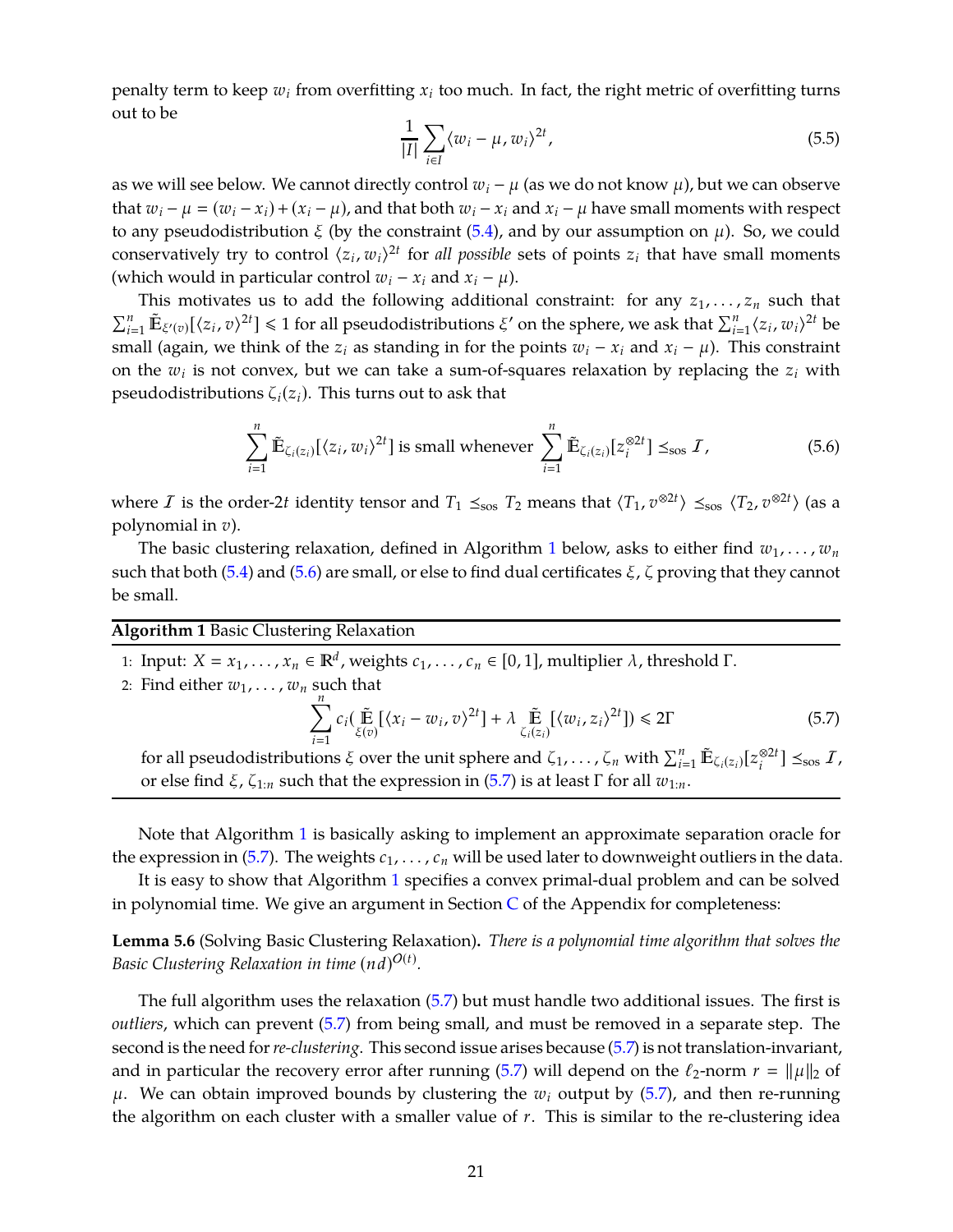<span id="page-22-5"></span>in [\[CSV17\]](#page-28-10), but we obtain a much simpler proof by making use of the recent idea of *resilience* introduced in [\[SCV18\]](#page-29-4).

We analyze and give pseudocode for the outlier removal and re-clustering steps in Sections [5.2](#page-22-0) and [5.4](#page-24-0) below. The output of the outlier removal algorithm already satisfies a basic but coarse error bound, given as Proposition [5.7.](#page-22-1)

## <span id="page-22-0"></span>**5.2 Outlier Removal: Basic Bound**

The outlier removal algorithm is given in Algorithm [2.](#page-22-2) We maintain weights *c<sup>i</sup>* on the points *x<sup>i</sup>* , and run Algorithm [1](#page-21-0) to attempt to find points  $w_{1:n}^{\star}$ . If we fail, then we downweight  $c_i$  according to the value of  $\tau_i^{\star}$  $\hat{\mathbf{E}}_i^* = \min_{w} \tau_i(w)$ , where  $\tau_i(w) = \hat{\mathbb{E}}[\langle x_i - w, v \rangle^{2t}] + \lambda \hat{\mathbb{E}}[\langle w, z_i \rangle^{2t}]$  (line [10\)](#page-22-3). This is intuitive because, whenever Algorithm [1](#page-21-0) fails to output *w*1:*n*, it instead outputs a dual certificate ξ, ζ such that  $\sum_{i=1}^{n} c_i \tau_i^*$  $\star_i^{\star}$  is large. Thus, intuitively, points *i* with a large value of  $\tau_i^{\star}$  $\sum_{i}^{\star}$  are responsible for [\(5.7\)](#page-21-2) being large, and should be downweighted.

## <span id="page-22-2"></span>**Algorithm 2** Outlier Removal Algorithm

1: Input:  $x_1, \ldots, x_n$ , *B*,  $\alpha$ , and upper bound *r* on  $\|\mu\|_2$ . 2: Initialize  $c \leftarrow [1; \dots; 1] \in \mathbb{R}^n$ 3: Set  $\lambda \leftarrow \alpha n (B/r)^{2t}$ 4: **while true do** 5: Run Algorithm [1](#page-21-0) with threshold  $\Gamma = 4(nB^{2t} + \lambda r^{2t}/\alpha)$  to obtain either  $w_{1:n}^{\star}$  or ξ\*, ζ $_{1:n}^{\star}$ . 6: **if**  $w_{1:n}^{\star}$  are obtained **then** 7: **return**  $w_{1:n}^{\star}$ ,  $c_{1:n}$ 8: **else** 9: Let  $\tau_i^* \leftarrow \min_w \tau_i(w)$ , where  $\tau_i(w) = \mathbb{E}_{\xi^*(v)}[\langle x_i - w, v \rangle^{2t}] + \lambda \mathbb{E}_{\zeta_i^*(z_i)}[\langle w, z_i \rangle^{2t}]$ . 10:  $c_i \leftarrow c_i (1 - \tau_i^{\star})$  $\frac{\tau}{i}$ / $\tau_{\text{max}}$ ) for all *i*, where  $\tau_{\text{max}} = \max_{i=1}^{n} \tau_i$ *i* . 11: **end if** 12: **end while**

We analyze Algorithm [2](#page-22-2) in two steps. First, we show that if the value of  $(5.7)$  is large (and hence *ξ*\*, ζ<sup>\*</sup><sub>1:*n*</sub> are obtained), then the re-weighting step (line [10\)](#page-22-3) downweights bad points much more than it downweights good points. Second, we show that if the value of [\(5.7\)](#page-21-2) is small, then the returned  $w_i^{\star}$  $\stackrel{\star}{\text{*}}$  constitute a good clustering (such that one of the clusters is centered close to the true mean  $\mu$ ).

<span id="page-22-1"></span>Formally, we will show:

**Proposition 5.7.** *Suppose that there is a set*  $I \subseteq [n]$  *of size*  $\alpha n$  *such that*  $\|\frac{1}{I}$  $\frac{1}{|I|} \sum_{i \in I} (x_i - \mu)^{\otimes 2t} \|\mathbf{s}_{0s_{2t}} \leq B$ *and*  $\|\mu\|_2 \le r$  $\|\mu\|_2 \le r$  $\|\mu\|_2 \le r$ . Then the output  $w_{1:n}$ ,  $c_{1:n}$  of Algorithm 2 satisfies the following property:

<span id="page-22-4"></span><span id="page-22-3"></span>
$$
\frac{1}{|I|} \sum_{i \in I} c_i \|w_i^* - \mu\|_2^{4t} \le O((4Br)^{2t}/\alpha^2) \text{ and } \frac{1}{|I|} \sum_{i \in I} (1 - c_i) \le \frac{1 - \alpha}{3}.
$$
 (5.8)

*In particular, at least a*  $\frac{1}{2}$  *fraction of the i*  $\in$  *I satisfy*  $c_i \geq \frac{1}{4}$  $rac{1}{4}$  and  $\|w_i^{\star}\|$  $\frac{\star}{i} - \mu \rVert_2^2$  $2<sup>2</sup> \leq O(rB\alpha^{-1/t})$ *. Moreover, if*  $\alpha = 1 - \varepsilon$ , with  $\varepsilon \leq \frac{1}{2}$  $\frac{1}{2}$ , then at least  $1 - \varepsilon$  of the  $i \in I$  satisfy  $c_i \geqslant \frac{1}{4}$  $rac{1}{4}$  and  $\|w_i^{\star}\|$  $\frac{\star}{i} - \mu \rVert_2^2$  $2^2 \leqslant O(rB\,\varepsilon^{-1/2t}).$ 

*Proof.* Given [\(5.8\)](#page-22-4), the remainder of Proposition [5.7](#page-22-1) follows from repeated application of Markov's inequality. So, we will focus on establishing [\(5.8\)](#page-22-4), splitting into cases based on the value of [\(5.7\)](#page-21-2).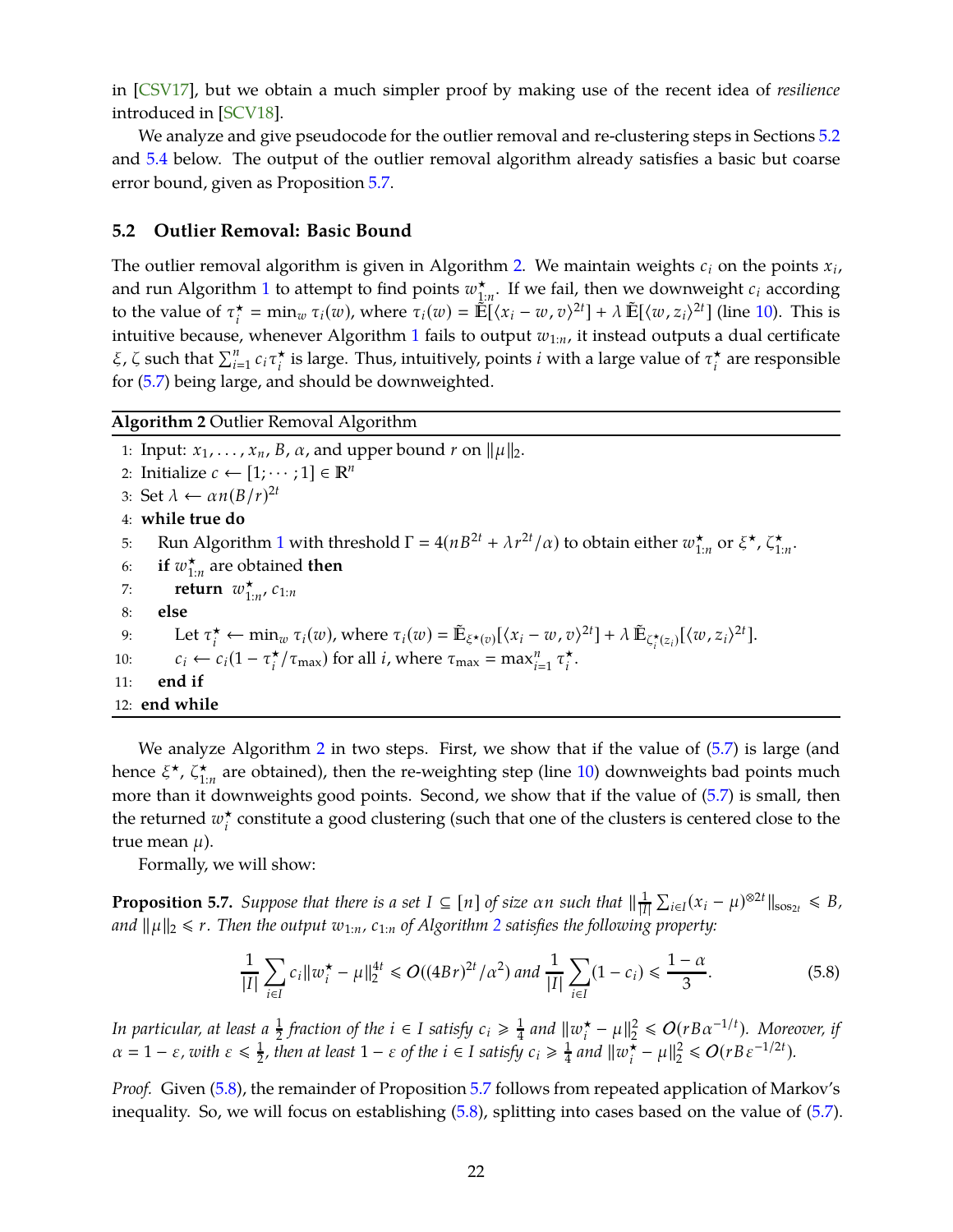In particular, for the chosen threshold  $\Gamma = 4(nB^{2t} + \lambda r^{2t}/\alpha)$ , note that either Algorithm [1](#page-21-0) outputs ξ<sup>\*</sup>, ζ<sup>\*</sup><sub>1:*n*</sub></sub> showing that [\(5.7\)](#page-21-2) is large (at least Γ), or it outputs  $w^*_{1:n}$  such that (5.7) is small (at most 2Γ).

**Case 1:** [\(5.7\)](#page-21-2) **is large.** Suppose that [\(5.7\)](#page-21-2) is large, and hence in particular  $\sum_{i=1}^{n} c_i \tau_i^*$  $\underset{i}{\star} \geq 4(nB^{2t} +$  $\lambda r^{2t}/\alpha$ ). We start by showing that  $\sum_{i\in I} \tau_i^*$  $\sum_{i=1}^{k}$  is much smaller than this. Indeed, we have  $\sum_{i\in I} \tau_i^*$  $\frac{\star}{i}$   $\leq$  $\sum_{i \in I} \tau_i(\mu)$ . To bound  $\tau_i(\mu)$ , first note that  $\sum_{i \in I} \tilde{\mathbb{E}}_{\xi(v)}[(x_i - \mu, v)^{2t}] \leq |I| B^{2t}$ , since we are assuming a sum-of-squares certificate for *I*. Also,  $\sum_{i \in I} \mathbb{E}_{\zeta_i(z_i)}[\langle \mu, z_i \rangle^{2t}] \leq \langle \mu^{\otimes 2t}, \mathcal{I} \rangle \leq r^{2t}$ . Therefore,

$$
\sum_{i \in I} c_i \tau_i^{\star} \leq \sum_{i \in I} \tau_i(\mu) \leq |I| B^{2t} + \lambda r^{2t}.
$$
\n
$$
(5.9)
$$

Now, since  $\sum_{i=1}^{n} c_i \tau_i^{\star}$  $\tau_i^* \geq 4(nB^{2t} + \lambda r^{2t}/\alpha)$  by assumption, the average of  $\tau_i^*$  $\sum_{i}^{\star}$  over  $\{1, \ldots, n\}$  is more than 4 times larger than the average of  $\tau_i^*$  $\sum_{i}$  over *I* (since  $|I| \ge \alpha n$ ). Let  $c_i$  and  $c'_i$  be the values of the weights before and after the update on line [10.](#page-22-3) We have, for any set *S*,

$$
\sum_{i \in S} c_i - c'_i = \frac{1}{\tau_{\text{max}}} \sum_{i \in S} c_i \tau_i^{\star}.
$$
\n(5.10)

Therefore, the amount that the weights in a set *S* decrease is proportional to  $\sum_{i \in S} c_i \tau_i^*$ *i* . Since the average over *I* is at most  $\frac{1}{4}$  the average over  $\{1, \ldots, n\}$ , this means that the weights in *I* decrease at most  $\frac{1}{4}$  as fast as the weights overall. In particular, at the end of the algorithm we have  $\sum_{i\in I}(1-c_i) \leq \frac{|I|}{4n} \left(\sum_{i\in I}(1-c_i) + \sum_{i\notin I}(1-c_i)\right)$ . Re-arranging yields  $\frac{1}{|I|}\sum_{i\in I}(1-c_i) \leq \frac{1-|I|/n}{4-|I|/n}$  $\frac{1-|I|/n}{4-|I|/n} \leq \frac{1-|I|/n}{3}.$ In particular, at most  $\frac{1-\alpha}{3}$  of the weight of the good  $c_i$  is removed at any stage in the algorithm (and hence in particular we eventually end up in case 2).

**Case 2:** [\(5.7\)](#page-21-2) **is small.** Note that  $\lambda$  is chosen so that  $8(nB^{2t} + \lambda r^{2t}/\alpha) = 16nB^{2t}$ . Therefore, if [\(5.7\)](#page-21-2) is small, then  $\sum_{i\in I} c_i \mathbb{E}_{\xi(v)}[\langle x_i - w_i^{\star}, v \rangle^{2t}] \leq 16nB^{2t}$  for all pseudodistributions  $\xi(v)$  over the unit  $i \in I$  **<sup>c</sup>** i **l**  $\mathcal{L}$ <sub>*i*</sub> $\mathcal{L}$ (*v*)**l**  $\setminus \mathcal{L}$ *i*  $\mathcal{L}$  i sphere, and by assumption  $\sum_{i \in I} c_i \mathbb{E}_{\xi(v)} [\langle x_i - \mu, v \rangle^{2t}] \leq |I| B^{2t} \leq n B^{2t}$  as well. Combining these, we obtain  $\sum_{i \in I} c_i \mathbb{E}_{\tilde{\mu}(v)}[\langle w_i^{\star} \rangle]$  $\mathbf{a}_i^{\star} - \mu$ , *v*)<sup>2*t*</sup>] ≤ 2<sup>2*t*−1</sup> · 17*n B*<sup>2*t*</sup>. So, *w*<sub>*i*</sub> −  $\mu$  has small 2*t* th pseudomoment.

In addition, since [\(5.7\)](#page-21-2) is small we know that  $\sum_{i\in I} c_i \mathbb{E}_{\zeta_i(z_i)}[\langle w^\star_i\rangle]$  $\int_{i}^{\star}$ ,  $z_i \rangle^{2t}$ ]  $\leq 16r^{2t}/\alpha$  whenever the *z<sup>i</sup>* have small 2*t*th pseudomoment. Putting these together, we get

$$
\sum_{i \in I} \|w_i^* - \mu\|_2^{4t} = \sum_{i \in I} \langle w_i^* - \mu, w_i^* - \mu \rangle^{2t}
$$
 (5.11)

$$
\leq 2^{2t-1} \sum_{i \in I} \langle w_i^{\star} - \mu, \mu \rangle^{2t} + \langle w_i^{\star} - \mu, w_i^{\star} \rangle^{2t}
$$
 (5.12)

$$
\leq 2^{2t-1} \left( \left( 2^{2t-1} 17n B^{2t} \right) \cdot \|\mu\|_2^{2t} + \left( 2^{2t-1} 17n B^{2t} \right) \cdot \left( 16r^{2t} / \alpha \right) \right) \tag{5.13}
$$

$$
\leq 2^{4t-2} \cdot 289n(Br)^{2t}/\alpha. \tag{5.14}
$$

In particular, we have

$$
\frac{1}{|I|} \sum_{i \in I} ||w_i^{\star} - \mu||_2^{4t} \le O(1) \cdot (4Br)^{2t} \cdot (n/\alpha|I|) = O((4Br)^{2t}/\alpha^2). \tag{5.15}
$$

This, together with the earlier bound  $\frac{1}{|I|} \sum_{i \in I} (1 - c_i) \leq \frac{1 - |I|/n}{3}$ , yields [\(5.8\)](#page-22-4), which establishes the proposition.

### **5.3 Proving Theorem [5.4](#page-20-1) via Re-Centering**

Proposition [5.7](#page-22-1) has a dependence on *r*, which we would like to get rid of. If  $\alpha = 1 - \varepsilon$  where  $\varepsilon \leqslant \frac{1}{4}$  $\frac{1}{4}$ , then there is a fairly simple strategy for doing so, based on approximately recovering the mean  $\mu$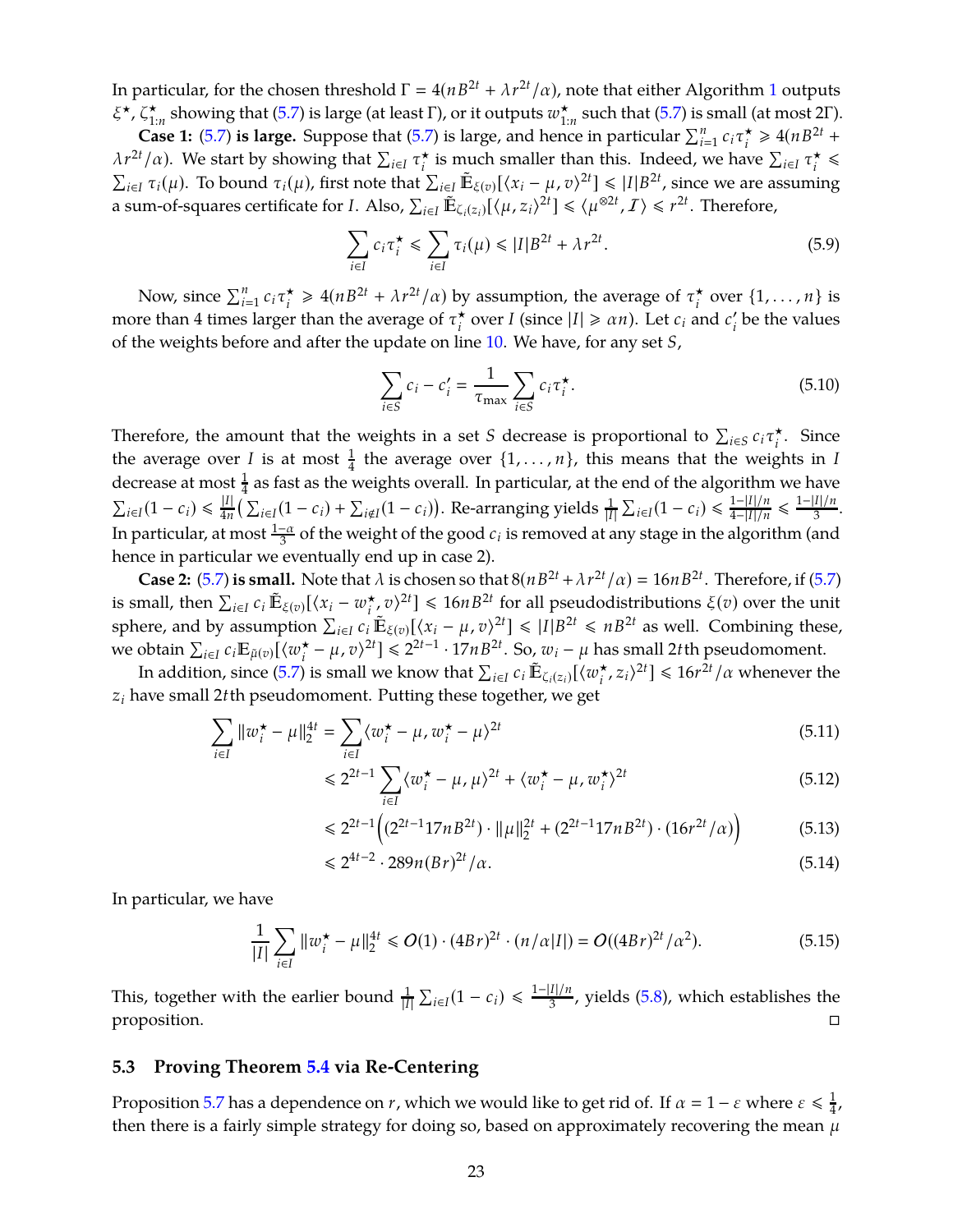<span id="page-24-4"></span>(with error that depends on  $\sqrt{r}$ ) and re-running Algorithm [2](#page-22-2) after re-centering the points around the approximate mean.

<span id="page-24-1"></span>The following key fact about the output of Algorithm [2](#page-22-2) will aid us in this (proof in Section [D\)](#page-31-1):

**Proposition 5.8.** Let  $w_{1:n}$ ,  $c_{1:n}$  be the output of Algorithm [2.](#page-22-2) Let  $S \subseteq \{1,\ldots,n\}$  be a subset of at least  $\frac{n}{2}$ *points such that (1)*  $c_i \geqslant \frac{1}{4}$  $\frac{1}{4}$  *for all*  $i \in S$ *, and (ii)*  $\|w_i - \hat{\mu}\|_2 \leqslant \rho$  *for all*  $i \in S$ *, where*  $\hat{\mu}$  *is the mean of S.* 

*Then, for any subset S*<sup>*'*</sup> *of S with*  $|S'| \geq (1 - \varepsilon_1)|S|$  *and*  $\varepsilon_1 \leq \frac{1}{2}$ 2 *, the mean of S* ′ *is close to the mean* µˆ *of S:*

$$
\left\| \frac{1}{|S'|} \sum_{i \in S'} (x_i - \hat{\mu}) \right\|_2 \leq 2\varepsilon_1 \rho + O(B \varepsilon_1^{1 - 1/2t}). \tag{5.16}
$$

The property that all large subsets of *S* have mean close to the mean of *S* is called *resilience*, and was introduced in [\[SCV18\]](#page-29-4). There it is shown that one can obtain a good approximation to the true mean  $\mu$  by finding any large resilient set. Here we repeat the short argument of this fact, and show that a large resilient set can be found efficiently.

First note that when  $\varepsilon = 1 - \alpha \leq \frac{1}{2}$  $\frac{1}{2}$ , Proposition [5.7](#page-22-1) guarantees that a large subset  $S_0$  of at least 1 − *ε* of the points in *I* satisfies the conditions of Proposition [5.8](#page-24-1) with radius  $ρ = C\sqrt{rBε^{-1/2t}}$  for some appropriate constant *C*. Moreover, we can efficiently find such a set (with radius at most  $4\rho$ ) as follows:

- Find any point *i*<sub>0</sub> such that there are at least  $(1 \varepsilon)n$  points *j* with  $||w_{i_0} w_j||_2 \le 2\rho$  and  $c_j \geqslant \frac{1}{4}$  $\frac{1}{4}$ .
- Output these  $(1 \varepsilon)n$  indices *j* as the set *S*.

We know that some set *S* will be found by this procedure (since any  $i_0 \in S_0$  will satisfy the conditions). Moreover, by the triangle inequality all points in *S* will be distance at most  $4\rho$  from the mean of *S*.

Now, both *S* and  $S_0$  satisfy the assumptions of Proposition [5.8,](#page-24-1) and their intersection *S* ∩  $S_0$ has size at least  $(1 - 2\varepsilon)n \geqslant (1 - 2\varepsilon)|S|$ . Therefore, assuming  $\varepsilon \leqslant \frac{1}{4}$  $\frac{1}{4}$ , the mean  $\mu$  of *S* is close to the mean  $\hat{\mu}$  of *S*<sub>0</sub> (since they are both close to the mean of *S* ∩ *S*<sub>0</sub> by Proposition [5.8\)](#page-24-1). This yields:

<span id="page-24-2"></span>
$$
\|\mu - \hat{\mu}\|_2 = O(\varepsilon \rho + B\varepsilon^{1-1/2t}) = O(\varepsilon \sqrt{r B \varepsilon^{-1/2t}} + B\varepsilon^{1-1/2t}).
$$
\n(5.17)

By finding any set  $S_0$  as above and computing its mean, we obtain a point  $\hat{\mu}$  that satisfies [\(5.17\)](#page-24-2). We can then re-run Algorithm [2](#page-22-2) centered at the new point  $\hat{\mu}$  (i.e., shifting all of the points by  $\hat{\mu}$  as a preprocessing step). When we do this, we can use a smaller radius  $r' = C \cdot (\sqrt{r B \varepsilon^{2-1/2t}} + B \varepsilon^{1-1/2t})$  for an appropriate universal constant *C*. After repeating this a small number of times, we eventually end up with a radius that is  $O(B\varepsilon^{1-1/2t})$ . This yields Theorem [5.4.](#page-20-1)

#### <span id="page-24-0"></span>**5.4 Proving Theorem [5.5](#page-20-0) via Re-Clustering**

We now turn to the more complicated case where potentially  $\alpha \ll 1$ . Proposition [5.7](#page-22-1) says that Algorithm [2](#page-22-2) somewhat succeeds at identifying the true mean: while initially we only knew that  $\|\mu\|_2 \leq r$  $\|\mu\|_2 \leq r$  $\|\mu\|_2 \leq r$ , the output of Algorithm 2 has at least  $\frac{\alpha n}{2}$  points such that  $\|w_i - \mu\|_2 \leq O(\sqrt{rB\alpha^{-1/m}})$ . However, our goal is to obtain a point *w* such that  $\|w - \mu\|_2 = O(B\alpha^{-1/m})$ , with no dependence on *r*. To obtain this stronger bound, the intuition is to sub-divide the *w<sup>i</sup>* into clusters of radius  $O(\sqrt{rB\alpha^{-1/m}})$ , and then recursively apply Algorithm [2](#page-22-2) to each cluster.

<span id="page-24-3"></span>As in the previous section, we will make use of the resilience property in order to find a good clustering. In this case, we need the following analog of Proposition [5.8](#page-24-1) (proof in Section [D\)](#page-31-1):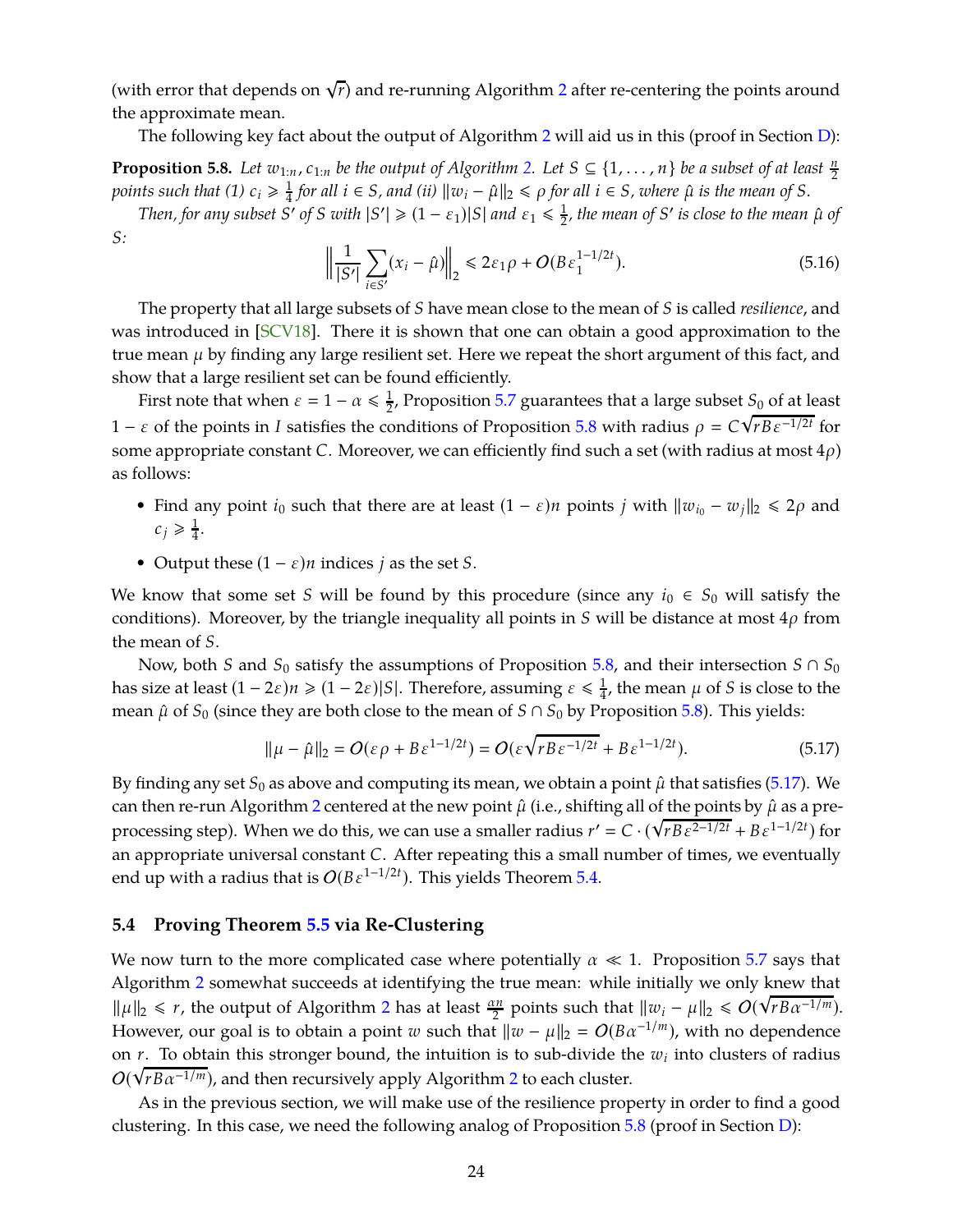<span id="page-25-1"></span>**Proposition 5.9.** Let  $w_1, \ldots, w_n$  be the output of Algorithm [2.](#page-22-2) Let  $S \subseteq \{1, \ldots, n\}$  be a subset of points *such that (1)*  $c_i \geqslant \frac{1}{4}$  $\frac{1}{4}$  *for all*  $i \in S$ *, and (ii)*  $\|w_i - \hat{\mu}\|_2 \le \rho$  *for all*  $i \in S$  *for some*  $\hat{\mu}$ *.* 

*Then, for any subset*  $S'$  *of*  $S$  *with*  $|S'| \ge \beta n$ *, the mean of*  $S'$  *is close to*  $\hat{\mu}$ *:* 

$$
\left\| \frac{1}{|S'|} \sum_{i \in S'} (x_i - \hat{\mu}) \right\|_2 \le \rho + O(B/\beta^{1/2t}). \tag{5.18}
$$

Again, sets *S* satisfying the conclusion of Proposition [5.9](#page-24-3) are called resilient sets. Similarly to the case above where  $\alpha = 1 - \varepsilon$ , [\[SCV18\]](#page-29-4) shows that, by covering  $\{1, \ldots, n\}$  with approximately disjoint resilient sets, one can obtain a list of  $O(1/\alpha)$  candidate means  $\hat{\mu}$  such that one of the candidates is close to the true mean  $\mu$ . We will review their argument here, extending it to suit our purposes.

Our final algorithm is going to run Algorithm [2](#page-22-2) centered at a number of different points  $\tilde{\mu}_1, \ldots, \tilde{\mu}_b$  and then consolidate their outputs into a small number of clusters (and then iteratively re-run Algorithm [2](#page-22-2) at a new set of points based on the centers of those clusters).

Specifically, suppose that Algorithm [2](#page-22-2) has just been run around points  $\tilde{\mu}_1, \ldots, \tilde{\mu}_b$ , and that some unknown  $\tilde{\mu}_{a^*}$  (with  $1 \le a^* \le b$ ) is close to the target  $\mu$ :  $\|\tilde{\mu}_{a^*} - \mu\|_2 \le R$ . Let  $w_{1:n}^{(1)}, \ldots, w_{1:n}^{(b)}$  and  $c_{1:n}^{(1)}$ , ...,  $c_{1:n}^{(b)}$  denote the outputs of Algorithm [2](#page-22-2) on  $\tilde{\mu}_1$ , ...,  $\tilde{\mu}_b$ . By Proposition [5.7,](#page-22-1) we have that  $c_i^{(a^*)} \geqslant \frac{1}{4}$  $\frac{1}{4}$  and  $\|w_i^{(a^*)} - \mu\|_2 \leqslant \rho$  for at least  $\frac{\alpha n}{2}$  values of *i*, with  $\rho = C\sqrt{RB/\alpha^{1/t}}$ .

Now, consider any maximal collection of sets  $S_1, \ldots, S_m \subseteq [n]$  with the following properties:

- $|S_j| \ge \frac{\alpha}{4} n$  for all *j*.
- *S<sub><i>j*</sub> and *S*<sub>*j*</sub> are disjoint for  $j \neq j'$
- For each *j*, there is some *a* and  $i_0 \in S_j$  such that  $\|w_i\|$  $\frac{a}{i} - w^a_{i_0}$  $\|a_{i_0}\|_2 \leq 2\rho$  for all  $i \in S_j$ , and moreover *c a*  $\frac{a}{i} \geqslant \frac{1}{4}$  $\frac{1}{4}$  for all  $i \in S_j$ .

Note that such a collection can be found efficiently via a greedy algorithm: For each *i*<sup>0</sup> and *a*, check if there are at least  $\frac{\alpha}{4}n$  indices *i* which do not yet lie in any of the existing  $S_j$ , and such that  $\|w_i^a\|$  $\sum_{i=1}^{a}$  $\left\| \frac{a}{i_0} \right\|_2 \leqslant 2\rho$  and  $c_i^a$  $\frac{a}{i} \geqslant \frac{1}{4}$  $\frac{1}{4}$ . If there are, we can add those indices *i* as a new set  $S_j$ , and otherwise the collection of existing  $S_j$  is maximal. Similarly to [\[SCV18\]](#page-29-4), we then have:

<span id="page-25-0"></span>**Proposition 5.10.** For each  $S_j$ , let  $\hat{\mu}_j$  be the mean of  $S_j$ . Then, at least one of the  $\hat{\mu}_j$  satisfy  $\|\hat{\mu}_j - \mu\|_2 \le$  $C'(\sqrt{RB/\alpha^{1/t}} + B/\alpha^{1/t})$  *for some universal constant C*'.

*Proof.* Note that the set  $S = \{i \mid c_i^{(a^*)} \geq \frac{1}{4}\}$  $\frac{1}{4}$  and  $\|w_i^{(a^*)} - \mu\|_2 \le \rho$ } satisfies the necessary conditions to be a valid set  $S_j$ , and has size at least  $\frac{\alpha n}{2}$ . Therefore, by the maximality of the collection  $S_1,\ldots,S_m$ , at least  $\frac{\alpha}{4}n$  points in *S* must lie in  $S_1\cup\cdots\cup S_m$  (as otherwise  $S\backslash (S_1\cup\cdots\cup S_m)$  could be added to the collection). By Pigeonhole, at least  $\frac{\alpha}{4m}n$  points must lie in a specific  $S_i$ , and since the  $S_j$  are disjoint we have  $m \leqslant \frac{4}{\alpha}$  $\frac{4}{\alpha}$ . Therefore,  $|S \cap S_i| \geq \frac{\alpha^2}{16}n$  for some *i*. But by Proposition [5.9](#page-24-3) applied to  $S_j$ , the mean of  $S \cap S_j$  must be within  $O(\rho + B/\alpha^{1/t})$  of the mean  $\hat{\mu}_j$  of  $S_j$ . Similarly, by Proposition [5.9](#page-24-3) applied to *S*, it is within  $O(\rho + B/\alpha^{1/t})$  of  $\mu$ . Therefore,  $\|\mu - \hat{\mu}_j\|_2 \le O(\rho + B/\alpha^{1/t}) = O(\sqrt{RB/\alpha^{1/t}} + B/\alpha^{1/t})$ , as was to be shown.

This leads to Algorithm [3,](#page-26-0) which iteratively runs Algorithm [2,](#page-22-2) using Proposition [5.10](#page-25-0) to find a set of at most  $\frac{4}{\alpha}$  means such that one of them grows increasingly close to  $\mu$  with each iteration. By repeatedly applying Proposition [5.10,](#page-25-0) we can show that the output  $U = {\hat{\mu}_1, \dots, \hat{\mu}_m}$  of Algorithm [3](#page-26-0) satisfies  $m \leq \frac{4}{\alpha}$  $\frac{4}{\alpha}$  and  $\|\hat{\mu}_j - \mu\|_2 \leq O(B/\alpha^{1/t})$ , which yields Theorem [5.5.](#page-20-0)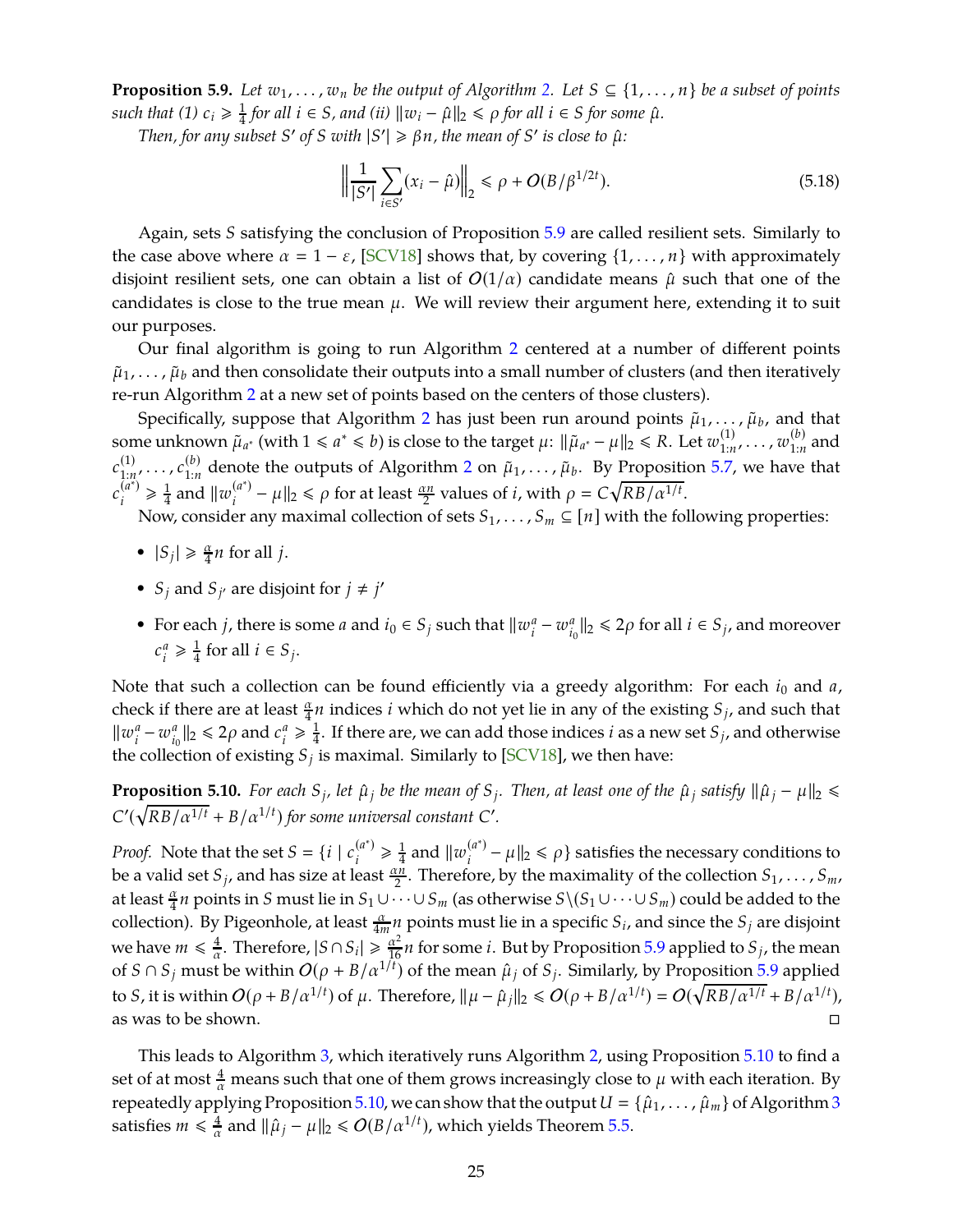## <span id="page-26-0"></span>**Algorithm 3** Algorithm for re-clustering the *w<sup>i</sup>*

1: Input:  $x_1, \ldots, x_n, \alpha, B$ , and upper bound *r* on  $\|\mu\|_2$ 2: Initialize  $R \leftarrow r$ ,  $U \leftarrow \{0\}$ . 3:  $r_{\text{final}} \leftarrow \Theta(B\alpha^{-1/m}).$ 4: **while**  $R \ge r_{\text{final}}$  **do** 5:  $b \leftarrow 1$ 6: **for**  $\hat{\mu} \in U$  **do** 7: Let  $w_{1:n}^{(b)}$ ,  $c_{1:n}^{(b)}$  be the output of Algorithm [2](#page-22-2) centered at  $\hat{\mu}$  with parameters *B*,  $\alpha$ , *R*. 8:  $b \leftarrow b + 1$ 9: **end for** 10: Let  $S_1, \ldots, S_m$  be the maximal covering derived from  $w_{1:n}^{(1:b)}$ ,  $c_{1:n}^{(1:b)}$  as in Proposition [5.10.](#page-25-0) 11:  $U \leftarrow {\{\hat{\mu}_j\}}_{j=1}^m$ , where  $\hat{\mu}_j$  is the mean of  $S_j$ 12:  $R \leftarrow C'(\sqrt{RB/\alpha^{1/t}} + B/\alpha^{1/t}).$ 13: **end while** 14: **return** *U*

## **5.5 Theorem [5.1:](#page-19-1) Tighter bounds for well-separated clusters**

Suppose that rather than having a single good set *I* with associated mean µ, we have *k* good sets  $I_1,\ldots,I_k$ , with corresponding means  $\mu_1,\ldots,\mu_k$  and sizes  $\alpha_1n,\ldots,\alpha_kn$ , together with a fraction  $\varepsilon = 1 - (\alpha_1 + \cdots + \alpha_k)$  of arbitrary outliers. In this case, assuming that the  $\mu_i$  are *well-separated*, we can get substantially stronger bounds by showing that every *S<sup>j</sup>* obtained in Algorithm [3](#page-26-0) is almost entirely a subset of one of the  $I_{j'}$ . This is what yields Theorem [5.1.](#page-19-1)

*Proof of Theorem [5.1.](#page-19-1)* We first show that in the final iteration of Algorithm [3,](#page-26-0) the *S<sup>j</sup>* from Proposi-tion [5.10](#page-25-0) must all have their mean  $\hat{\mu}_j$  be close to a true mean  $\mu_{j'}$ . Indeed, a given  $S_j$  has at most  $\varepsilon n \leqslant \frac{1}{8}$  $\frac{1}{8}$ *an* outlier points, and hence at least  $\frac{1}{8}$ *an* points from *I*<sub>1</sub> ∪ · · · ∪ *I*<sub>*k*</sub>. By Pigeonhole it therefore has at least  $\frac{1}{8}\alpha \cdot \alpha_{j'}n$  points from some  $I_{j'}$ . By Proposition [5.9,](#page-24-3) the mean of these points is within distance  $O(B/\alpha^{1/2t})$  of  $\mu_{j'}$ , and within distance  $O(B/\alpha^{1/t})$  of  $\hat{\mu}_j$ , and so  $\|\mu_{j'} - \hat{\mu}_j\|_2 \leqslant O(B/\alpha^{1/t})$ .

Moreover, each cluster  $S_j$  is mostly "pure" in the sense that most points come from a single  $I_{j'}$ . Indeed, suppose for the sake of contradiction that more than  $\frac{1}{4}\delta\alpha\alpha_{j''}$  points came from any  $I_{j''}\neq I_{j'}$ , with  $\delta = \Theta(C_{\text{sep}}^{-2t})$ . Then the mean of  $S_j \cap I_{j''}$  would be within  $O(B/(\alpha^2 \delta)^{1/2t}) = \frac{1}{3}$  $\frac{1}{3}C_{\rm sep}B/\alpha^{1/t}$  of  $\mu_{j''}$ , while we already had that the mean of  $S_j \cap I_{j'}$  was within  $O(B/\alpha^{1/2}) \leq \frac{1}{3}$  $\frac{1}{3}C_0B/\alpha^{1/t}$  of  $\mu_{j'}$  (for an appropriate constant  $C_0$ ). But  $\|\mu_{j'}-\mu_{j''}\|_2 \geqslant C_{\rm sep}B/\alpha^{1/t}$  and  $S_j$  has radius  $O(B/\alpha^{1/t}) < \frac{1}{3}$  $\frac{1}{3}C_0B/\alpha^{1/t}$ , which yields a contradiction whenever  $C_{\text{sep}} \geq C_0$ . Summing over *j''*, we have that at most 1  $\frac{1}{4} \delta \alpha n \leq \delta |S_j|$  points come from any  $I_{j''}$  with  $j'' \neq j'$  (here we use  $|S_j| \geq \frac{\alpha}{4} n$ ).

Now, because all of the sets  ${\cal S}_j$  have mean close to some  $\mu_{j'}$ , and the  $\mu_{j'}$  are all far apart, we can consolidate the sets  $S_j$  into  $k$  new sets  $\tilde{S}_1, \ldots, \tilde{S}_k$  (by e.g. merging together all  $S_j$  whose means are within distance  $(C_{\rm sep}/4) \cdot B/a^{1/t}$ ). Each  $\tilde{S}_j$  will have at most  $\delta|\tilde{S}_j|$  points from  $\cup_{j'\neq j}I_{j'}$ , and will have at most  $\varepsilon n = (\varepsilon/\alpha_j)|\tilde{S}_j|$  outliers. We then invoke Theorem [5.4](#page-20-1) with a  $\varepsilon/\alpha_j + \delta \leq \varepsilon/\alpha + O(C_{\text{sep}}^{-2t})$ fraction of outliers; as long as  $\varepsilon \leq \frac{\alpha}{8}$ , the fraction of outliers will be below  $\frac{1}{4}$  for sufficiently large  $C_{\rm sep}$ , and hence we obtain the claimed error bound.  $\square$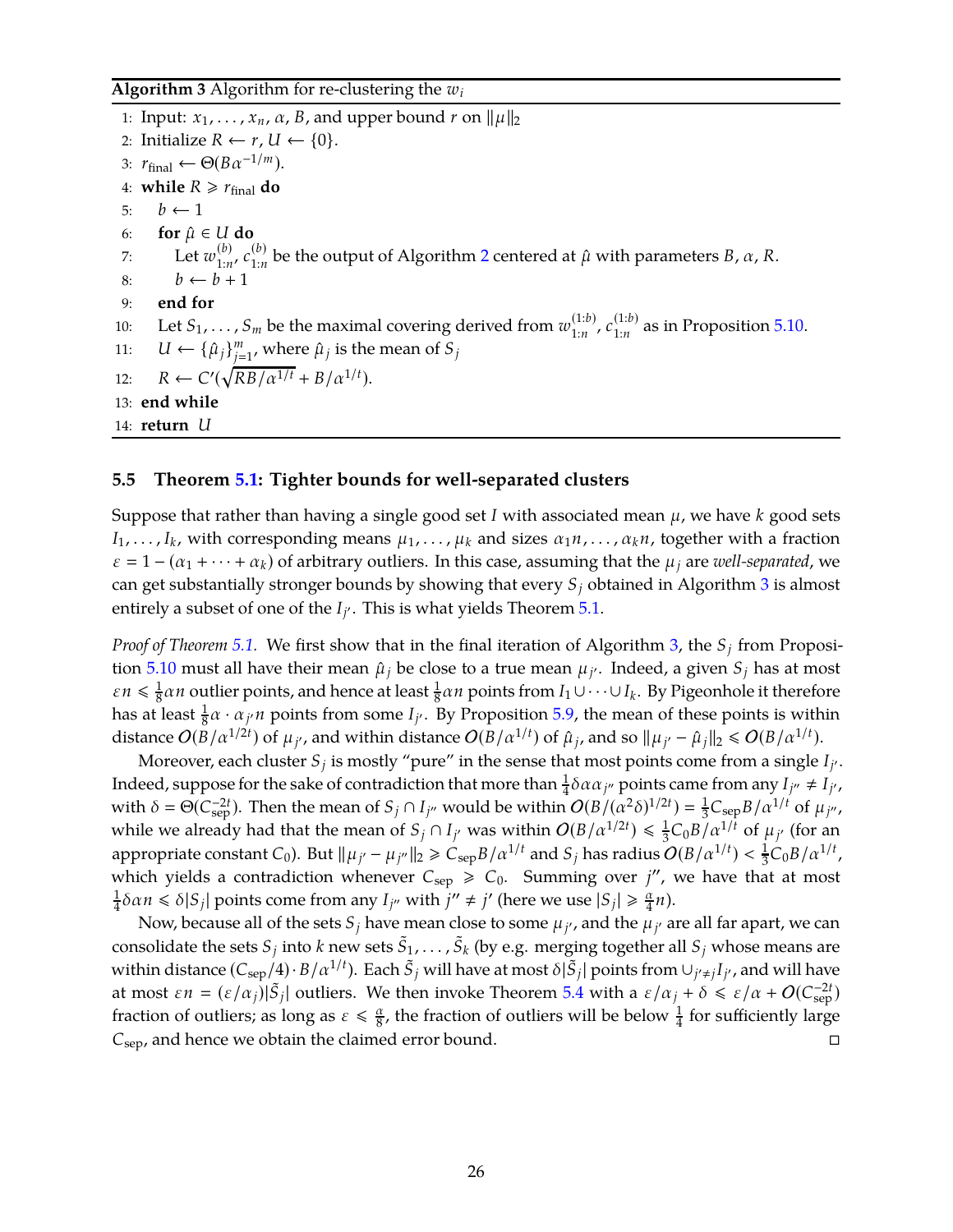# **References**

- <span id="page-27-4"></span>[ABG+14] J. Anderson, M. Belkin, N. Goyal, L. Rademacher, and J. R. Voss, *The more, the merrier: the blessing of dimensionality for learning large Gaussian mixtures*, Conference on Learning Theory (COLT), 2014. [1](#page-1-1)
- <span id="page-27-5"></span>[AGH+13] A. Anandkumar, R. Ge, D. Hsu, S. M. Kakade, and M. Telgarsky, *Tensor decompositions for learning latent variable models*, arXiv (2013). [1](#page-1-1)
- <span id="page-27-0"></span>[AM05] D. Achlioptas and F. McSherry, *On spectral learning of mixtures of distributions*, Conference on Learning Theory (COLT), 2005. [1](#page-1-1)
- <span id="page-27-1"></span>[AS12] P. Awasthi and O. Sheffet, *Improved spectral-norm bounds for clustering*, Approximation, Randomization, and Combinatorial Optimization (2012), 37–49. [1](#page-1-1)
- <span id="page-27-8"></span>[AW15] R. Adamczak and P. Wolff, *Concentration inequalities for non-Lipschitz functions with bounded derivatives of higher order*, Probability Theory and Related Fields **162** (2015), 531–586. [2,](#page-2-2) [6,](#page-6-0) [7,](#page-7-0) [9,](#page-9-1) [13,](#page-13-5) [18](#page-18-1)
- <span id="page-27-10"></span>[BBH+12a] B. Barak, F. Brandão, A. Harrow, J. Kelner, D. Steurer, and Y. Zhou, *Hypercontractivity, sum-of-squares proofs, and their applications*, Symposium on Theory of Computing (STOC), 2012, pp. 307–326. [6](#page-6-0)
- <span id="page-27-6"></span>[BBH+12b] Boaz Barak, Fernando G. S. L. Brandão, Aram W. Harrow, Jonathan Kelner, David Steurer, and Yuan Zhou, *Hypercontractivity, sum-of-squares proofs, and their applications [extended abstract]*, STOC'12—Proceedings of the 2012 ACM Symposium on Theory of Computing, ACM, New York, 2012, pp. 307–326. MR 2961513 [2](#page-2-2)
- <span id="page-27-9"></span>[BBV08] M. Balcan, A. Blum, and S. Vempala, *A discriminative framework for clustering via similarity functions*, Symposium on Theory of Computing (STOC), 2008. [5,](#page-5-2) [20](#page-20-3)
- <span id="page-27-3"></span>[BCMV14] A. Bhaskara, M. Charikar, A. Moitra, and A. Vijayaraghavan, *Smoothed analysis of tensor decompositions*, Symposium on Theory of Computing (STOC), 2014. [1](#page-1-1)
- <span id="page-27-2"></span>[BCV14] A. Bhaskara, M. Charikar, and A. Vijayaraghavan, *Uniqueness of tensor decompositions with applications to polynomial identifiability*, Conference on Learning Theory (COLT), 2014. [1](#page-1-1)
- <span id="page-27-11"></span>[BÉ85] D. Bakry and M. Émery, *Diffusions hypercontractives*, Séminaire de Probabilités XIX 1983/84, 1985, pp. 177–206. [12](#page-12-3)
- <span id="page-27-12"></span>[BGMZ18] J. Bardet, N. Gozlan, F. Malrieu, and P. Zitt, *Functional inequalities for Gaussian convolutions of compactly supported measures: explicit bounds and dimension dependence*, Bernoulli **24** (2018), 333–353. [12](#page-12-3)
- <span id="page-27-7"></span>[BKS15] Boaz Barak, Jonathan A. Kelner, and David Steurer, *Dictionary learning and tensor decomposition via the sum-of-squares method [extended abstract]*, STOC'15—Proceedings of the 2015 ACM Symposium on Theory of Computing, ACM, New York, 2015, pp. 143– 151. MR 3388192 [2](#page-2-2)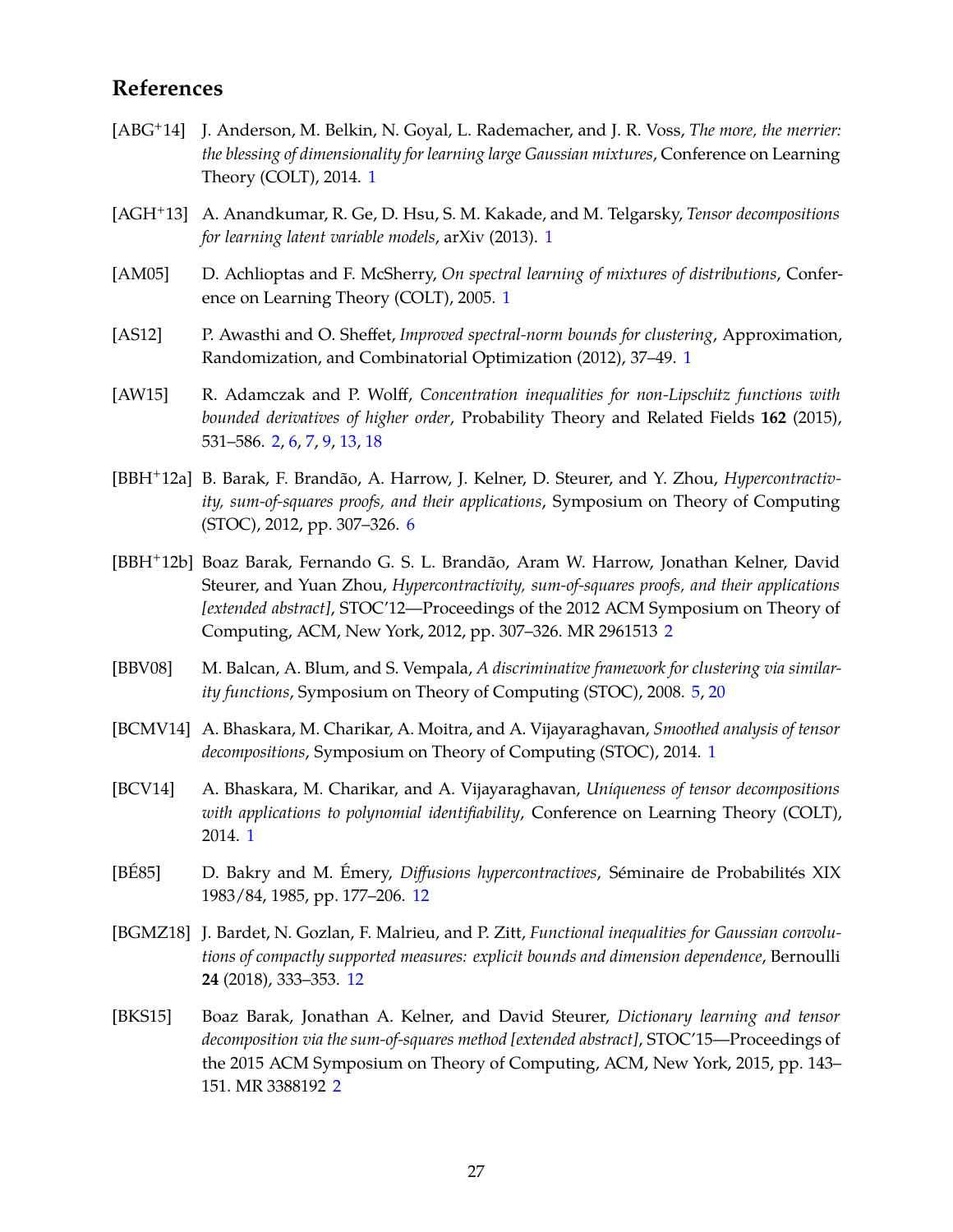- <span id="page-28-14"></span>[BL97] S. Bobkov and M. Ledoux, *Poincaré's inequalities and Talagrand's concentration phenomenon for the exponential distribution*, Probability Theory and Related Fields **107** (1997), no. 3, 383–400. [13](#page-13-5)
- <span id="page-28-2"></span>[BS10] M. Belkin and K. Sinha, *Polynomial learning of distribution families*, Foundations of Computer Science (FOCS), 2010. [1](#page-1-1)
- <span id="page-28-10"></span>[CSV17] M. Charikar, J. Steinhardt, and G. Valiant, *Learning from untrusted data*, Symposium on Theory of Computing (STOC), 2017. [3,](#page-3-2) [5,](#page-5-2) [7,](#page-7-0) [8,](#page-8-0) [20,](#page-20-3) [22](#page-22-5)
- <span id="page-28-9"></span>[DKK+16] I. Diakonikolas, G. Kamath, D. Kane, J. Li, A. Moitra, and A. Stewart, *Robust estimators in high dimensions without the computational intractability*, Foundations of Computer Science (FOCS), 2016. [1,](#page-1-1) [5](#page-5-2)
- <span id="page-28-8"></span>[DKK+17] , *Being robust (in high dimensions) can be practical*, arXiv (2017). [1,](#page-1-1) [5](#page-5-2)
- <span id="page-28-5"></span>[GHK15] R. Ge, Q. Huang, and S. M. Kakade, *Learning mixtures of Gaussians in high dimensions*, Symposium on Theory of Computing (STOC), 2015. [1](#page-1-1)
- <span id="page-28-15"></span>[GM83] M. Gromov and V. D. Milman, *A topological application of the isoperimetric inequality*, American Journal of Mathematics **105** (1983), no. 4, 843–854. [13](#page-13-5)
- <span id="page-28-4"></span>[GVX14] N. Goyal, S. Vempala, and Y. Xiao, *Fourier PCA and robust tensor decomposition*, Symposium on Theory of Computing (STOC), 2014. [1](#page-1-1)
- <span id="page-28-3"></span>[HK13] D. Hsu and S. M. Kakade, *Learning mixtures of spherical Gaussians: Moment methods and spectral decompositions*, Innovations in Theoretical Computer Science (ITCS), 2013. [1](#page-1-1)
- <span id="page-28-6"></span>[HKZ09] D. Hsu, S. M. Kakade, and T. Zhang, *A spectral algorithm for learning hidden Markov models*, Conference on Learning Theory (COLT), 2009. [1](#page-1-1)
- <span id="page-28-0"></span>[KK10] A. Kumar and R. Kannan, *Clustering with spectral norm and the k-means algorithm*, Foundations of Computer Science (FOCS), 2010, pp. 299–308. [1](#page-1-1)
- <span id="page-28-1"></span>[KMV10] A. T. Kalai, A. Moitra, and G. Valiant, *Efficiently learning mixtures of two Gaussians*, Symposium on Theory of Computing (STOC), 2010, pp. 553–562. [1](#page-1-1)
- <span id="page-28-11"></span>[KS17] P. Kothari and D. Steurer, *Outlier-robust moment-estimation via sum-of-squares*, arXiv (2017). [3](#page-3-2)
- <span id="page-28-13"></span>[Las01] Jean B. Lasserre, *New positive semidefinite relaxations for nonconvex quadratic programs*, Advances in convex analysis and global optimization (Pythagorion, 2000), Nonconvex Optim. Appl., vol. 54, Kluwer Acad. Publ., Dordrecht, 2001, pp. 319–331. MR 1846160 [10](#page-10-4)
- <span id="page-28-12"></span>[Lat06] R. Latała, *Estimates of moments and tails of Gaussian chaoses*, The Annals of Probability **34** (2006), no. 6, 2315–2331. [7,](#page-7-0) [13](#page-13-5)
- <span id="page-28-7"></span>[LRV16] K. A. Lai, A. B. Rao, and S. Vempala, *Agnostic estimation of mean and covariance*, Foundations of Computer Science (FOCS), 2016. [1,](#page-1-1) [5](#page-5-2)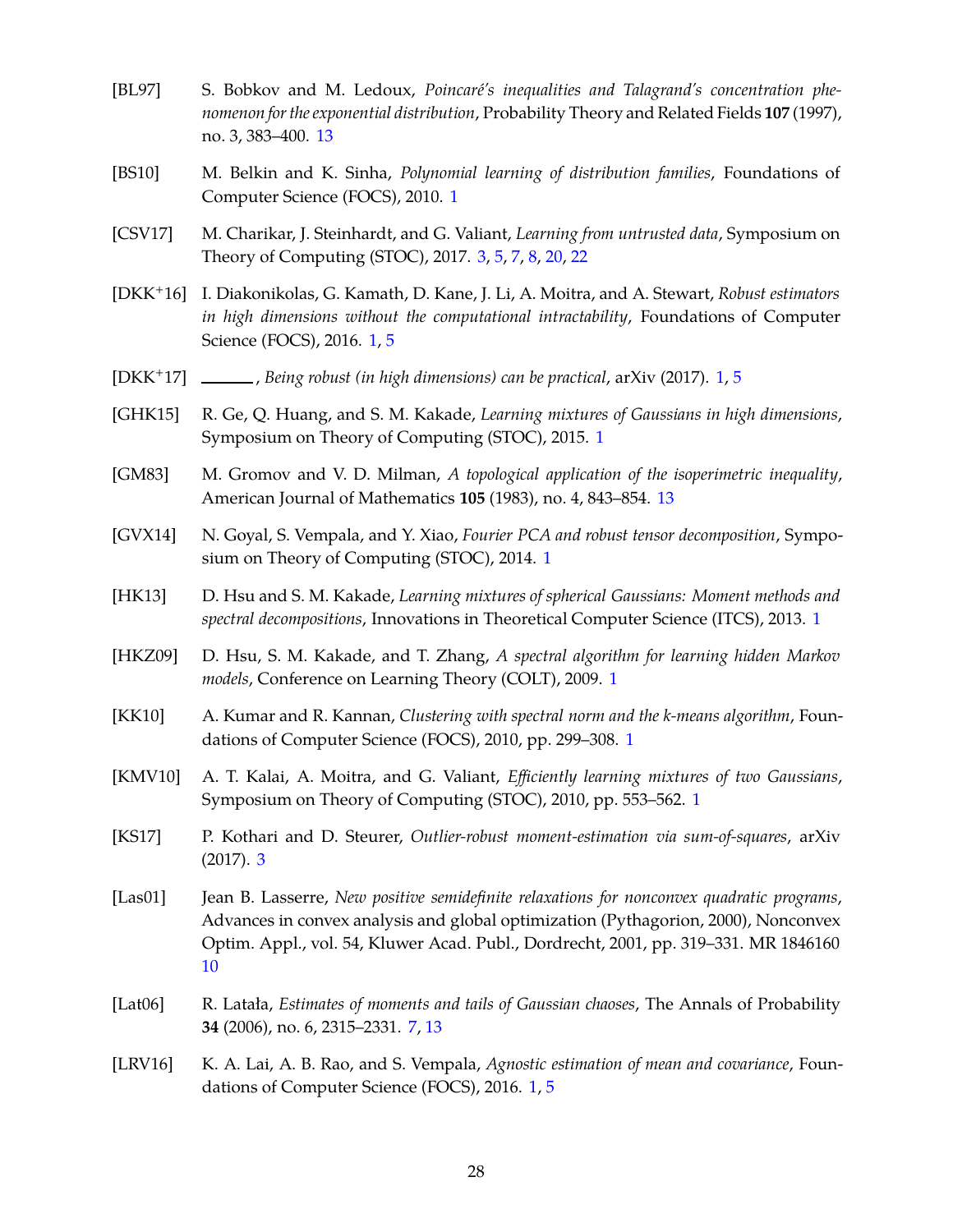- <span id="page-29-5"></span>[MJC+14] L. Mackey, M. I. Jordan, R. Y. Chen, B. Farrell, and J. A. Tropp, *Matrix concentration inequalities via the method of exchangeable pairs*, The Annals of Probability **42** (2014), no. 3, 906–945. [6,](#page-6-0) [18,](#page-18-1) [19](#page-19-3)
- <span id="page-29-1"></span>[MNV09] M. Mahajan, P. Nimbhorkar, and K. Varadarajan, *The planar k-means problem is NP-hard*, International Workshop on Algorithms and Computation (2009), 274–285. [1](#page-1-1)
- <span id="page-29-3"></span>[MV10] A. Moitra and G. Valiant, *Settling the polynomial learnability of mixtures of Gaussians*, Foundations of Computer Science (FOCS), 2010. [1](#page-1-1)
- <span id="page-29-8"></span>[Nes00] Yurii Nesterov, *Squared functional systems and optimization problems*, High performance optimization, Appl. Optim., vol. 33, Kluwer Acad. Publ., Dordrecht, 2000, pp. 405–440. MR 1748764 [10](#page-10-4)
- <span id="page-29-7"></span>[Par00] Pablo A Parrilo, *Structured semidefinite programs and semialgebraic geometry methods in robustness and optimization*, Ph.D. thesis, Citeseer, 2000. [10](#page-10-4)
- <span id="page-29-0"></span>[RV17] O. Regev and A. Vijayaraghavan, *On learning mixtures of well-separated gaussians*, Foundations of Computer Science (FOCS), 2017. [1,](#page-1-1) [3,](#page-3-2) [4,](#page-4-1) [6](#page-6-0)
- <span id="page-29-4"></span>[SCV18] J. Steinhardt, M. Charikar, and G. Valiant, *Resilience: A criterion for learning in the presence of arbitrary outliers*, Innovations in Theoretical Computer Science (ITCS), 2018. [1,](#page-1-1) [3,](#page-3-2) [5,](#page-5-2) [7,](#page-7-0) [8,](#page-8-0) [9,](#page-9-1) [22,](#page-22-5) [24,](#page-24-4) [25](#page-25-1)
- <span id="page-29-6"></span>[Sho87] N. Z. Shor, *Quadratic optimization problems*, Izv. Akad. Nauk SSSR Tekhn. Kibernet. (1987), no. 1, 128–139, 222. MR 939596 [10](#page-10-4)
- <span id="page-29-10"></span>[Tro15] J. A. Tropp, *An introduction to matrix concentration inequalities*, Foundations and Trends in Machine Learning **8** (2015), 1–230. [18](#page-18-1)
- <span id="page-29-2"></span>[VW02] S. Vempala and G. Wang, *A spectral algorithm for learning mixture models*, Foundations of Computer Science (FOCS), 2002. [1](#page-1-1)

# <span id="page-29-9"></span>**A Proof of Lemma [4.7](#page-17-1)**

It suffices to prove the following four inequalities:

<span id="page-29-14"></span><span id="page-29-13"></span><span id="page-29-11"></span>
$$
u \langle M_a \otimes M_b, v^{\otimes (a+b)} \rangle \leq_{a+b} \langle M_{a-1} \otimes M_{b+1}, v^{\otimes (a+b)} \rangle \quad \text{if } a, b \text{ are odd, } a \leq b, \text{ and } u \in \{\pm 1\}. \tag{A.1}
$$
  
\n
$$
u \langle M_a \otimes M_b, v^{\otimes (a+b)} \rangle \leq_{a+b} \langle M_{a-2} \otimes M_{b+2}, v^{\otimes (a+b)} \rangle \quad \text{if } a, b \text{ are even, } a \leq b, \text{ and } u \in \{\pm 1\}. \tag{A.2}
$$
  
\n
$$
u \langle M_a \otimes M_b, v^{\otimes (a+b)} \rangle \leq_{a+b} \langle M_{a+b}, v^{\otimes (a+b)} \rangle \quad \text{if } a+b \text{ is even and } u \in \{\pm 1\}. \tag{A.3}
$$
  
\n
$$
\langle A \otimes B, v^{\otimes (a+b)} \rangle \leq_{a+b} \langle A' \otimes B', v^{\otimes (a+b)} \rangle \quad \text{if } 0 \leq_a \langle A, v^{\otimes a} \rangle \leq_a \langle A', v^{\otimes a} \rangle \text{ and}
$$
  
\n
$$
0 \leq_b \langle B, v^{\otimes b} \rangle \leq_b \langle B', v^{\otimes b} \rangle. \tag{A.4}
$$

Given [\(A.1-](#page-29-11)[A.4\)](#page-29-12), we can use [\(A.3\)](#page-29-13) to reduce the number of terms  $M_i$  in the tensor product in the expression in the claim until there are at most 2 left (such that each term  $M_i$  has  $i \le 2t - 2$ ). We then use  $(A.1)$  and  $(A.2)$  to iteratively make the indices in the final two terms smaller and larger respectively, until one is 2 and the other is 2*t* − 2. This will give us the claim.

<span id="page-29-12"></span>Thus, it suffices to establish the inequalities above.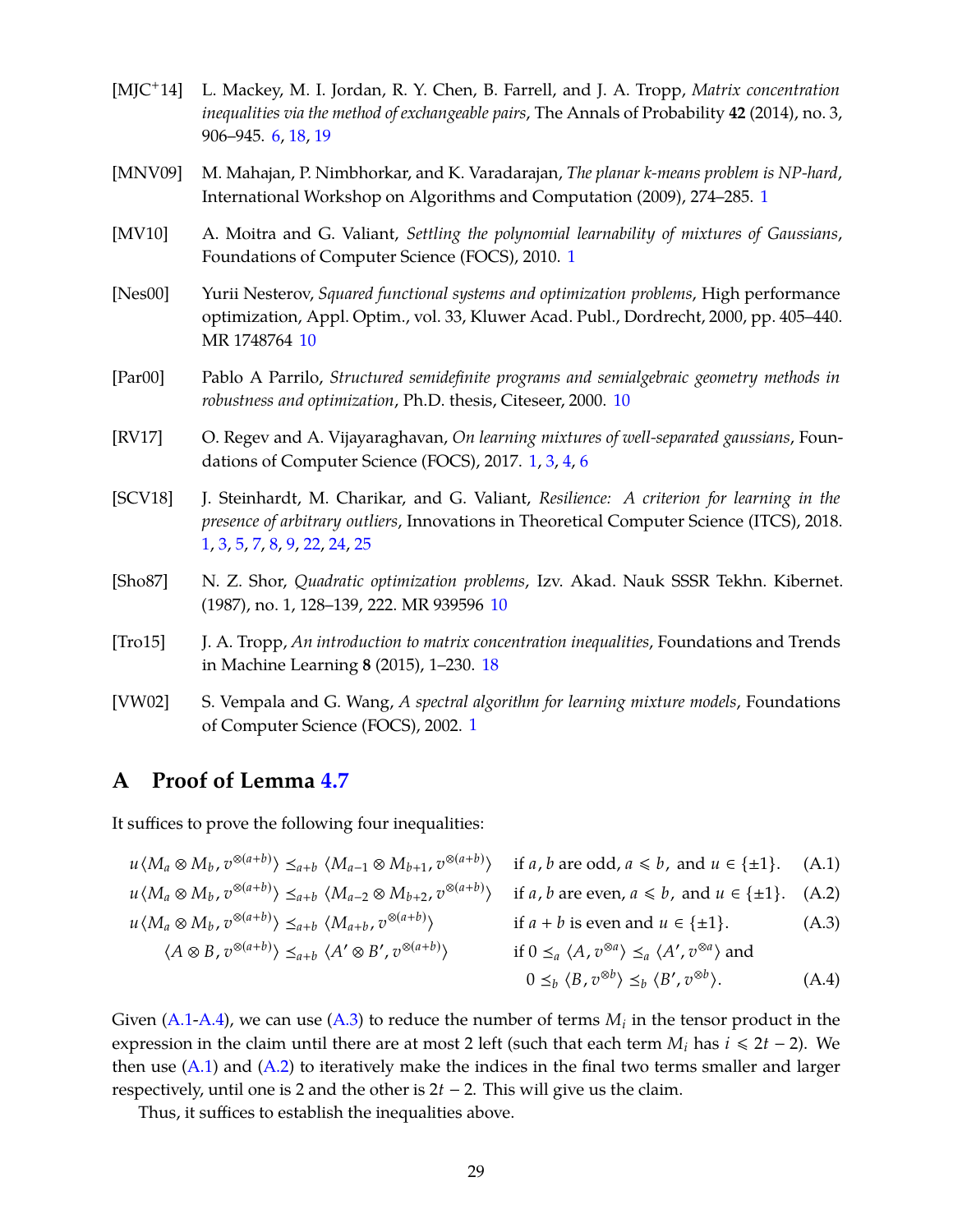Proof of [\(A.4\)](#page-29-12): follows from the factorization  $A' \otimes B' - A \otimes B = A' \otimes (B' - B) + (A' - A) \otimes B$ .

Proof of [\(A.1\)](#page-29-11): first we need to show that  $x^r - ux^{r-1}y - uxy^{r-1} + y^r \geq_{\text{so}} 0$  (as a polynomial in *x* and *y*) for any even *r* and  $u \in \{\pm 1\}$ . We can WLOG take  $u = 1$ , as if  $u = -1$  we just apply the same argument to the variables  $(x, -y)$  instead of  $(x, y)$ . For  $u = 1$  we have

$$
x^{r} - x^{r-1}y - xy^{r-1} + y^{r} = (x - y)(x^{r-1} - y^{r-1})
$$
\n(A.5)

$$
= (x - y)^2 (x^{r-2} + x^{r-1}y + x^{r-2}y^2 + \dots + y^{r-2})
$$
 (A.6)

$$
= \frac{1}{2}(x-y)^2((x^{r/2-1})^2 + \sum_{i=1}^{r/2-2} (x^{r/2-i}y^{i-1} + x^{r/2-i-1}y^i)^2 + (y^{r/2-1})^2)
$$
 (A.7)

$$
\geq_{\rm sos} 0,\tag{A.8}
$$

as claimed. Now [\(A.1\)](#page-29-11) follows as it is equivalent to  $x^{a-1}y^{b+1} - ux^ay^b - ux^by^a + x^{b+1}y^{a-1}$ , which we get by setting  $r = b - a + 2$  and multiplying by  $x^{a-1}y^{a-1}$ .

Proof of [\(A.2\)](#page-29-14): note that the  $u = -1$  case is trivial as then the left-hand-side is  $\leq_{\text{sos}} 0$  while the right-hand-side is  $\geq_{sos} 0$ . So we can assume  $u = 1$ . Similarly to the previous proof, it suffices to show that  $x^r - x^{r-2}y^2 - x^2y^{r-2} + y^r \geq_{\text{sos}} 0$ . This is actually easier than before:

$$
x^{r} - x^{r-2}y^{2} - x^{2}y^{r-2} + y^{r} = (x^{2} - y^{2})(x^{r-2} - y^{r-2})
$$
\n(A.9)

$$
= (x2 - y2)2 (xr-4 + xr-6y2 + \dots + yr-2) \succeq_{\text{so}} 0.
$$
 (A.10)

Again, setting  $r = b - a + 4$  and multiplying by  $x^{a-2}y^{a-2}$  yields the desired result.

Proof of [\(A.3\)](#page-29-13): follows from repeated application of [\(A.1\)](#page-29-11) and [\(A.2\)](#page-29-14).

# <span id="page-30-0"></span>**B Proof of Theorem [3.4](#page-12-4)**

First, we establish the product property. Suppose that  $X_1$ ,  $X_2$  both satisfy [\(3.1\)](#page-11-2) with constants  $\sigma_1$ ,  $\sigma_2$ which are both at most  $\sigma$ . Supposing that  $X_1 \in \mathbb{R}^{d_1}$  and  $X_2 \in \mathbb{R}^{d_2}$ , and that  $f: \mathbb{R}^{d_1} \times \mathbb{R}^{d_2} \to \mathbb{R}$ , we have

$$
\text{Var}_{x_1, x_2}[f(x_1, x_2)] \stackrel{\text{(i)}}{=} \text{Var}_{x_1}[\mathbb{E}_{x_2}[f(x_1, x_2) \mid x_1]] + \mathbb{E}_{x_1}[\text{Var}_{x_2}[f(x_1, x_2) \mid x_1]] \tag{B.1}
$$

$$
\leq \sigma^2 \Big( \mathbb{E}_{x_1} [\|\nabla_{x_1} \mathbb{E}_{x_2}[f(x_1, x_2)]\|_2^2] + \mathbb{E}_{x_1} [\mathbb{E}_{x_2} [\|\nabla_{x_2} f(x_1, x_2)\|_2^2]] \Big) \qquad (B.2)
$$

$$
= \sigma^2 \Big( \mathbb{E}_{x_1} [\|\mathbb{E}_{x_2} [\nabla_{x_1} f(x_1, x_2)]\|_2^2] + \mathbb{E}_{x_1, x_2} [\|\nabla_{x_2} f(x_1, x_2)\|_2^2]] \Big)
$$
(B.3)

$$
\stackrel{(iii)}{\leq} \sigma^2 \Big( \mathbb{E}_{x_1, x_2} [\|\nabla_{x_1} f(x_1, x_2)\|_2^2] + \mathbb{E}_{x_1, x_2} [\|\nabla_{x_2} f(x_1, x_2)\|_2^2]] \Big) \tag{B.4}
$$

$$
= \sigma^2 \mathbb{E}_{x_1, x_2} [\|\nabla f(x_1, x_2)\|_2^2].
$$
 (B.5)

Here (i) is the law of total variation, (ii) applies  $(3.1)$  for the individual random variables  $X_1$  and *X*2, and (iii) is Jensen's inequality for the Euclidean norm.

Next, we establish the Lipschitz composition property. Suppose that  $X \in \mathbb{R}^d$  satisfies [\(3.1\)](#page-11-2) with constant  $\sigma$ , and that  $\Phi : \mathbb{R}^d \to \mathbb{R}^{d'}$  satisfies  $\|\Phi(x) - \Phi(x')\|_2 \le L \|x - x'\|_2$  for all  $x, x' \in \mathbb{R}^d$ . Then for  $f: \mathbb{R}^{d'} \to \mathbb{R}$ , we have

$$
\text{Var}_x[f(\Phi(x))] \stackrel{(i)}{\leq} \sigma^2 \mathbb{E}_x[\|\nabla (f \circ \Phi)(x)\|_2^2] \tag{B.6}
$$

$$
\stackrel{(ii)}{=} \sigma^2 \mathbb{E}_x[\|\frac{\partial \Phi}{\partial x} \nabla f(\Phi(x))\|_2^2]
$$
 (B.7)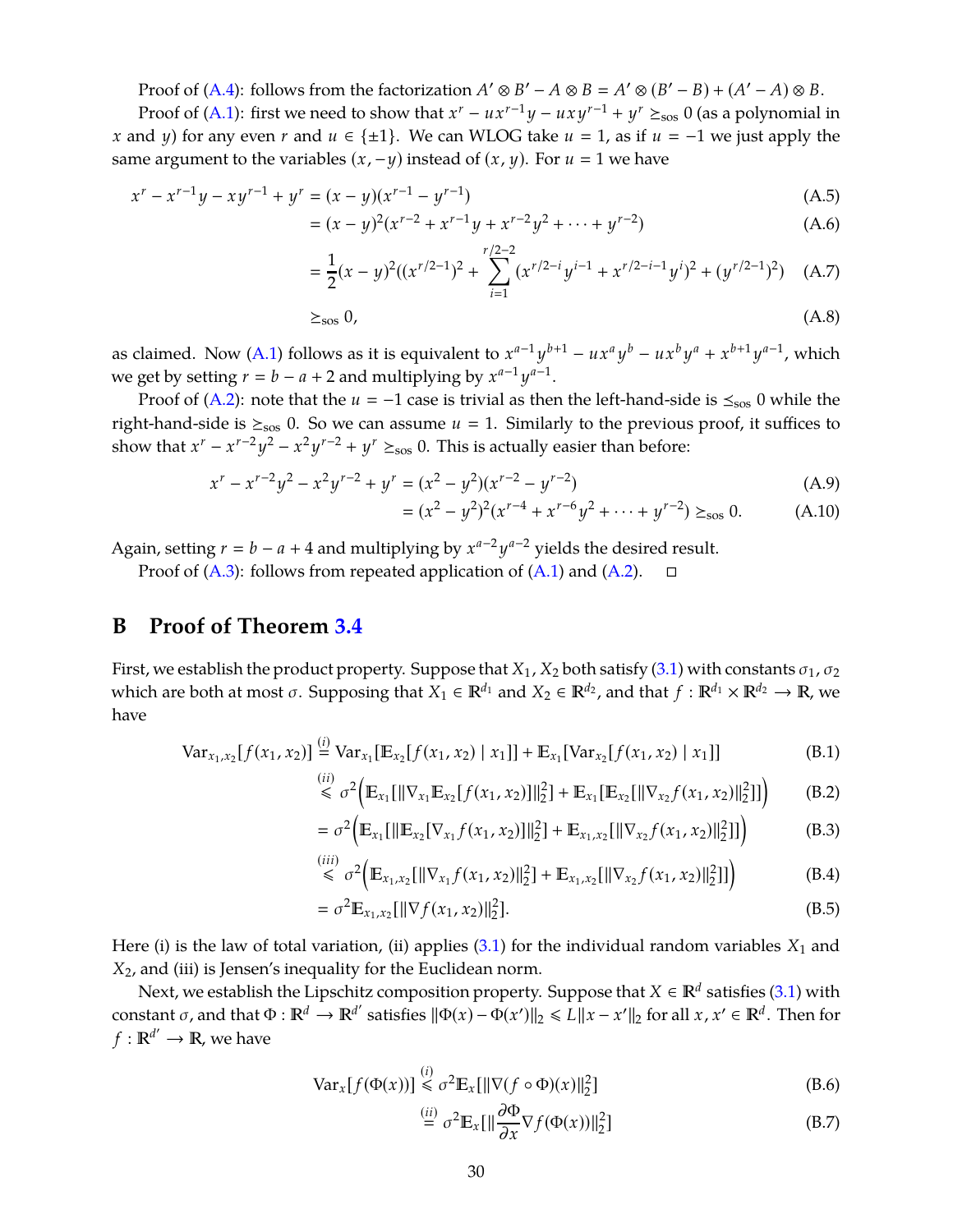$$
\leq \sigma^2 \mathbb{E}_x[\|\frac{\partial \Phi}{\partial x}\|_{\text{op}}^2 \|\nabla f(\Phi(x))\|_2^2]
$$
(B.8)

$$
\leq \sigma^2 L^2 \mathbb{E}_x[\|\nabla f(\Phi(x))\|_2^2].\tag{B.9}
$$

Here (i) is [\(3.1\)](#page-11-2) applied to the function  $f \circ \Phi$ , (ii) is the chain rule, and (iii) is the assumed Lipschitz bound on Φ.

Finally, we establish the linear combination property, which follows from the two properties above. Suppose that  $X_1, X_2$  satisfy [\(3.1\)](#page-11-2) with constants  $\sigma_1, \sigma_2$ . Then by the product property, the random variable  $(X_1/\sigma_1, X_2/\sigma_2)$  satisfies [\(3.1\)](#page-11-2) with constant 1. But now the map  $(Y_1, Y_2) \mapsto$  $a\sigma_1 Y_1 + b\sigma_2 Y_2$  is Lipschitz with constant  $L = \sqrt{a^2 \sigma_1^2}$  $_1^2 + b^2 \sigma_2^2$  $2<sub>2</sub>$ , so in particular  $aX_1 + bX_2$  satisfies [\(3.1\)](#page-11-2) with constant  $\sqrt{a^2\sigma_1 + b^2\sigma_2^2}$  $2<sup>2</sup>$ . This completes the proof.

# <span id="page-31-0"></span>**C Proof of Lemma [5.6](#page-21-3)**

Note that the optimization problem

<span id="page-31-2"></span>
$$
\min_{w_1,\ldots,w_n} \max_{\xi,\zeta_1,\ldots,\zeta_n} \sum_{i=1}^n c_i \widetilde{\mathbb{E}} \left[ \langle x_i - w_i, v \rangle^{2t} \right] + \lambda \widetilde{\mathbb{E}} \left[ \langle w_i, z_i \rangle^{2t} \right] \tag{C.1}
$$

is a convex-concave saddle point problem. In particular, convexity in *w* follows because the convexity (in *v*) of the function  $\langle x_i - w_i, v \rangle^{2t}$  has a sum-of-squares proof, and similarly for  $\langle w_i, z_i \rangle^{2t}$ . On the other hand, concavity in  $\xi$ ,  $\zeta$  holds because the objective is in fact linear in  $z_i$ .

In particular, by the minimax theorem,  $(C.1)$  remains unchanged if we swap the order of min and max. However, we also need to check that both directions of the saddle point problem can be efficiently computed.

To do this, we first relax  $w_1, \ldots, w_n$  to themselves be pseudodistributions  $\theta_i(w_i)$ . Then the entire objective for [\(C.1\)](#page-31-2) becomes bilinear in θ and in ξ, ζ. Moreover, since sum-of-squares programs can be represented as semidefinite programs, the relaxed version of  $(C.1)$  is in fact a bilinear minmax problem with semidefinite constraints on the two sets of variables. It is a standard fact in optimization that such programs can be solved efficiently to arbitrary precision.

Now, to finish, we note that the relaxation of  $w_i$  was not in fact a relaxation at all! Because [\(C.1\)](#page-31-2) was already convex in  $w_i$ , there is always an optimal  $\theta_i$  that places all of its mass on a single point. In particular, given optimal values  $\theta_1^{\star}, \ldots, \theta_n^{\star}$ , we can simply take  $w_i^{\star}$  $\vec{F}_i = \tilde{\mathbb{E}}_{\theta_i^{\star}(w)}[w]$ , which must have at least as good of an objective value for [\(C.1\)](#page-31-2) (because of the sum-of-squares proof of convexity).

## <span id="page-31-1"></span>**D Proof of Propositions [5.8](#page-24-1) and [5.9](#page-24-3)**

The proofs of Proposition [5.8](#page-24-1) and [5.9](#page-24-3) are almost identical, so we prove them together.

We start with Proposition [5.9.](#page-24-3) We write

$$
\left\| \frac{1}{|S'|} \sum_{i \in S'} (x_i - \hat{\mu}) \right\|_2 = \left\| \frac{1}{|S'|} \sum_{i \in S'} (x_i - w_i) + (w_i - \hat{\mu}) \right\|_2
$$
 (D.1)

$$
\leq \rho + \sup_{\|v\|_2 \leq 1} \frac{1}{|S'|} \sum_{i \in S'} \langle x_i - w_i, v \rangle \tag{D.2}
$$